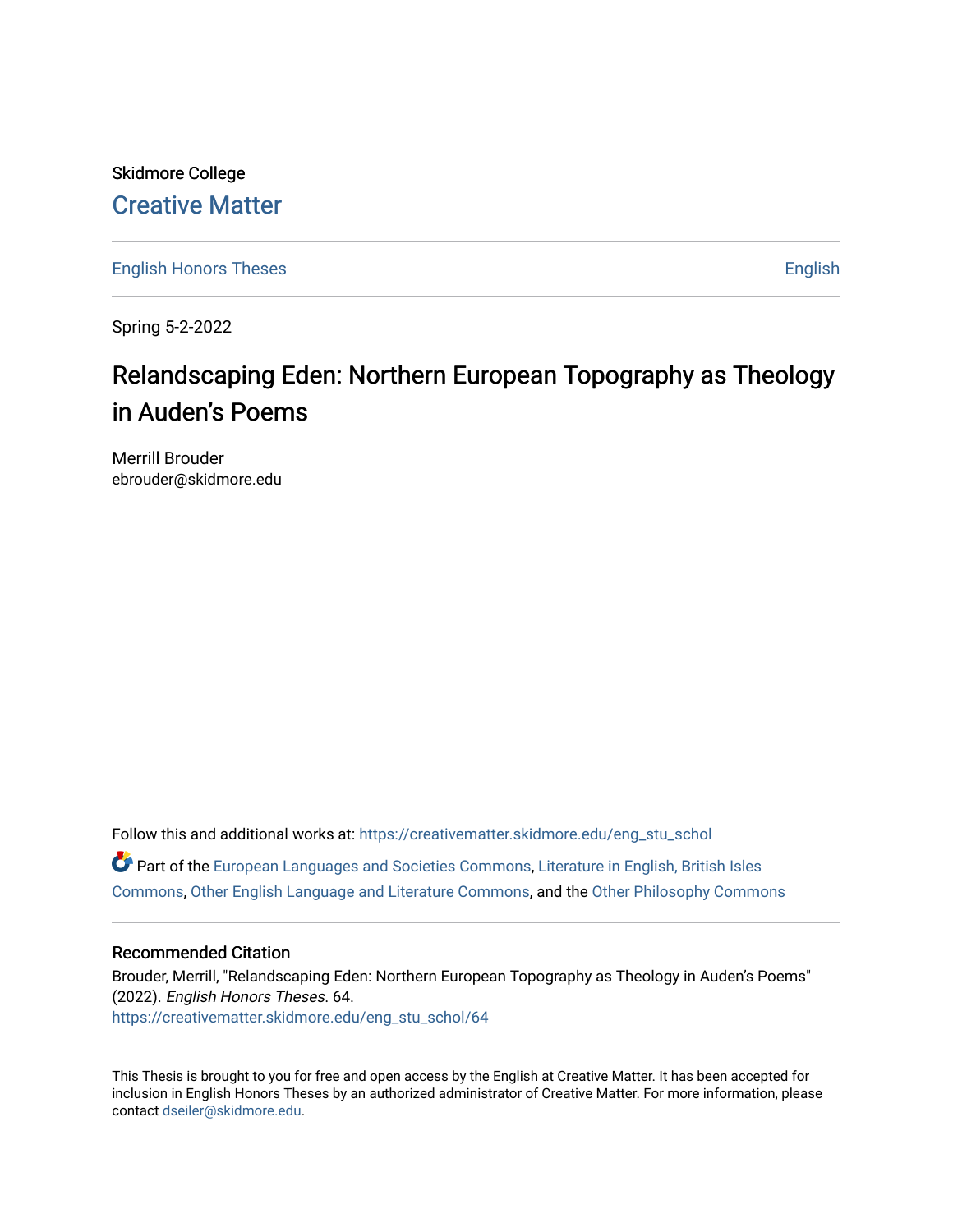Ethan Merrill Brouder **Relandscaping Eden:**  *Northern European Topography as Theology in Auden's Poems*  Prof. Joseph Cermatori Senior Thesis May 4, 2022

> <span id="page-1-1"></span>"'Nothing is better than life.' But was it? Yes, the fight Against the false and the unfair Was always worth it. So was gardening. [...]"<sup>1</sup> (Auden, *Collected Poems* 250)

The Anglo-American poet W.H. Auden was acutely aware of nature's capacity for cruelness and indifference. Many of his most celebrated poems pit their speakers and characters directly against the cold cruelty of the heavens and the earth. In "In Memory of W.B. Yeats," death comes when "the provinces of [Yeats'] body revolted" while "Far from his illness / The wolves ran on through the evergreen forests" (Auden, *Collected Poems* 247); in "Funeral Blues" a mourner implores some giant, unnamed force to "Pack up the moon and dismantle the sun, / Pour away the ocean and sweep up the wood" (141); and the unrequited lover of "The More Loving One" struggles to come to terms with the fact that, although he loves the stars and their beauty, "for all they care, I can go to hell" (584). In each of these poems, and in many of Auden's other poems, the vastness of human experience seems, at first, to resist the finite language of individual experience. This presents a dilemma for the poet, who can neither explore nor express that which can not be articulated. Auden's solution to this problem is reminiscent of the style of the Metaphysical Poets who came centuries before him. He turns to cosmic language, ecological language, and the language of landscape as a way of exploring personal philosophy

<span id="page-1-0"></span>From the poem "Voltaire at Ferney." The tercet references the conclusion of Candide: « Cela est *[1](#page-1-1)* bien dit, répondit *Candide*, mais il faut cultiver notre jardin » (Voltaire 224). (*"That's all well and good, responded* Candide*, but we must cultivate our garden."*)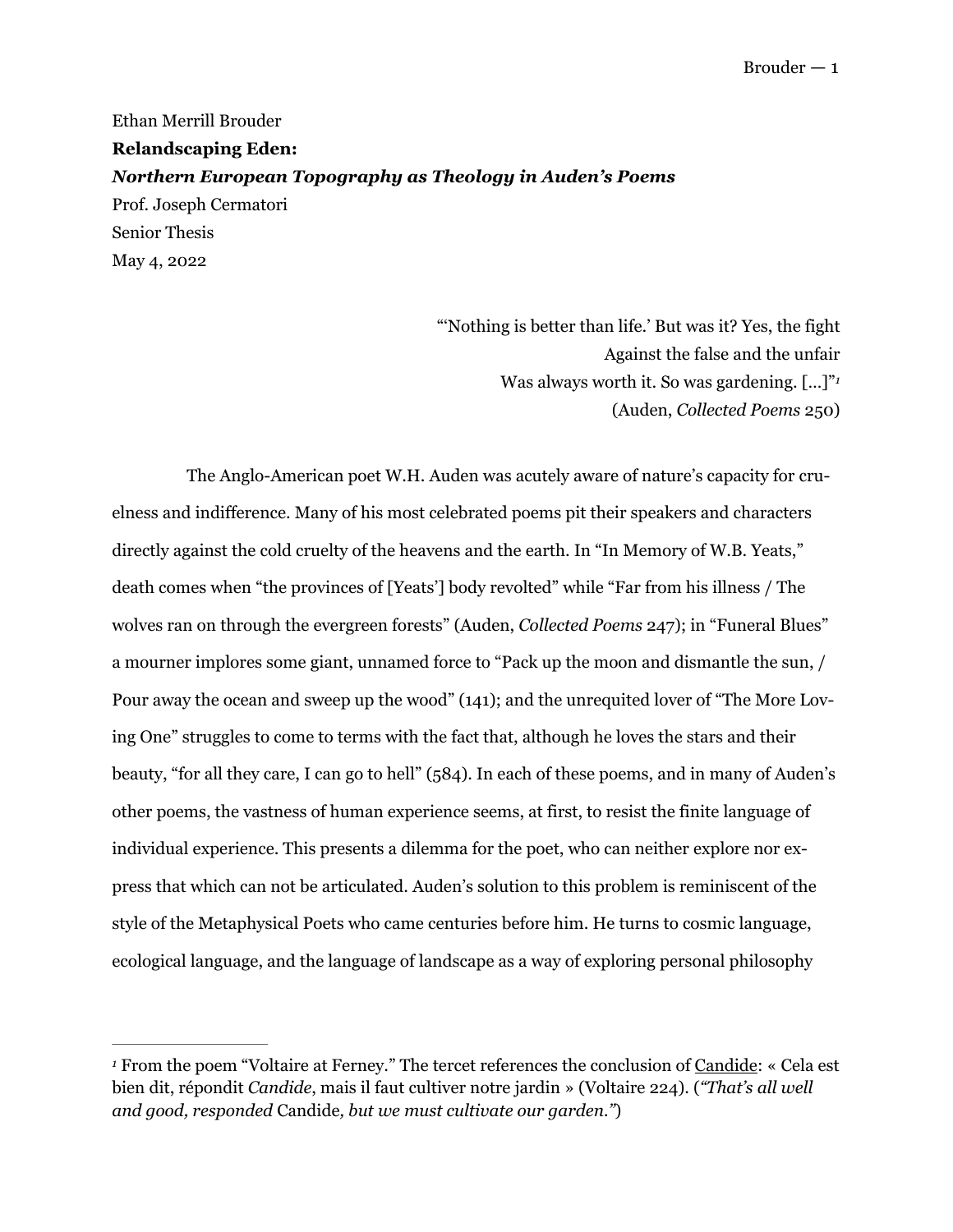and theology. While he uses landscape as a projection of his ideas, landscape also guides his own thinking. Landscape and the self, consequently, become intertwined in Auden's poems.

The relationship between the environment and the mind of the poet is most striking in Auden's writings that occupy themselves with some of the most extreme landscapes in the world: the arctic and subarctic regions and their peripheries in the far North of Europe and the North Atlantic. In these poems, half-frozen travelers are forced to face snow and ice, the brutalizing viciousness of the northern seas, the abrasive effects of endless summer days or winter nights, and the alien silence and emptiness of the region. Signs of life do present themselves in these poems, but only as muted or hardened plants and animals, or in the form of abandoned ruins and of graves. What is surprising about these poems is that, despite the coldness which they embody, Auden—as he does equally in his prose—stresses that these landscapes are "the never never land of [his] childhood" and an "Eden" of "his own business" (Auden, *Dyer's Hand*  6). Auden even goes so far as to reimagine the natural elements which render the North inhospitable and to turn them into expressions of the region's divine love for mankind. For example, the absolute silence of a tundra scarred by ruins in the poem "Hammerfest" becomes an expression of the environment's hopes for humanity and the loving ear with which it listens to the commotion of our species. This surprising stylistic and thematic choice, being rich in symbolism as well as contradiction, demands careful study if it is to be explained and understood. The product of such a study is a map of Auden's Eden which, being similar to but also significantly different from conventional depictions of Eden, charts Auden's personal theology: a theology that combines Auden's Anglo-Catholicism with Greek Paganism and Christian Existentialism.

The paradoxical paradise which Auden draws out of his vision of the far North is especially confounding given the time and culture in which he was writing. An interest in the savagery or emptiness of nature is one of the standard markers of early 20th-century literature. This was, in part, a reaction to the excesses of late Romanticism and Georgian literature, as well as to the world in which the writers of the time were living: a world mangled by the two worst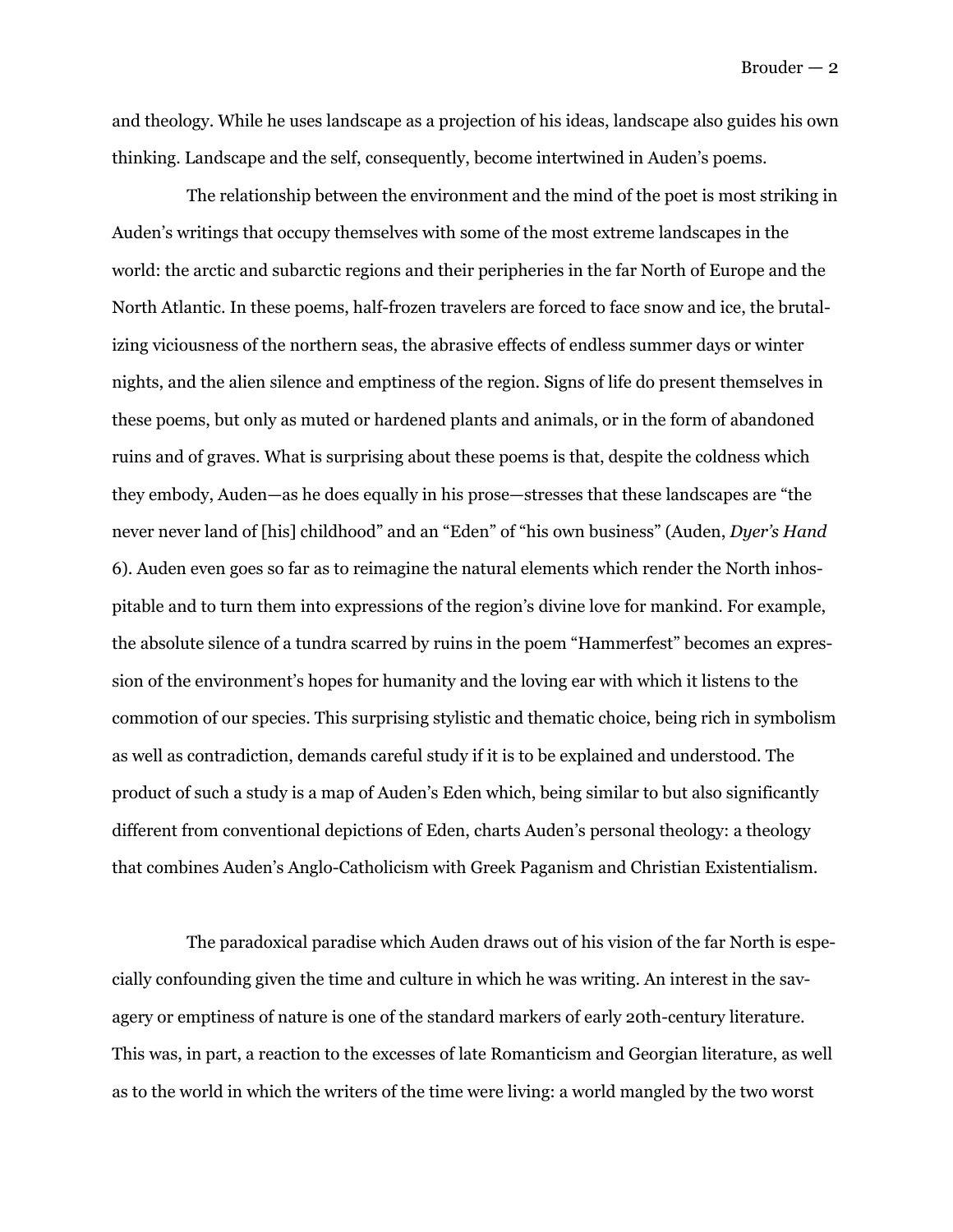wars in human history, a global pandemic, the rise of Fascism and Soviet-Communism as unprecedented agents of human suffering, and the Atomic Era. It is therefore remarkable that Auden would have the audacity to search for, and—through his poetry—claim to find, an Eden on earth at the same time that Eliot's "The Wasteland" was wildly considered to be *the* Modernist poem, and critics were wondering if poetry could exist after Auschwitz (Eliot).<sup>[2](#page-3-0)</sup> Nevertheless, this is exactly what Auden did in the years between the 1930s and the early 1970s.

<span id="page-3-3"></span><span id="page-3-2"></span>The intellectual and artistic seriousness with which Auden discussed themes of love or paradise was often criticized in his time as sentimental and bourgeois. These criticisms were especially harsh in the left-leaning circles to which Auden had belonged as a younger man. There, some accused Auden of being aloof and old-fashioned to the point of "amoralism." However, these criticisms—which were leveled with particular harshness against his earlier, topical poems—miss something important in Auden's œuvre. Paola Marchetti, contemporary critic, takes a much more even-handed approach in her study of Auden's ideology. She suggests that Auden's "passive" poetics are not naively Romantic; instead, she argues that they are struggling to find a stable balance between natural instincts for "reasoning" and for "feeling," and between barbarism and higher virtues. Auden's works are therefore engaged in the "historic quest, in which the ideal is repeatedly threatened with relapse back into barbarism" (Marchetti 200). Marchetti continues, more philosophically, that "Landscape forms the backdrop for such journeying along an unending road, with a great city behind and unexplored regions ahead." and that this journey is "the search for the right place, the Just City," be it political or existential (201). Imagining Auden's poems as the search for a balance between feeling barbarism and reasoned virtue is useful, and the model is especially applicable to his poems that describe northern landscapes. The

<span id="page-3-0"></span><sup>&</sup>lt;sup>[2](#page-3-2)</sup> "[...] after Auschwitz, to write a poem is barbaric." (Adorno 34).

<span id="page-3-1"></span><sup>&</sup>lt;sup>[3](#page-3-3)</sup> George Orwell, who admitted to admiring some of Auden's poems, was also one of his most biting critics. He wrote the following on the political poetry of Auden's youth: "Mr Auden's brand of amoralism is only possible, if you are the kind of person who is always somewhere else when the trigger is pulled. So much of left-wing thought is a kind of playing with fire by people who don't even know that fire is hot." (Orwell 237).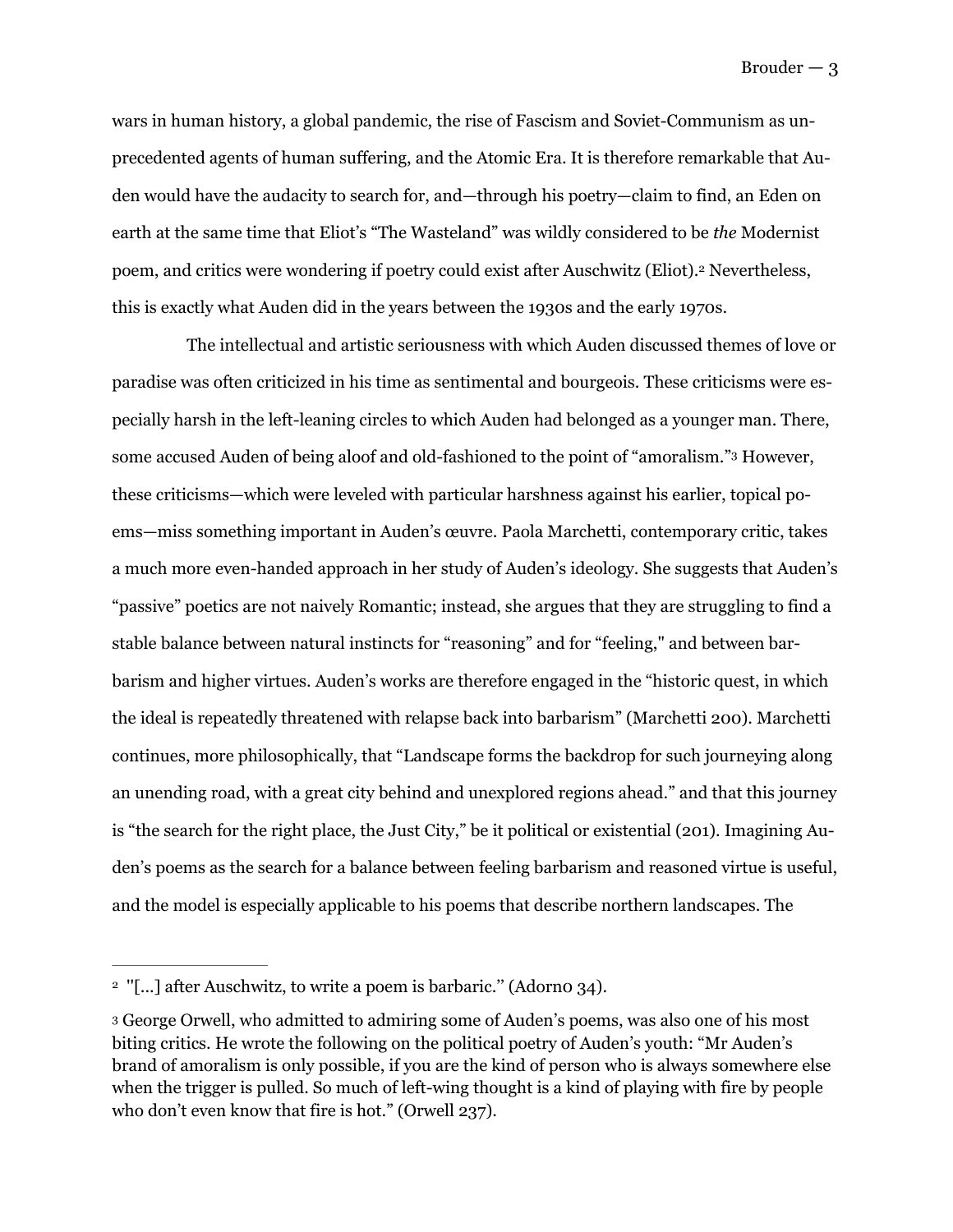search for an equilibrium between moral and natural instincts defines and unifies these poems as much as the geographical motifs which they depict.

However, the effectiveness of framing Auden's poems as a quest through a wilderness and towards "the Just City" is more ambiguous. The lens may be one of the best ways so far offered by critics to historically place his œuvre, but the approach is more utilitarian than Auden's poems or personal philosophy. Firstly, although it is undeniable that Auden is interested in the theological history of humanity, starting with Genesis and the Fall and ending, one tends to hope, past the gates of a New Jerusalem, it is difficult to imagine Auden as any kind of guide for that journey (especially in his poems written after the Second World War). This is, after all, the man who famously insisted that "poetry makes nothing happen: it survives" (---. *Collected Poems* 248), and repeatedly dismissed his own work and life with comments to the effect of "a writer is a maker, not a man of action" (*Tell me the Truth About Love* 0:03:15*)*; such remarks are not nihilistic (as they may at first seem), but they do demonstrate that, for Auden, poetry is not a means to an end but its own end—a fixed location in "the valley of its making" (---. *Collected Poems* 248). More to the point, Auden also *repeatedly* denounces the idea of New Jerusalem, as well as its citizens and its architects—even going so far as to write, in the poem "Horae Canonicae: *Vespers*," that he "would like to see [the proponents of the New City] removed to some other planet" (---. *Collected Poems* 637). Furthermore, the journey analogy suggests that the darkly savage landscapes through which one travels on a "quest" from Creation to paradise are nothing more than obstacles that stand in the way of the greater goals of the individual and of humanity as a whole. But why, then, should Auden make the landscapes themselves into the subject of so many of his poems, and New Jerusalem into the subject of so few? Why do rocks, lochs, and tundra earn such admiration from the writer, while he dismisses his alleged destination with such indifference? Most importantly, why was Auden so interested in voyaging into wildernesses such as the Icelandic interior or the Norwegian arctic? And, finally, why would he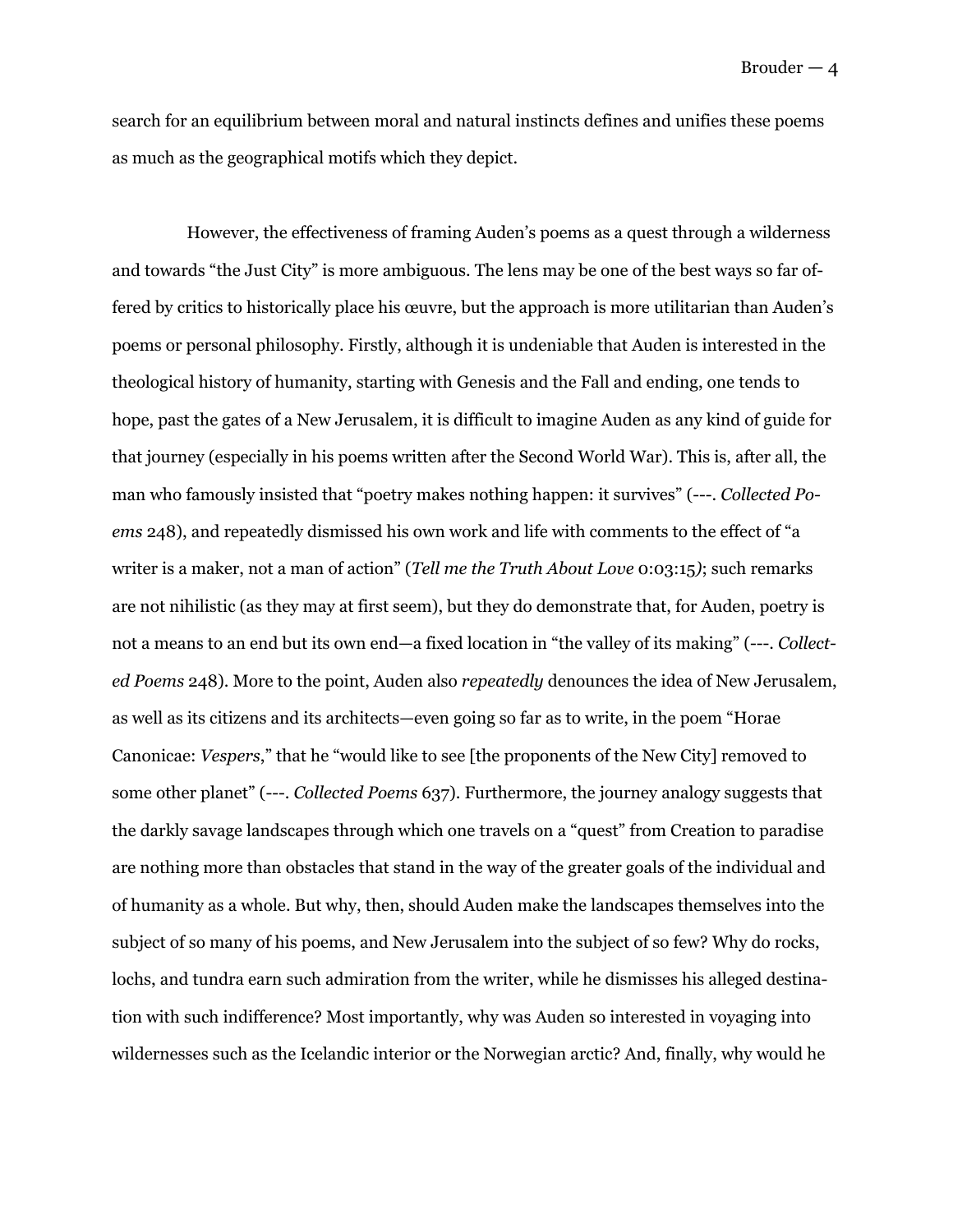refer to these wildernesses as "never never land[s]" or "Eden[s]" if they are merely the post-lapsarian road-bumps on the path between the first and final paradises?

Auden explicitly tells his readers, in his poems and in his prose, that he considers these natural environments to be representations of an Eden. He concedes that the North may be a dark region, icy and barren or that the harshness of the North does force men to display "the controlled ferocity of the human species" (Auden & MacNeice 148), but these facts do not prevent the far North from also being the image of Auden's Eden on earth. Instead, he subverts these brutalizing elements in order to confirm that the wild spaces of the European North are edenic. One way to understand these contradictions is to consider that Auden—a serious Anglo-Catholic—is, in these poems, proposing a solution to a dilemma which he lays out in The Dyer's Hand:

> "A writer brought up in a Christian society has to cope with a problem which his Pagan predecessors were spared. [...] his Eden, like the Pagan one, must be a fortunate place where there is no suffering and everyone has a good time—but he has to devise a way of making outward appearances signify subjective states of innocence and happiness to which, in the real world, they are not necessarily related."

#### (---. *Dyer's Hand* 414)

The Christian Eden must, for this reason, be "grotesque" (414). In a word: the traditional Christian vision of Eden falls flat for Auden because it is not always possible to behave well in a Christian sense while also having a good time. A Christian paradise may have its moral virtues, but it is, for the postlapsarian, also a place of natural, intellectual, and sensuous suppression. An Eden which is wild, however, avoids this problem. If Eden is neither ignorant nor unambiguously conducive to happiness—as the North is—then this clash between subjective states and outwards appearances disappears.

Auden takes this line of criticism even further. The Edens in his poems do more than engage with the "grotesque" struggle between the outward appearances of and subjective states of innocence that are both indicative of an Eden and yet contradictory so that they must com-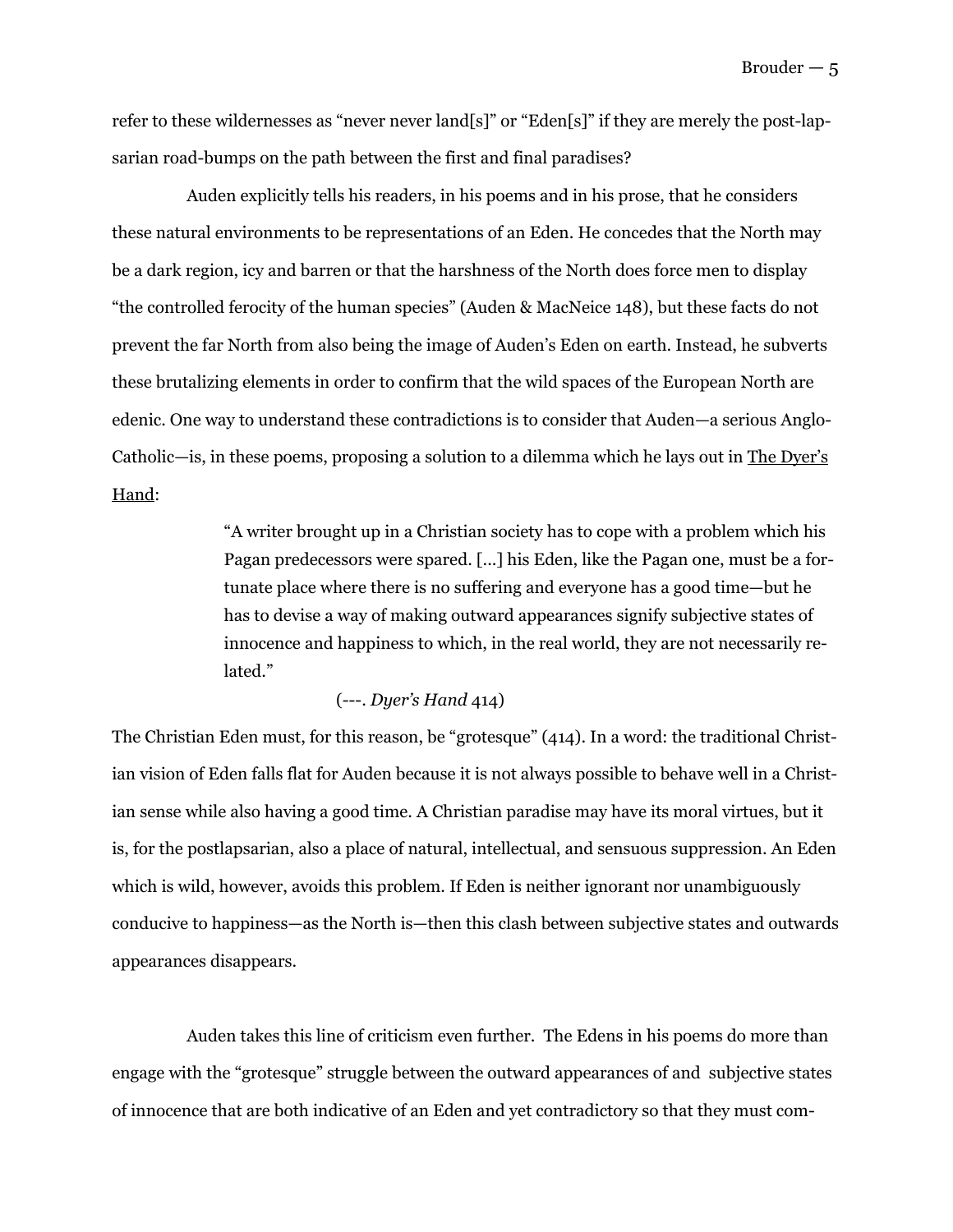<span id="page-6-2"></span>pete within Eden; they also demonstrate a way in which these two elements can be reconciled through a reimagining—or, perhaps, a *relandscaping*—of Eden. Auden, in his poems, provides several reasons for this relandscaping, but they all return to one essential chain of thought: traditional Edens are flawed because they don't allow space for sin, doubt, or pleasure—essential parts of the human experience; thus, the conventional image of Eden is unacceptable to Auden because it is a "paradise" which either rejects its *all-too-human* inhabitants or deprives them of that which makes them human[.4](#page-6-0) The Pagan, Pre-Socratic Eden of the Greek Arcadia, on the other hand, allows for sensuousness, irreverence, and sin, but does not provide any moral framework through which they can be understood and assuaged. Utopianism, one proposed solution to this dilemma, is even worse than Arcadia or the traditional Eden. For Auden, the forces that are typically understood to advance the causes of worldly utopias actually suppress the individual's ability to imagine—and, by consequence—enter a paradise worth inhabiting. The construction of a New Jerusalem necessitates the acquiring of superfluous material goods (like claret and radios)and the establishment of strict order.<sup>[5](#page-6-1)</sup> Neither of these developments are conducive to the conditions of the postlapsarian individual. For these reasons, Auden's poems describe an Eden which remains Christian while also embracing the grotesque, the empty, and the savage. This is an Eden that utterly rejects the promise of a New Jerusalem—which Auden sees as the "antitype" of Arcadia (---. *Collected Poems* 637).

<span id="page-6-3"></span>Through this rejection, Auden discovers both internal peace and divine communion. The topographical model which Auden develops for such an Eden is the European far North, as this landscape can be employed to allegorize a new kind of Eden—complete with violence, silence, light, and desolation *as well as* God's love. Auden believes this Eden to be more conducive to human nature, which—understood via his own nature—is invariably interested in material conditions as well as spirituality. This is not as much of a contradiction in logic as it may at first

<span id="page-6-0"></span>[<sup>4</sup>](#page-6-2) A phrase coined by Nietzsche. Several important Nietzschean ideas intersects with with Auden's vision of the North. See pages 10 and 46 of this essay.

<span id="page-6-1"></span>Objects referenced in "Amor Loci" and "Iceland Revisited;" see pages 34 and 29, respectively, [5](#page-6-3) for more context.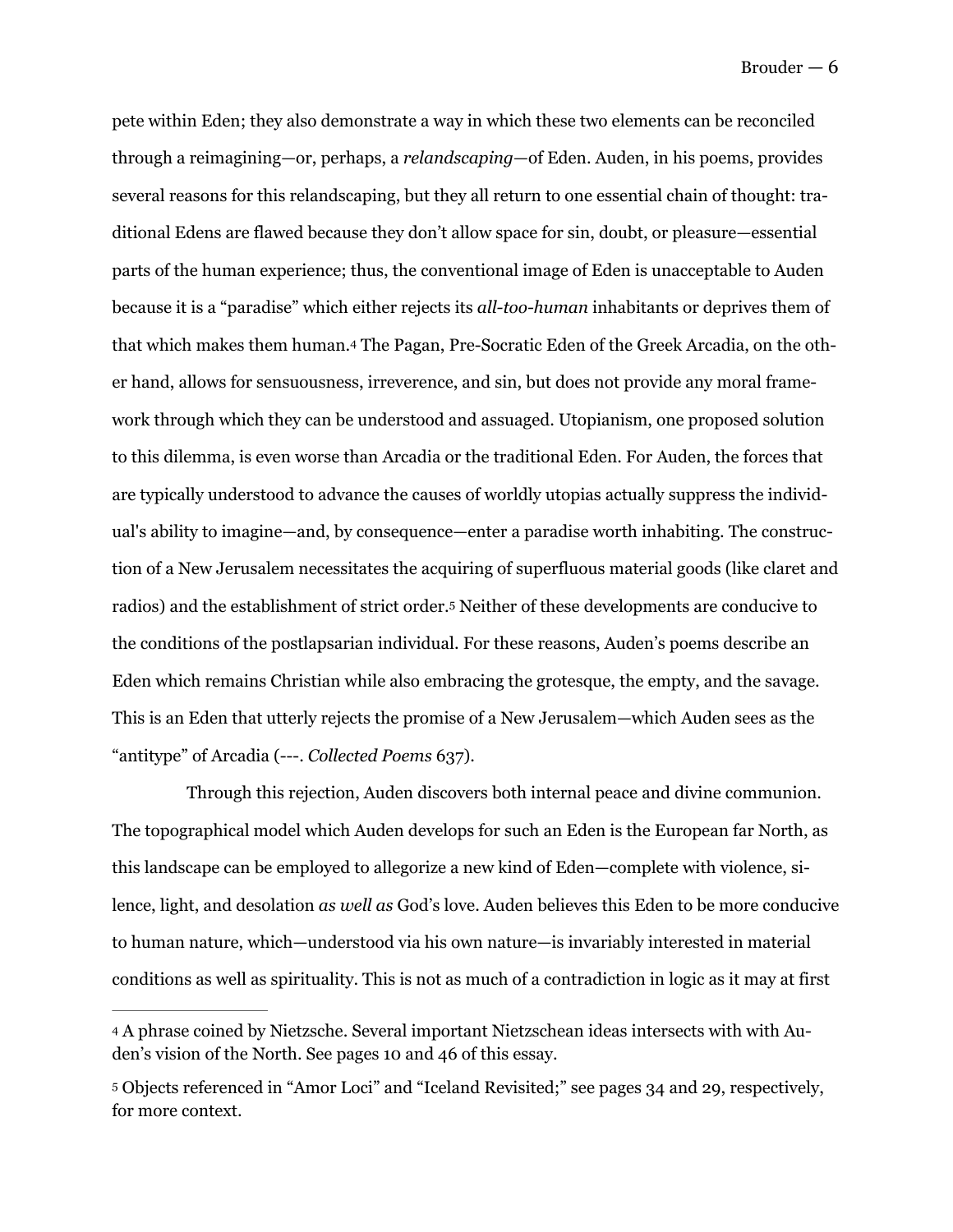appear to be. Since the days of St. Augustine, Christianity has often tolerated human folly in so far as the Fall is a necessary precondition for redemption. Consequently, the seemingly lessthan-edenic Eden of the North opens itself to the major themes of Christianity: faith in the face of doubt, forgiveness, and love. With this in mind, it is unsurprising that, for Auden, Eden must be a synthesis of a theological ideal and the acceptance of the flawed material conditions of the the world.

<span id="page-7-1"></span>While this is an Eden that borrows shameless hedonism from the Arcadia of the early Greeks and traditional Christian ideas of a prelapsarian paradise, it also draws from the philosophies of Christian Existentialists, namely Kierkegaard. If the North is a place where pleasure is Pagan and Pre-Socratic, it is also a place where "our grief is not Greek" (Marchetti 208), but rather Christian and existentialist[.](#page-7-0)<sup>6</sup> In this way, the North represents a synthesis of two dialectically opposed visions of Eden: the Pagan, which is primarily focused on material and natural goodness, and the Christian and the existentialist, which are concerned with the maximization of spiritual and moral goodness and the search for meaning. What results is an imagined divine landscape where Auden's hedonism and aestheticism can coexist with Christian values of asceticism; where sensation is not shameful and where suffering is still meaningful.

The far North, in Auden's poems, is an Eden that demonstrates this synthesis. There, humans are free to indulge in violence and gluttony without fear of expulsion from the Garden or condemnation by God. At the same time, as an Eden, the North represents a closeness to God which has remained uncorrupted by the developments of history and culture that followed the Fall. Auden's project, therefore, is not to discover the path towards a new Utopia. His goal is to reconceptualize the individual's position in relation to himself and to God through the allegorization of the wildernesses which have always existed just to the North of Europe's major civilizations.

#### **The Barbaric North: Why Landscape Matters**

<span id="page-7-0"></span><sup>&</sup>lt;sup>[6](#page-7-1)</sup> Here, Marchetti is quoting Auden directly.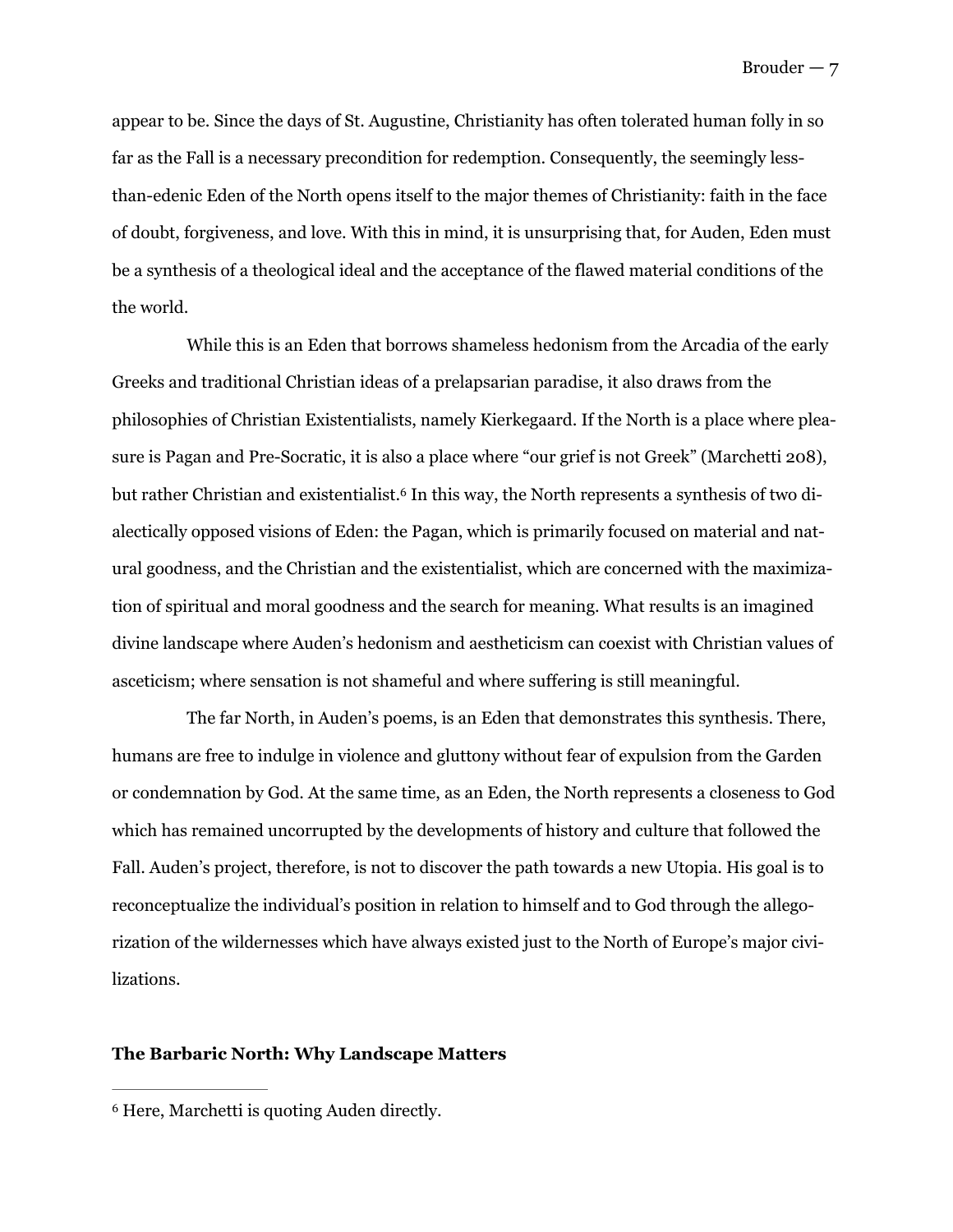<span id="page-8-1"></span>Auden develops a stylistic methodology in order to give form to his abstract ideas. He overlays his theological themes onto the landscapes of the far North (namely Northern Scandinavia, Iceland, and the English and Scottish Highlands) in a way that might be best described with the title which he gave to one of his own poems—a sestina describing the moral history of civilization—"Paysage moralisé" (---[.](#page-8-0) *Collected Poems* 119).<sup>[7](#page-8-0)</sup> The turn of phrase is interesting not only because it implies that the country has an essentially moral element, but also because, in using the past participle of the French intransitive verb "moraliser" as an adjective, he robs the noun of the phrase of its chance to be the subject. Thus, the phrase searches for a subject; the title asks, "moralized by whom?" This question is not an easy one to answer. The moralizer could be Auden or the speaker of the poem under the title, or it could be the characters in the poem. Perhaps it is even the divine or poetry itself. Regardless of this unanswered mystery of syntax, it is important to note the subtle way in which Auden is telling the reader that the relationship between landscape and morality is one that must be imagined and built by the observer. They must step into the spot abandoned by the grammatical subject. Auden's northern landscape poems provide many examples of this. In "Hammerfest" is only when the observer chooses to notice that tundra can be "a listening terrain" for which "Religion had begun with the Salvation Army" (---. *Collected Poems* 724) that the tundra becomes tender, innocent, and divine. Similarly, the traveler in "Journey to Iceland" must look upon "glaciers; the sterile immature mountains" of Iceland and "faintly" dare to "hope" "Let me be far from any Physician" (149) for the landscape to promise anything to that refugee from civilization. In "Paysage moralisé" itself, the great philosophical choice of the civilization is whether they chose to dream of "evening walks through learned cities" or "of islands" (119).

<span id="page-8-0"></span>*<sup>&</sup>quot;Moralized landscape"* [7](#page-8-1)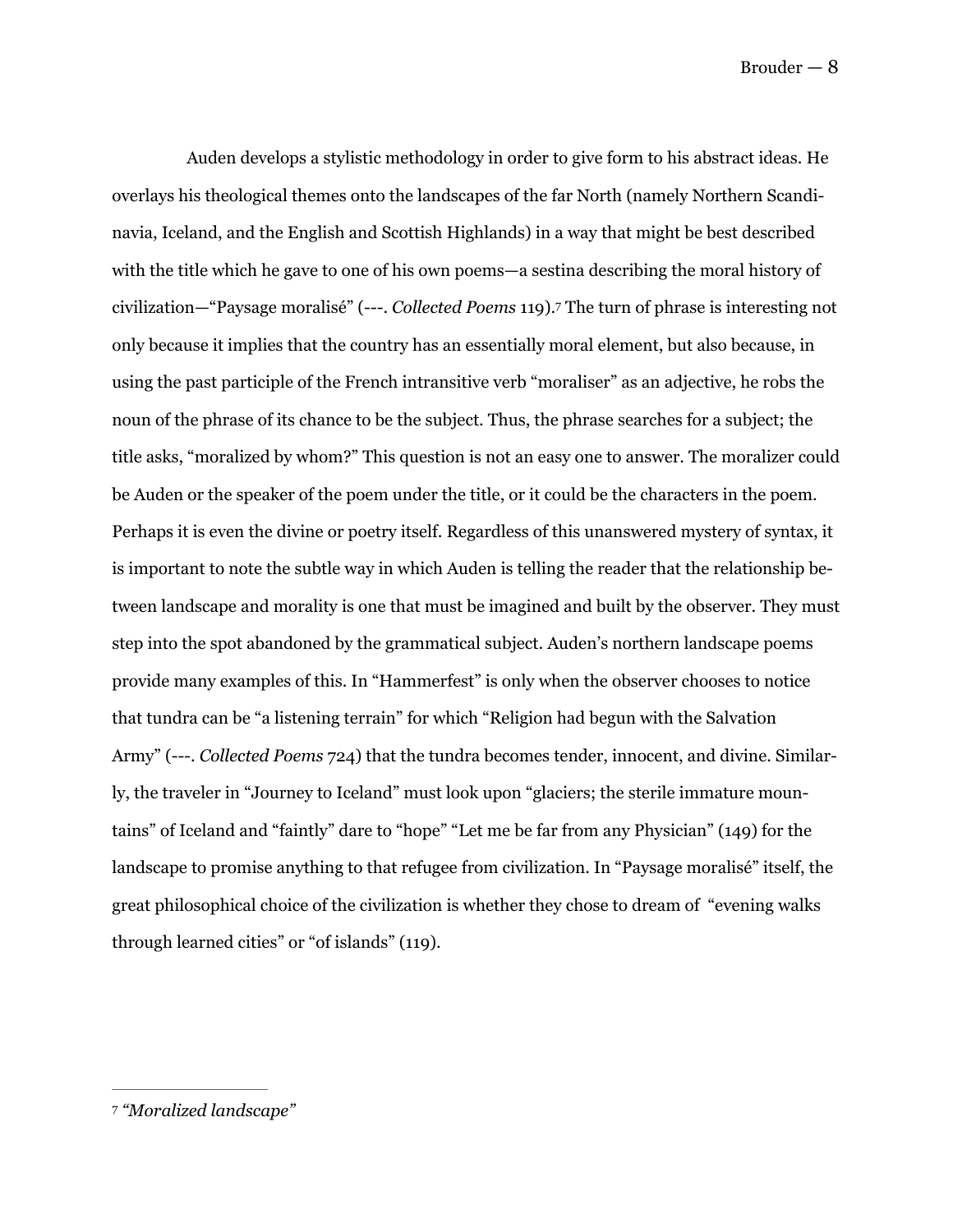<span id="page-9-2"></span>Auden chooses to describe the landscapes that he encountered or imagined in the world north of York as an Eden.<sup>8</sup> This act represents several aesthetic and philosophical principles. One of these concepts is the philosophy that Hannah Arendt describes as *amor mundi*: a love for the world as it is, through which the lover learns to critically understand and accept not only the world but also themselves. The discovery of this kind of love is a central theme in Auden's arctic and subarctic poems, poems in which the world is systematically de-romanticized so that the narrator (who is typically either Auden or a thinly disguised version of Auden) can come to love the region truthfully and sincerely. This is no small task because, as Auden, a poet preoccupied with Truth, complained in an interview, "love is always a difficult subject because it is the subject in which, probably, we deceive ourselves more than any other;" this, Auden continues, should foster a healthy skepticism of the concept of love in poetry "because everybody knows that it is harder to be honest in that field than any other" (*Tell me the Truth About Love*  0:06:58*).* Thus, the hardness of the Auden's northern Eden serves as a sort of litmus test. Since the climate of the North Pennines—to use the example which Auden uses in his poem "Amor Loci"—is conducive neither to the development of distractions in the domains of culture and economics nor to sentimentalization more generally, the "small burn[s]" and "lonely sheiling[s]" of this place represent a paradise which can only be enjoyed when approached with a humble heart and an open mind[.](#page-9-1) To one so qualified, this ascetic landscape offers:

> <span id="page-9-3"></span>[...] much: a vision, not (as perhaps at twelve I thought it) of Eden, still less of a New Jerusalem but, for one, convinced he will die, more comely, more credible than either day-dream.

<span id="page-9-0"></span><sup>&</sup>lt;sup>[8](#page-9-2)</sup> Auden was born and raised in York, in the North of England.

<span id="page-9-1"></span>The specific loci in this poem is the Valley of Rookhope, in County Durham ("W. H. Auden - [9](#page-9-3) Poetry International 1970" 06:52)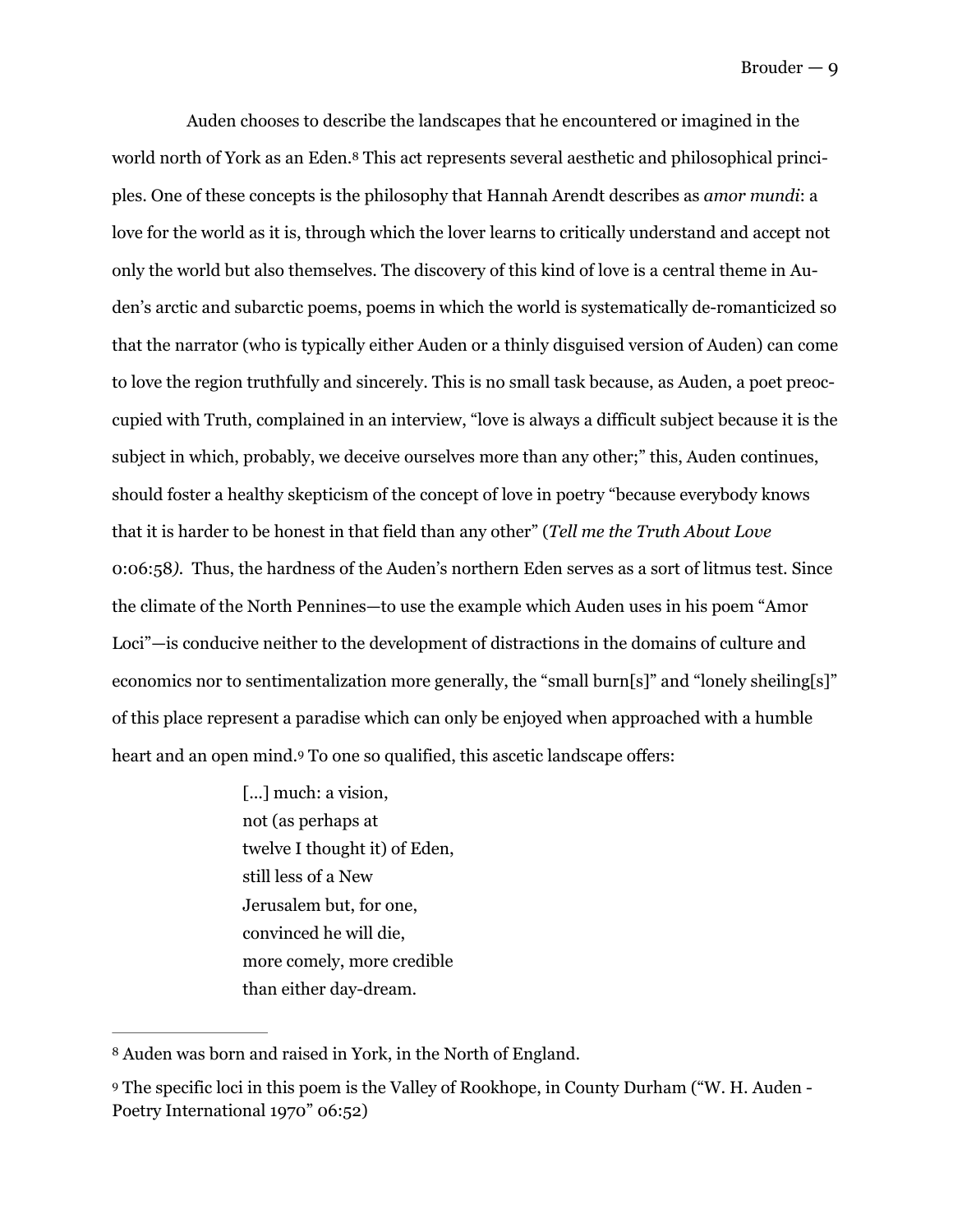#### (---. *Collected Poems* 780)

This love is candid and, despite being realized through the poet's interaction with the outside world, an inward-looking love. Such a love is natural in the context of Auden's denouncement of poetry's political potential, and it binds him and his work even more closely to Hannah Arendt's vision of the painful necessity of total love, as he searches to discover and accept his own total love for the imperfect world of the North. "What is most difficult," Arendt wrote in a letter to Karl Jaspers, "is to love the world as it is, with all the evil and suffering in it." (Penaluna & Hill). Still, this love in the face of evil forms the foundation of *"amor mundi.*" Arendt describes *amor mundi* as something which is "not only apolitical but antipolitical, perhaps the most powerful of all antipolitical forces" (Arendt  $452$ ).<sup>[10](#page-10-0)</sup> Again, this necessary but tumultuous love is a useful tool for deciphering Auden's relationship with the North. His turn towards the top of the world is simultaneously an escape from politics and an embrace of the challenge of imagining a kind of Eden.

<span id="page-10-1"></span> Through the desolate North, Auden also appears to be engaging with the existentialist concept of the abyss. Early existentialists recognized the terror of the void created by the collapse of traditional religious principles at the dawn of the Modern Age. Nietzsche warned "He who fights with monsters should be careful lest he thereby become a monster. And if thou gaze long into an abyss, the abyss will also gaze into thee." (Neitzsche, *Beyond Good and Evil*). Kierkegaard—who profoundly influenced and inspired Auden—also wrote on the theological terror of silence: "Silence is the snare of the demon, and the more one keeps silent, the more terrifying the demon becomes; but silence is also the mutual understanding between the Deity and the individual," as demonstrated by the "oath of silence" which existed between Abraham and Yahweh (Kierkegaard). The North, equally, is a sort of void; it is, in many ways, devoid of direct evidence of God. It is a cold, quiet, empty place—and yet this absence drives Auden to discover

<span id="page-10-0"></span><sup>&</sup>lt;sup>10</sup>This principle was, and still is, highly controversial. (It is worth conceding that, for Arendt, even antipolitical love could be used as a political tool. She wrote that *amor mundi* can also make "us politically minded" (Moreault).) Regardless, antipolitcal love is essential to Auden Auden's vision of agape and the North.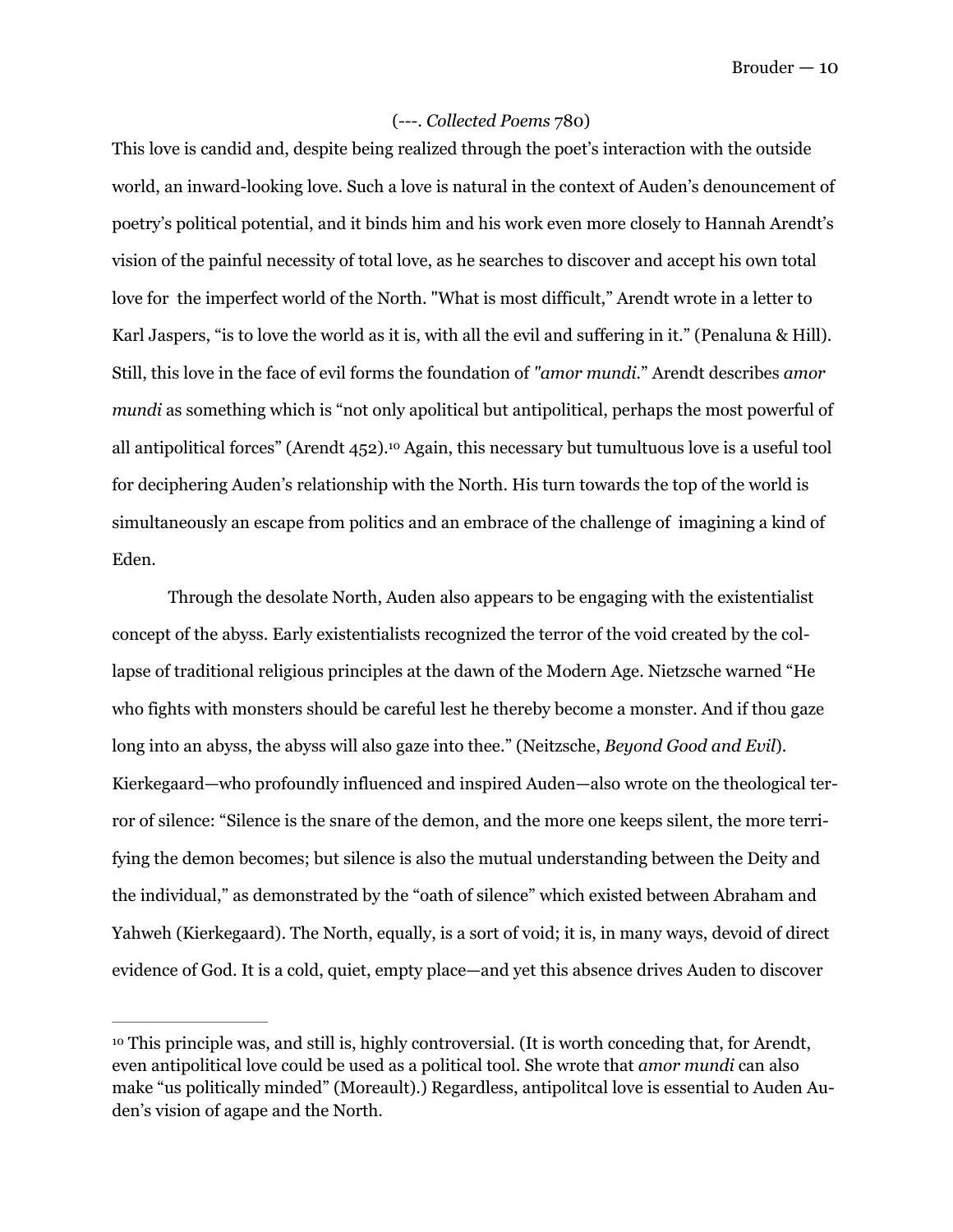an Eden in which he can believe. For him, the barrenness of the region encourages a sense of spiritual solitude which, paradoxically, confirms the existence of the divine.

<span id="page-11-2"></span> Many of Auden's poems yearn for this more barren state. As far as he is concerned, the great civilizations of Europe—be they the Roman Empire or the bourgeois Protestants of the 19th century—had, in their overly zealous quest to enter what Kierkegaard would have described as the second sphere, the "ethical sphere," systematically denied humanity of its natural in-stincts.<sup>[11](#page-11-0)</sup> This is not to say that Auden was a Romantic. He emphasized in his prose that to be only naturally good—that is to say, to only fulfill one's biological and aesthetic needs—is to fail the ethical obligations of the reason-endowed individual (Emig 222)[.](#page-11-1)<sup>[12](#page-11-1)</sup> It is simply to say that he recognized something obvious: that civilization's march towards "New Jerusalem" is a march away from nature and, by extension, the *natural man*. This, he worried, represented a challenge to elements of the human condition that, after the Fall, can not be changed. The consequence of this process is the denial of essential elements of the self, a prospect which Auden considers to be just as "dangerous" as the savagery of the *natural man* (222). In a passage that he wrote, privately, in the early 1950s, Auden explains that these trends are a constant in human history by comparing 20th century civilizations to the Roman Empire. He laments that both societies fetishize power and technology at the expense of humanity:

> <span id="page-11-3"></span>To all of us, I believe, in the middle of the twentieth century, the Roman Empire is like a mirror in which we see reflected the brutal, vulgar, powerful yet despairing image of our own technological civilisation, an imperium which now covers the entire globe, for all nations, capitalist, socialist and communist, are united in their worship of mass, technique and temporal power. What fascinates and terrifies us about the Roman Empire is not that it finally went smash, but that, away

<span id="page-11-0"></span> $<sup>11</sup>$  $<sup>11</sup>$  $<sup>11</sup>$  Kierkegaard imagines the realization of the self as a process with three major stages, described</sup> as "spheres": the aesthetic, the ethical, and the religious. In brief, the aesthetic sphere is defined by the search for the self through sensual fulfillment, while the ethical sphere is defined by the search for the self through social relationships.

<span id="page-11-1"></span><sup>&</sup>lt;sup>[12](#page-11-3)</sup> In fact, Auden is often associated with Ant-Romanticism.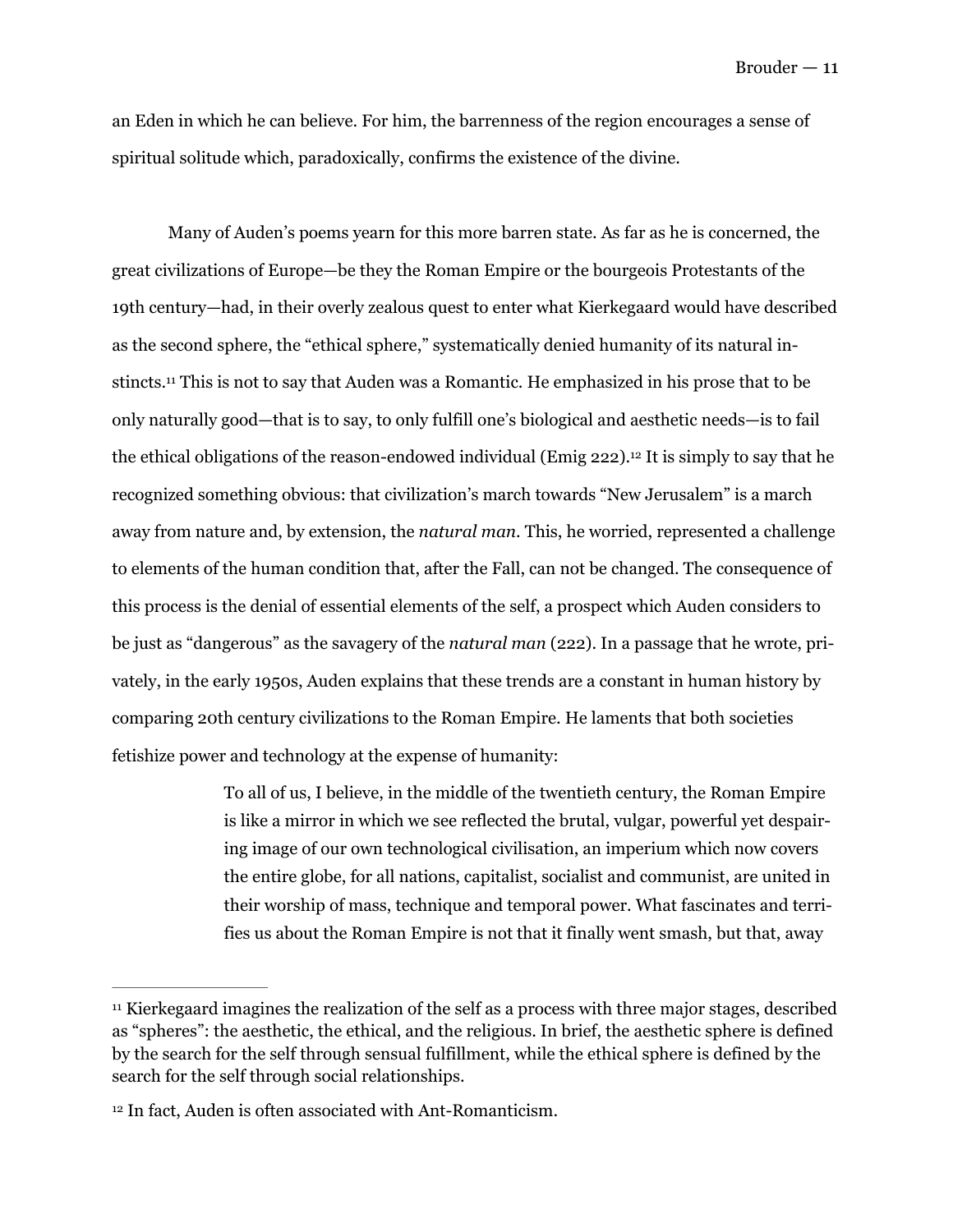from the start, it managed to last for five centuries without creativity, warmth or hope.

#### (Davenport-Hines 282)

The cold Arcadia of the far North is conceptually significant in light of this "terrif[ying]" realization about civilization because it represents a shelter from the storm of human progress. Yes, "Cerebrotonic Cato may / Extol the ancient disciplines," writes Auden in his 1947 poem "The Fall of Rome," but "Altogether elsewhere, vast / Herds of reindeer move across / Miles and miles of Golden moss, / Silently and very fast." (---. *Collected Poems* 333).

 This leads to yet another appeal of the North: its relative timelessness. What little life survives there, beyond the northern burns and Hadrian's Wall, is set upon arctic plains as undeveloped and open as the primitive pastures in Renaissance paintings of Arcadia. The local industry is—for the most part—limited to herding, although sheep and goats are replaced by reindeer, or fishing and whaling (a sort of Norse equivalent to the Artemisian hunt). Even more importantly to Auden—who confesses, in his poems, that the inhabitants of his Eden are "nameless to me, / faceless as heather or grouse" (---. *Collected Poems* 779)—the physical elements of the landscape are frozen in an endless Edenic present. With stormy seas, vast plains of ice, barren rocks, and extreme temperature and light conditions which conspire to keep civilization at bay, nature has made a literal paradise of the Arctic circle and its surrounding regions[.](#page-12-0)<sup>13</sup> Its inaccessibility and hostility to industry and culture mean that it remains the last Eden on the continent, an isolated "refuge" where "Europe is absent" (---. *Collected Poems* 150) and the individual is free to be true to their nature. This freedom allows him to imagine—and, in doing so, create—his own Eden.

<span id="page-12-1"></span> For Auden, such a philosophical discovery is best done through landscape. As Marchetti writes:

<span id="page-12-0"></span><sup>&</sup>lt;sup>[13](#page-12-1)</sup> "Paradise" comes, through Greek and then French, to English from the Avestian word "pairidaēza," meaning a walled garden or enclosed park (Paradise).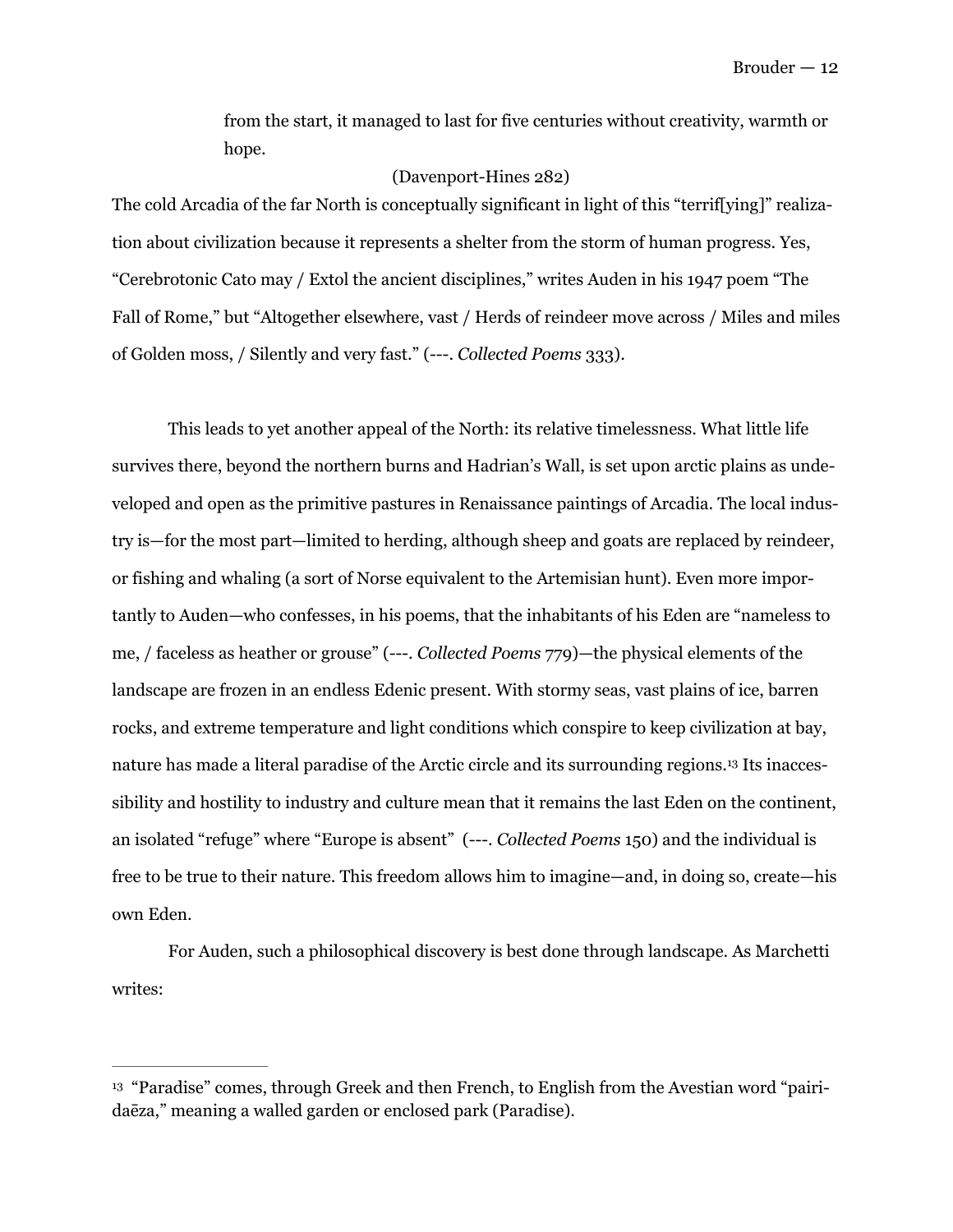"[Auden's] approach to the physical landscape […] consistently transforms the perceived world into symbolic, allegorical and metonymic modes, as vehicles for intellectual and moral ratiocination. […] He uses allegory and symbolism as the poetic counterpart of the basic duality he perceived in human nature between Logos and Eros: allegory being a more active and rational approach to the world (via analogy); symbolism being a more passive, visionary expression of [the] world of perceptions."

#### (Marchetti 200)

 Marchetti, in these words, is alluding to moments in poems such as the following from "Bucolics," in which Auden writes of temperate plains:

> I cannot see a plain without a shudder: "Oh God, please, please, don't ever make me live there!" [...] think of growing where all elsewheres are equal! So long as there's a hill-ridge somewhere the dreamer Can place his land of marvels [...] Here nothing points […]

> > (---. *Collected Poems* 565)

In this passage, the flatness of a landscape becomes inseparable from the idea of moral and imaginative flatness. Auden fears the plains because to grow "where all elsewheres are equal" is, in a sense, not to grow at all. How, Auden asks, can one possibly develop a sense of morality or maturity when they live in a place where there is no topographical discrimination to cultivate a hierarchy of thought?

 For Auden, who once wrote that his own being was created of "eros and dust" (Auden, "September 1, 1939"), thought is not the only abstract human process that needs the foil of the material world. Love, too, is a link between living beings, their world, and the immaterial. If Auden, then, is to discover something important about the relationship between his mind and his love and the world, he must go to a place where the landscape points—where the intense physicality of the topography both reflects his nature it cultivates it. This is why Auden turns, in his poems and his travels, to the North.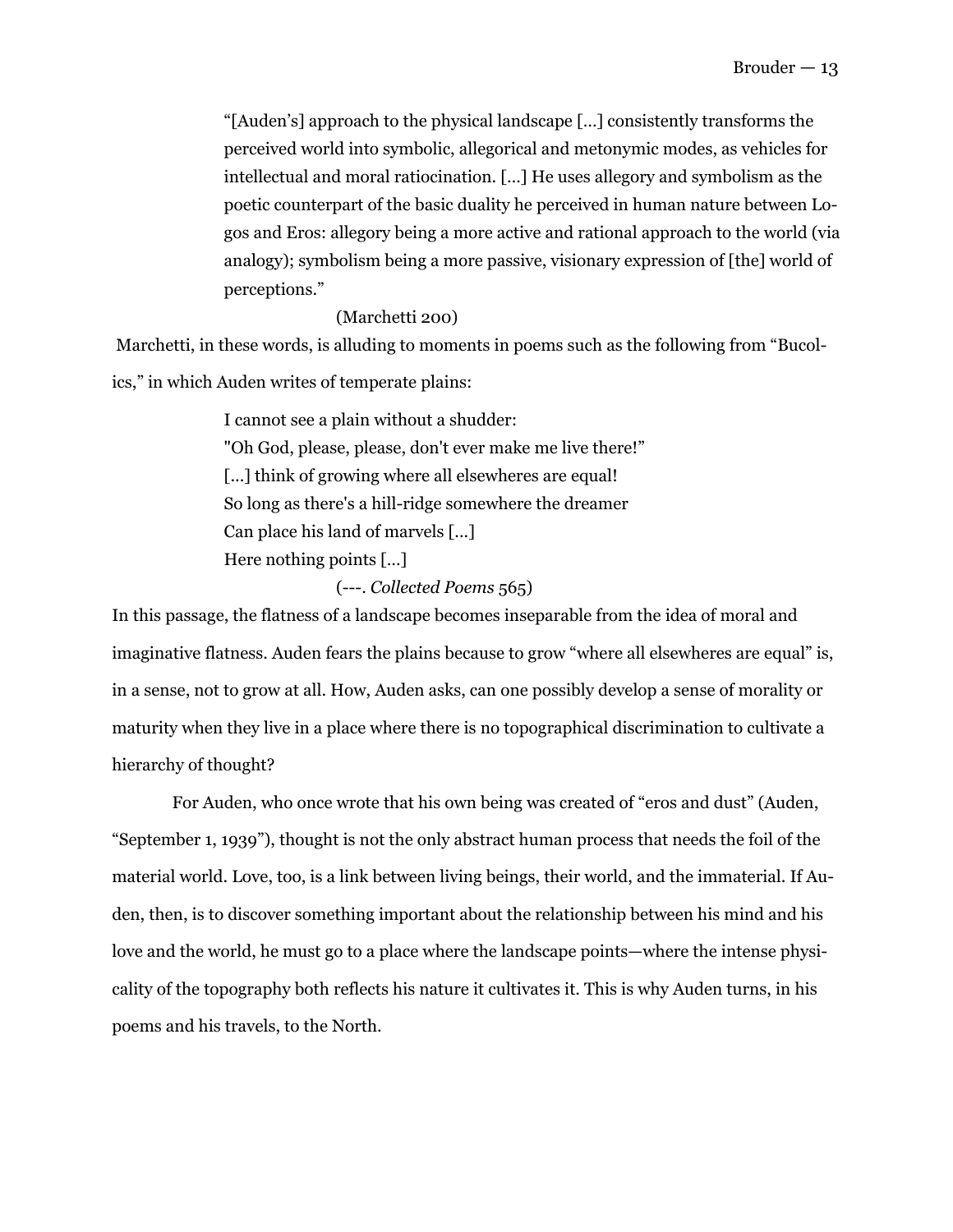The extremely barren conditions at the ends of the earth have long represented, for Europeans, a space that ought to be avoided. Travelers rarely ventured into them, and a significant percentage of those who did not return. Up through the 18th and 19th centuries, the travels of Englishmen to these regions were still quite rightfully referred to as "expeditions," and their motives were purely political, scientific, or economic. Many, for example, made ill-fated efforts to find a Northwest Passage, but few—if any—traveled to the arctic or its surroundings in search of an Eden. Auden changed this. After a childhood spent in the North of England, Auden made three major trips to the far North in his lifetime: first to Iceland in 1936, then to Northern Nor-wayin 1961, and again to Iceland in 1964.<sup>[14](#page-14-0)</sup> Auden also lived in Helensburgh, in central West Scotland, between the years 1930 and 1932, where he was a school teacher. All five of these chapters feature largely in his life as well as his writing. He describes, for example, the months which he spent in Iceland as "among the happiest in a life that has been, so far, unusually happy" (Auden & MacNeice 11).

<span id="page-14-1"></span> The North, for Auden, was a great source of a profound, often religious happiness. Thought his life, it represented a place of magic—a paradise where the divine was married to the material. After returning from his second trip to Iceland, Auden wrote in the foreword to a republishing of Letters From Iceland:

> In my childhood dreams Iceland was holy ground; when, at the age of twentynine, I saw it for the first time, the reality verified my dream; at fifty-seven it was holy ground still, with the most magical light of anywhere on earth. Furthermore, modernity does not seem to have changed the character of the inhabitants. They are still the only really classless society I have ever encountered, and they have not—not yet—become vulgar.

> > (Auden & MacNeice 10)

Iceland, and the North more broadly, was not only "holy" to Auden, but also Edenic. Consider these points from Auden's atlas of his personal "Eden," from the essay "Reading":

<span id="page-14-0"></span><sup>&</sup>lt;sup>[14](#page-14-1)</sup> One might also consider Auden's 1939 trip to Manchuria, from which he returned via a transcontinental train across Canada, to represent another artistically productive trip north for Auden; however, that journey to China and the Americas is outside of the scope of this essay.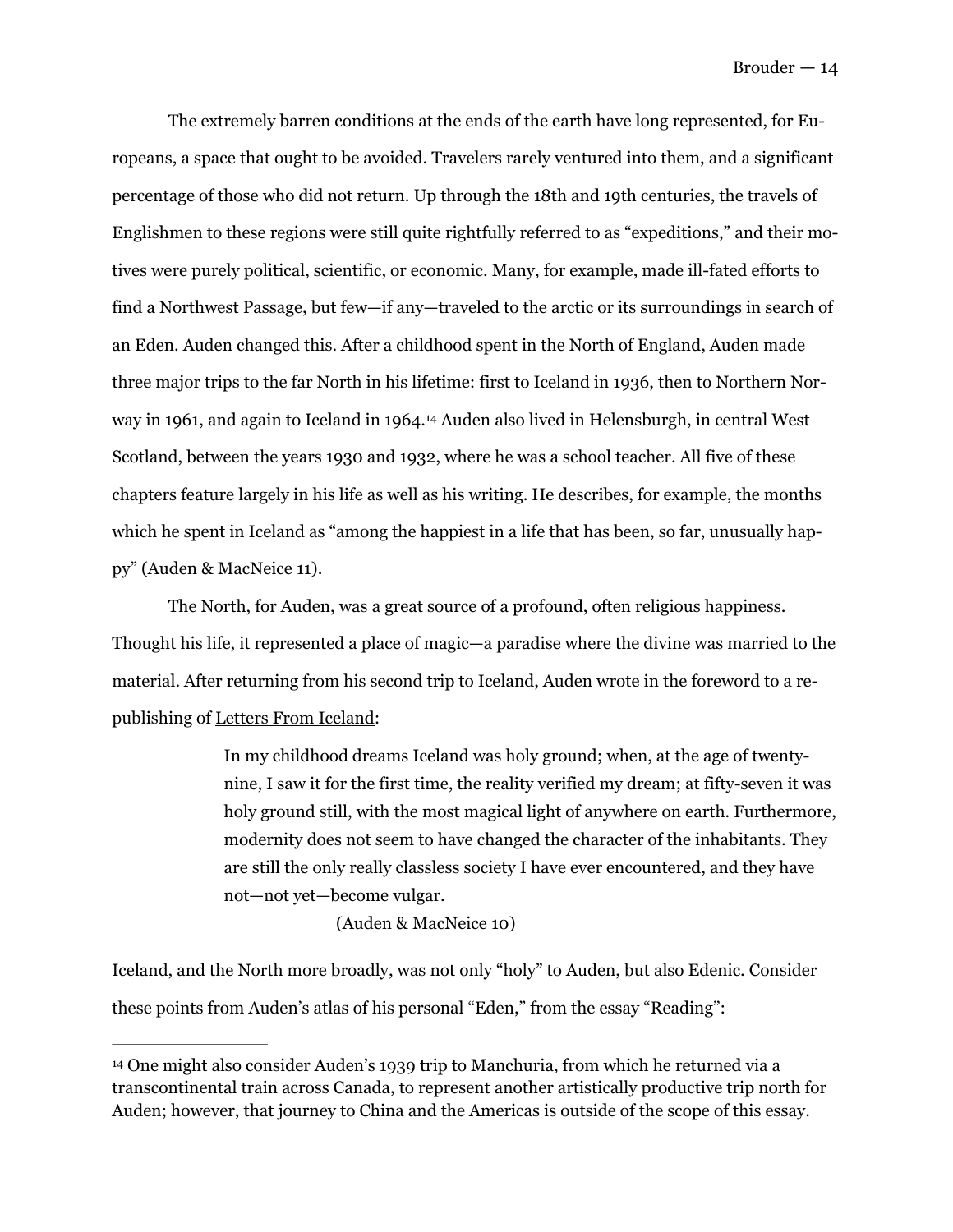*Landscape* Limestone uplands like the Pennines plus a small region of igneous rocks with at least one extinct volcano. A precipitous and indented sea-coast. *Ethnic origin of its inhabitants* […] a slight Nordic predominance. *Sources of Natural Power* Wind, water, peat, coal. No oil. *Economic activities* Lead mining, coal mining, chemical factories, paper mills, sheep farming, truck farming, greenhouse horticulture. *Means of transport* Horses and horse-drawn vehicles […] No automobiles or airplanes.

#### (---. *Dyer's Hand* 6-7)

 This is a description of a landscape that is more than a wellspring of childhood nostalgia for the landscape which Auden described in his personal correspondences as his "Mutterland" (Mendelson 56). The elements described in the passage are the stone from which the major pillars of the Eden in Auden's poems are carved: a harsh landscape, a timeless and old-fashioned way of living, a cool climate, and a limited socio-political hierarchy. It is difficult to ignore how this list of edenic elements also includes several contradictions, as many of the points listed are mutually exclusive. (How, for instance, can truck farming exist in a society with no automobiles?) Accepting that Auden's Eden is a place of contradictions, the reader can understand it as both an imagined, perhaps impossible space, as well as a stylized description of Northwestern Europe.

 This is not to say that Auden sees Northwestern Europe simply as a materialization of Eden, although Iceland, Finnmark, etc. often do represent his vision of Eden. Auden's relationship with the North is extremely inward-looking. His project is to use the landscape—and, to a lesser extent, the culture and history—of the region to allegorize human nature and the relationship of humans to God and paradise. The North is useful for this project for several reasons. The first of these is the impression of moral detachment created by the extremely barren and remote nature of the North. This is useful for allegorizing and understanding questions of the abyss, sin, and forgiveness. Similarly, Auden uses the unique qualities of sound and light in Northwestern Europe to give form and language to highly abstract ideas about the aspirations and expectations of postlapsarian humans. This method of thinking would be, for Auden, impossible in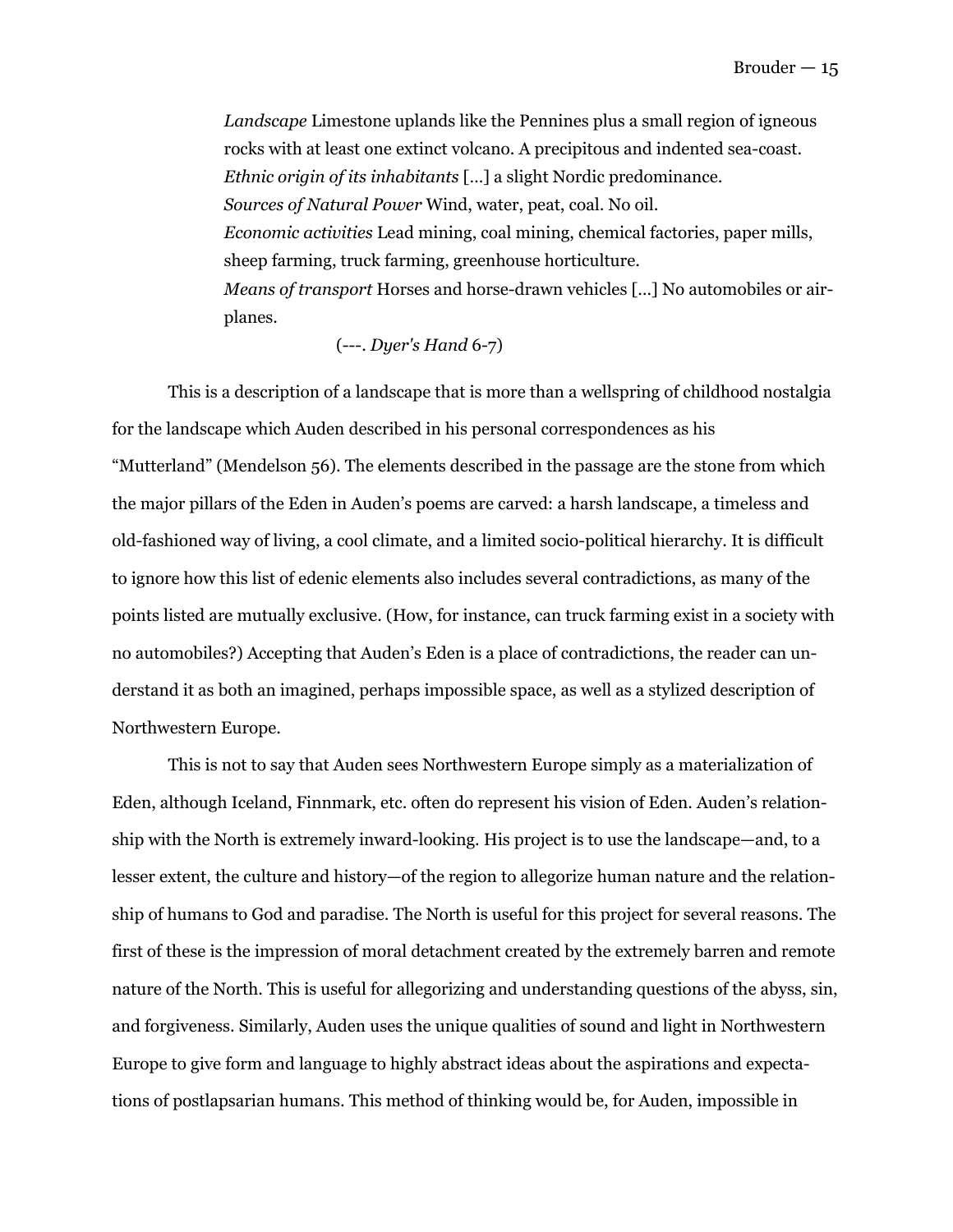<span id="page-16-3"></span>more southerly regions of Europe or in the Mediterranean because the local earth has been so thoroughly modified that one can not use its shape for the development of an authentic relation-shipto the self and the divine.<sup>[15](#page-16-0)</sup> Auden furthers this argument by contrasting the far North with the imperiums of Europe. The former, he notes has largely been ignored by history. It therefore continues to represent fundamental truths about the human condition. The latter, however, are more interested in the worship of the transient and the powerful than an understanding of the self.

<span id="page-16-4"></span> There is no corner of Europe more northwesterly than Iceland. Auden's first encounter with the "holy ground" of that island is recounted in the poem "Journey to Iceland." This piece, which describes Auden's arrival in the port of Reykjavík, describes an Iceland which is both naturally beautiful and marred by humanity. It is, Auden writes, "an island and [it therefore] should be / a refuge" (---. *Collected Poems* 150). This being said, refuge status doesn't necessarily make Iceland peaceful. Auden makes it clear that Iceland has a barbarous history. He refers to the thrice widowed Guðrún Ósvífrsdóttir of the Laxdœla Saga, who said of her drowned and mur-dered husbands "He that I loved the / Best, to him I was worst" (Auden & MacNeice 24);<sup>[16](#page-16-1)</sup> "the church where a bishop was put in a bag" (24), which a probable reference to Bishop Jón Arason, who was brutally mutilated and murdered by a Lutheran and Royalist mob (Buck 221);<sup>[17](#page-16-2)</sup> and describes a hostile guard with a gun and the pathetic cries of a "doomed man" thrown from his horse. Iceland is not a place of peace, but still, Auden argues, it represents the "limited hope" of the traveler (Auden & MacNeice 23). This is a startling contradiction.

<span id="page-16-5"></span><span id="page-16-0"></span><sup>&</sup>lt;sup>[15](#page-16-3)</sup> A reference to an essay by Auden on Robert Frost; see page 20 of this essay.

<span id="page-16-1"></span><sup>&</sup>lt;sup>[16](#page-16-4)</sup> The syntax of the line has been noticeably distorted. The original Icelandic is quoted in Style, by F.L. Lucas: "Theim var ek verst, er ek unna mest" (Lucas 96).

<span id="page-16-2"></span><sup>&</sup>lt;sup>17</sup>It is not clear which burial, specifically, Auden is referring to in this poem; however, I propose that he is referring to Arason because that story is not only one of the most significant in the popular history of Iceland, but also because Arason was a celebrated writer and Auden writes that the church in which the body is burred is visited by "the student of prose and conduct."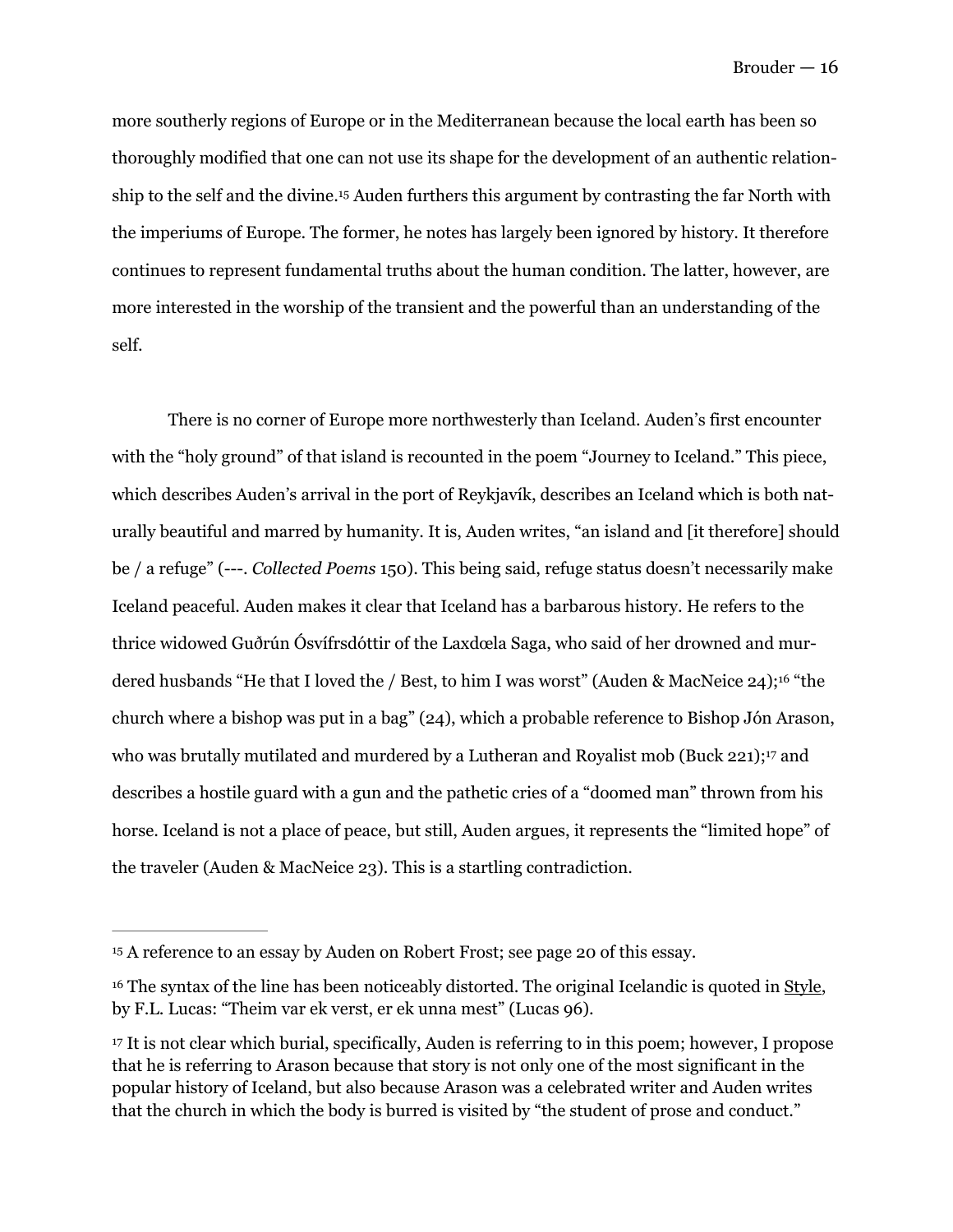The idea that violence can exist within the space is the most striking contradiction in Auden's northern Eden. This concession is, for Auden, a necessary one, as he viewed the Fall of Man as—in the words of Gareth Reeves—"a psychological fact" (Reeves 194). Consequently, any Eden he imagines must accept humans as sinful and disenchanted. One striking example of this is in "Hammerfest," a poem that recounts Auden's trip to the city in Finnmark, Norway, which holds the title of being the worlds northernmost municipality. The poem imagines the surrounding terrain as being divine in its innocence. Repeatedly, the poem stresses that the landscape does not condemn humanity for the monstrous violences that it has practiced. Auden writes of the environment:

> The only communities it had to judge us by Were cenobite, mosses and lichen, sworn to Station and reticence: its rocks knew almost nothing, Nothing about the glum Reptilian Empire Or the epic journey of the Horse had heard no tales Of that pre-glacial Actium […] [...] For all it knew, Religion had begun with the Salvation Army, Warfare with motorised resentful conscripts. (---. *Collected Poems* 726)

This beautiful vision of a part of the world still unaware of the malice of mankind is contradicted by Auden in an earlier stanza. There, he alludes to the history of Hammerfest. The first stanza of the poems references scars on the landscape, which are explained with the words "louts, though —German this time—/ Had left their usual mark" ( $725$ ). This is a reference to the fact that the city was burnt to the ground by a retreating Wehrmacht in 1945. (Not referenced by Auden, but also worth noting, is that the city was sacked in 1809 as part of the Napoleonic Wars.) It is therefore extremely surprising that anyone would describe Hammerfest as being unaware of war, fanaticism, or willful killing. The contradiction is explained by the last two lines of the poem, which read in part, "My intrusion had not profaned [Hammerfest]: / If innocence is holy, it was holy" (---. *Collected Poems* 726). Here, the word "innocence" furnishes one of the keys to under-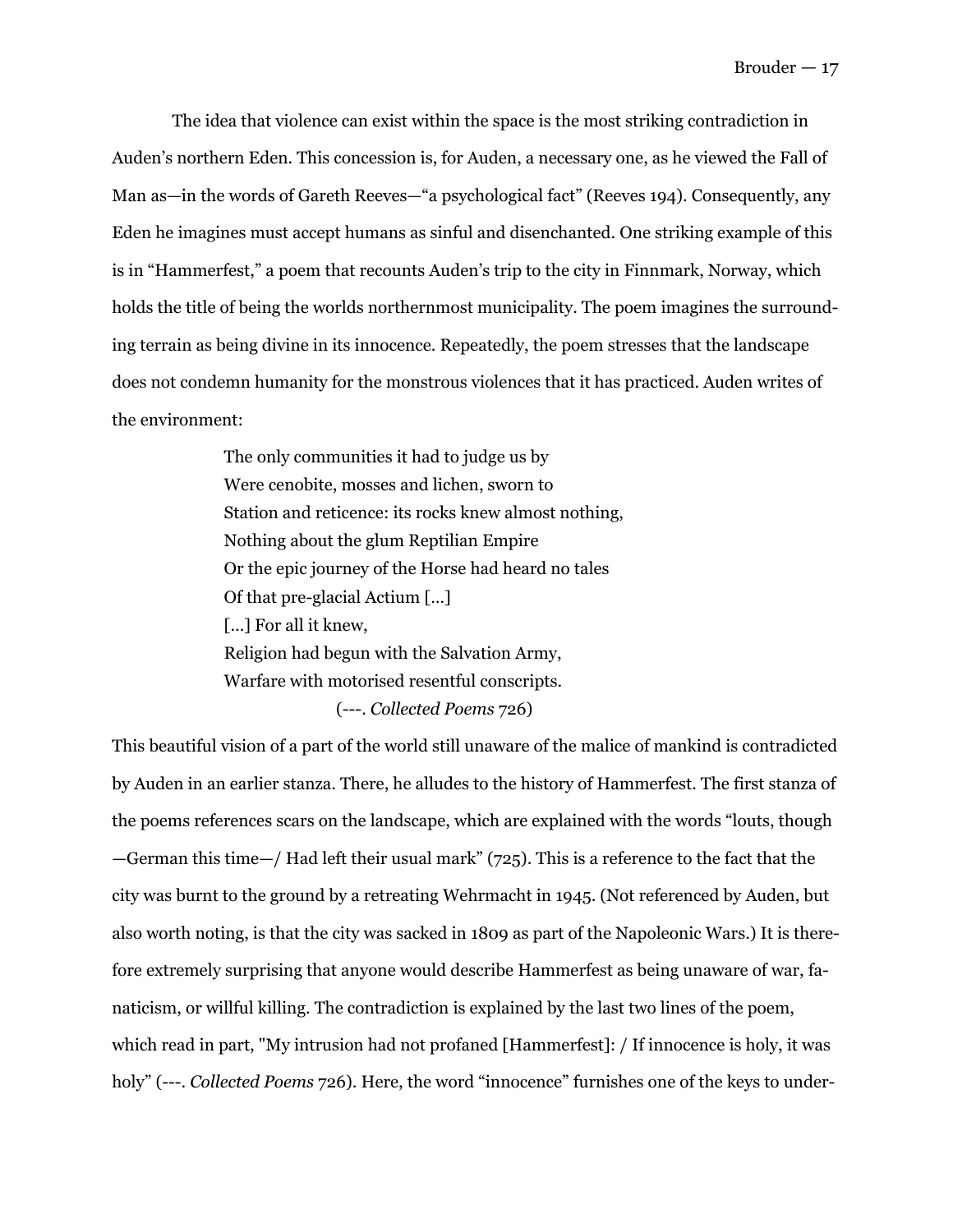standing the poem. The landscape may be innocent, but this does not mean that it is ignorant of human brutality; after all, the rocks know *almost* nothing of Actium.

This distinction between innocence and ignorance is a significant one. It is ultimately not the case that "Ground so bare might take a century to realise / How we behave to regions or to beings / Who have anything we're after" (726); there can be no doubt that this ground has witnessed the worst kinds of human ambition. Yet "ground so bare" manages to remain innocent because it itself does not offer anything that humans are after. Armies may have twice sacked the city, but this was not the fault of the earth beneath it. It was humans who built upon the barren land the valuable quays and warehouses which would ultimately become targets for aggression and so, here, humans bear the responsibility. This had not changed by the time Auden visited the region. In the 1960s, the only material offerings of the place were still man-made commodities—to wit, the novelty items of "deep-frozen fish-sticks" and "the beer of the world's most northern brewery"—while the ground around Hammerfest was as fruitless as it had ever been. Just as in 1945 or 1809, the landscape Auden encountered in 1961 played the role of a passive witness to the triumphs of the humans who make their way upon it. This passivity is how the North remains holy in spite of human intrusion. It is materially disinvested space, an environment that produces no irresistible fruit. Humans may be barbarous upon it, but they will not be barbarous because of it. The disinvestment of the North returns to the idea of a relandscaping of Eden. In the Garden of Eden, there is great abundance and therefore great temptation. In Auden's language, the landscape of Eden *has something that people are after*: the forbidden Tree of Knowledge of Good and Evil. This is ultimately the undoing of Adam and Eve, as Eve condemns mankind because she cannot resist the temptation to taste of the tree's fruit. In Finnmark, however, there is no temptation intrinsic to the environment. No sin is likely to be committed in the name of lichen or moss, and so the landscape is—even more so than the Garden in Genesis—a holy refuge.

 The austerity of the North transforms it into a liberated Eden. According to Auden, "Eden is a place where its inhabitants may do whatever they like to do; the motto over its gate,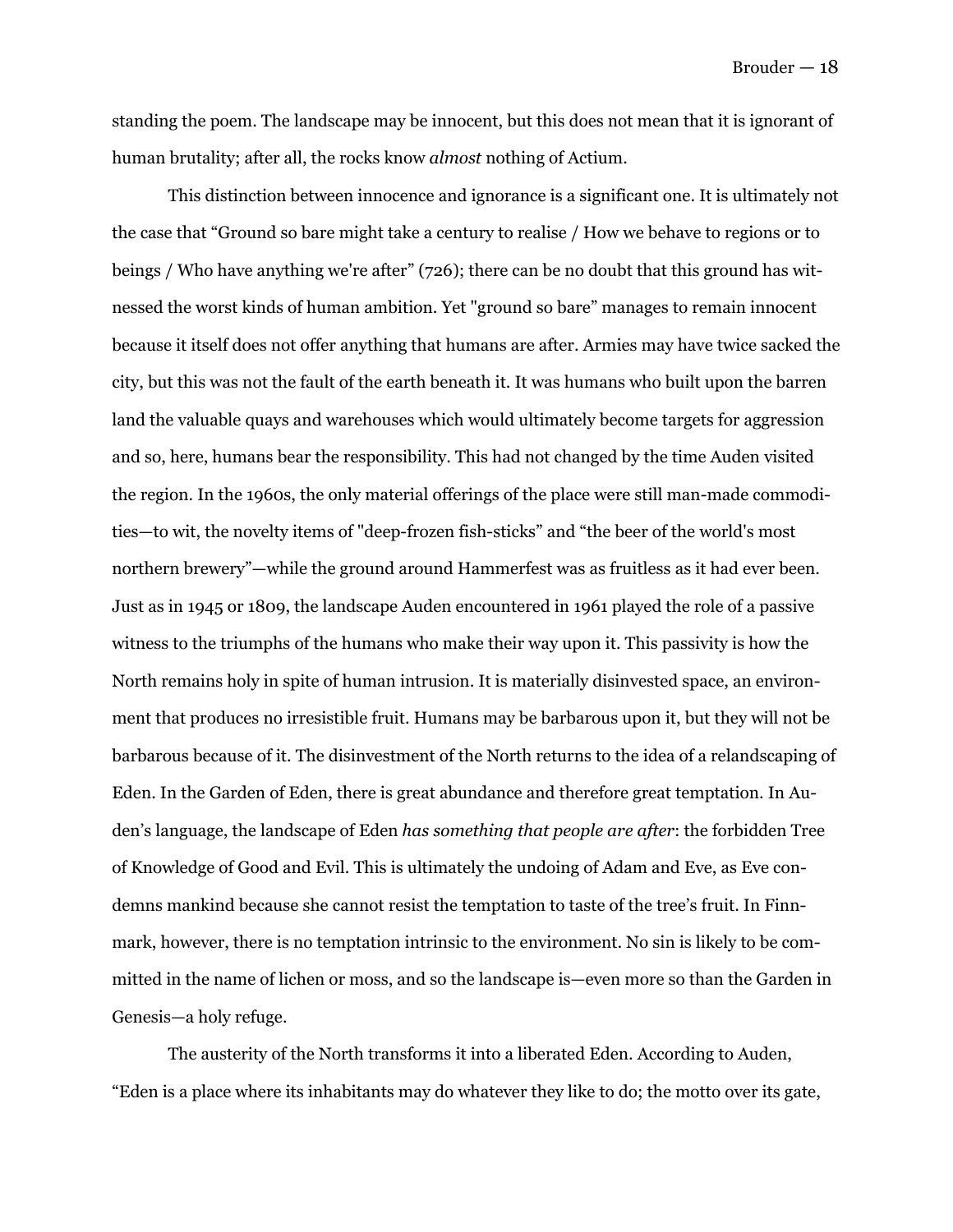'Do what thou wilt is here the Law.'" (---. *Dyer's Hand* 409). This is generally congruent with the Old Testament concept of Eden, as a place before guilt, work, pain, or shame; however, in the Old Testament's Eden there *is* one law that is not to be violated upon pain of exile—to take from the garden that which is not meant for man or woman. The Christian Eden, according to Auden's definition, is not an Eden because it could not sincerely display the quasi-anarchist motto offered by the poet. The garden of the arctic tundra, on the other hand, has no essential rules because it has no resources to regulate; it is "barren ground;"*do what thou wilt is there the Law*. It is, perhaps, possible to act poorly in the North, but the bad actor does not have to fear any sort of punishment from the Earth. "Mosses and lichen" are not necessarily incapable of judgment, but they are "cenobite" and "sworn to Station and reticence" (---. *Collected Poems* 726). In other words, they may judge but they can not pass judgement. Regardless of what one does in this true Eden, they will still matter to the landscape and will not be exiled.

 The contrast between the two holy spaces of Genesis' Eden and Auden's North, which are diametrically opposed here is exacerbated by the emphasis on the idea of innocence and ignorance. Because the tree from which Adam and Eve eat is the Tree of Knowledge of Good and Evil, the idea that ignorance and innocence are linked is implicit in the story of the Garden. Auden rejects this contradiction, writing of a landscape in which innocence is independent of ignorance. He does this by describing the North as a place that is entirely innocent while also aware of the true nature of Good and Evil. This conclusion about the landscape has allegorical relevance to the people who live upon it or, as is the case with Auden, the people who visit it. Just as the landscape surrounding Hammerfest is aware of human evil without becoming evil itself. The narrator of the poem can know and regret humanity's ability to disgust "good-natured topsoil," "farmyard beasts," and, of course, "garden plants," but this knowledge does "not [profane]" the holiness of the space (---. *Collected Poems* 726). What it does do is echo ideas from other Auden poems set in the North, namely "Journey to Iceland," wherein knowledge of Bishop Jón Arason's murder has no effect on the visitors' education by the landscape or the ugliness of Reykjavík can not hide the beauty of the cliffs and glaciers.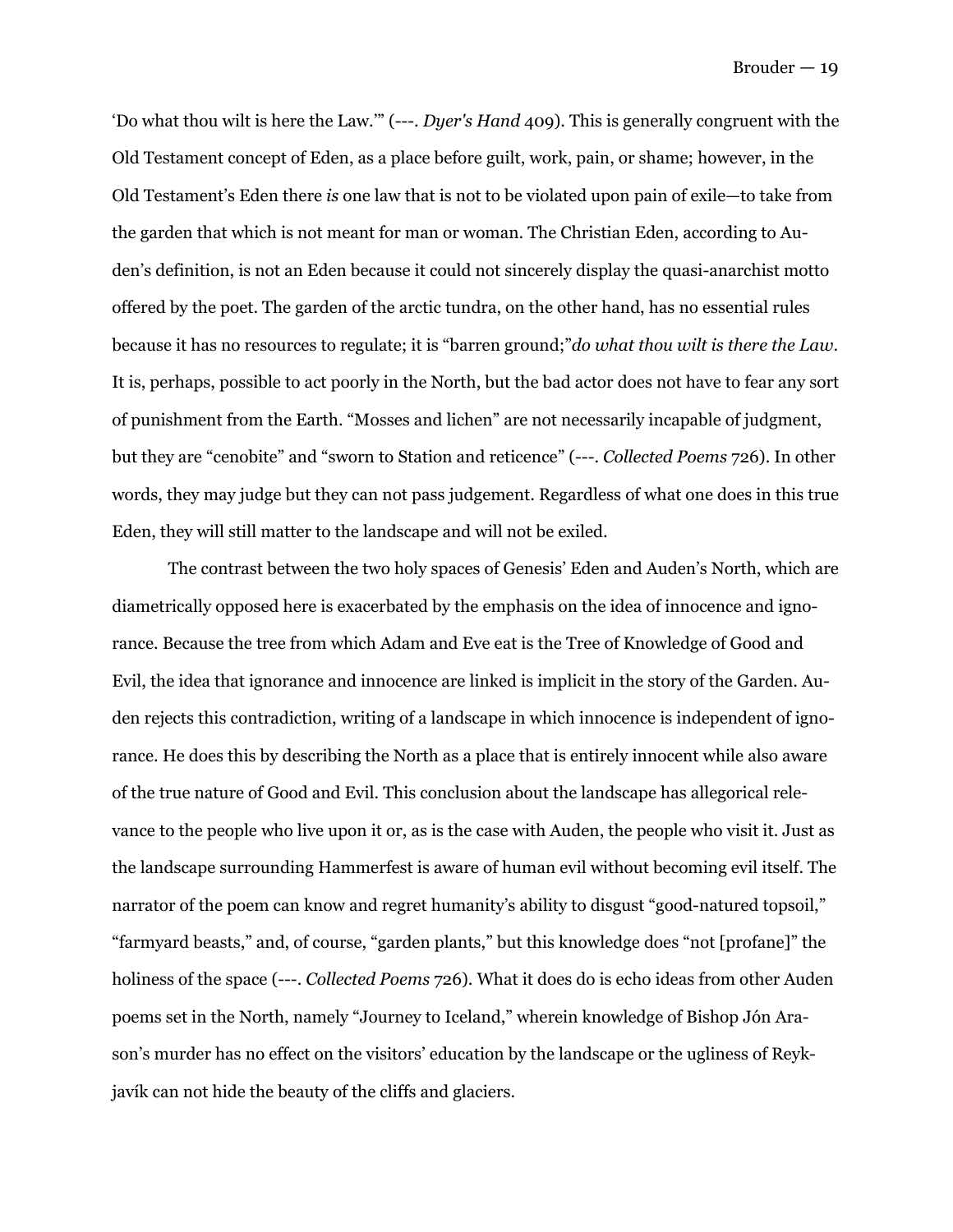The distinction between innocence and ignorance and their relation to Eden is further developed in Auden's prose. In The Dyer's Hand, Auden imagines "a mythical character" who "is innocent, that is to say, who has not eaten of the Tree of the Knowledge of Good and Evil and is, therefore, living in Eden. He then eats of the Tree, that is to say, he becomes conscious of the reality of Evil but, instead of falling from innocence into sin […] he changes from an innocent child into an innocent adult" (---. *Dyer's Hand* 409). This mythical vision seems to be the magic in Auden's North. Auden—the speaker in "Hammerfest"—confesses that, since a childhood five decades past, he has "payed […] atlas homage" to the imagined Eden of the North. Now, he has grown up, learned the history, and, like the landscape, become aware of the "reality of Evil"—he can no longer help but see its "mark." Nevertheless, the poem's maturity does not represent a loss of innocence for either Auden or Finnmark. The former has tasted of the fruit and been transformed into the innocent adult of Auden's hypothetical, ideal Eden. The place remains innocent and can still accept its visitors as "pilgrim[s]" (---. *Collected Poems* 725). Both have seen through the spell of ignorance, yet the landscape is not disappointed in Auden's pilgrimage and Auden, in turn, is not disappointed in the North.

#### **The Topography of Allegory**

 This relationship between Auden and the landscape of Northern Europe allows him to escape the demands and the conventional modes of thought of the great imperiums. He can, consequently, discover something in the North about nature and himself. But what specifically about the climate and landscape of the region makes it the source of such realizations? Traditionally, Europeans who have attempted to understand themselves through landscape, climate, or culture, have looked south—to Italy, Greece, Provence, or the Holy Land. Auden, however, insists that these landscapes are not conducive to the development of a philosophy of the self or useful for those searching to understand the true nature of the world—and, by extension, the divine. Why? Because, as Auden wrote in an essay on Robert Frost, "thanks to centuries of culti-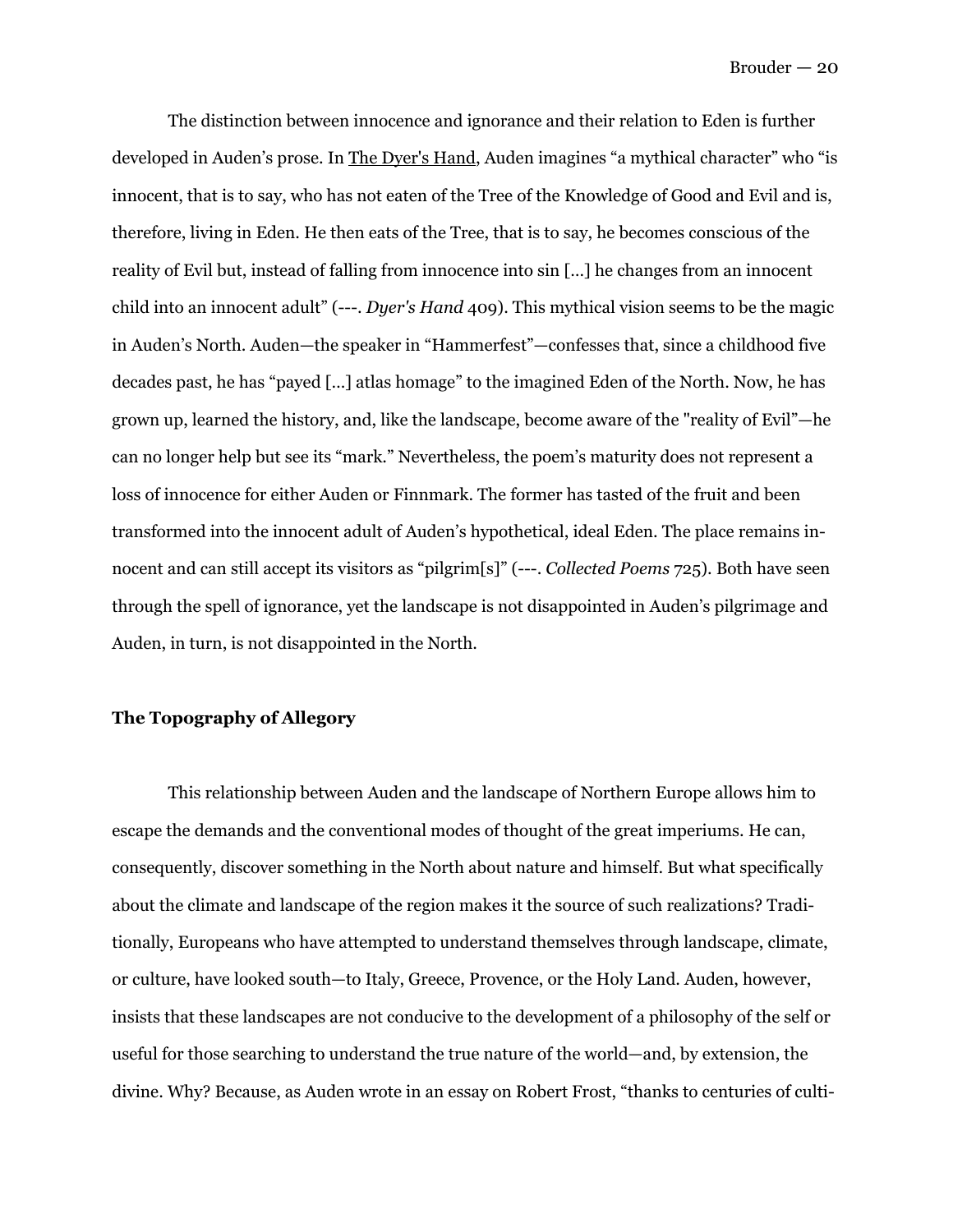<span id="page-21-1"></span>vation, Mother Earth has [in England and on the Continent] acquired human features." This cultivation of the European continent means that the writers who study these landscapes can only express themselves "abstractly," in "theory and temperament rather than by facts." (---. *Dyer's Hand* 348).<sup>[18](#page-21-0)</sup> Auden concedes in "XVIII" of "Sonnets From China" this was not the case in the "ancient South" (---. *Collected Poems* 638), which was "innocent" (Marchetti 206), but the South has changed while the human condition has not. This makes it more difficult—at least according to Auden—for the typical European thinker to there discover their natural relationship to the world. The North provides an antidote for this malaise; its visitors encounter unadulterated "holy ground." A writer in the South may think that they have engaged in communion with the landscape, but, in truth, they have only parleyed with their earth-altering ancestors. If *amor mundi* is defined as a love for the world as it is, it must be more different to cultivate a strong sense of *amor mundi* in a place where the world is not as it truly is. Thus, one must travel north of the Hadrian's Wall to enter an authentic communion with the landscape.

 Yet the holy ground of the North is not only holy because it is authentic. Many of the original features of the northern world are philosophically and theologically inspiring to Auden. These features include the tendency of the North's inhabitants towards violence and its barrenness—which is related to its natural authenticity and which has already been discussed—but also its silence, its light, and its permanence through time. These features, once allegorized by Auden, illustrate the profoundly Christian nature of the landscape, revealing the ways in which the North is a half-hidden Eden and offering insights into the nature of the individual, the divine, and the relationship between the two.

A "Philistine realist" (---. *Dyer's Hand* 137) would likely insist that the profound quiet of the region is simply the product of muffling snow, the limited industry and population, and the absence of walls of trees or stone off of which sound can be reflected. Auden would not have ar-

<span id="page-21-0"></span><sup>&</sup>lt;sup>[18](#page-21-1)</sup> This passage is from Auden's comparison of English and American literature; still, the observation is equally true of the relatively wild North of Europe when compared to the cultivated South.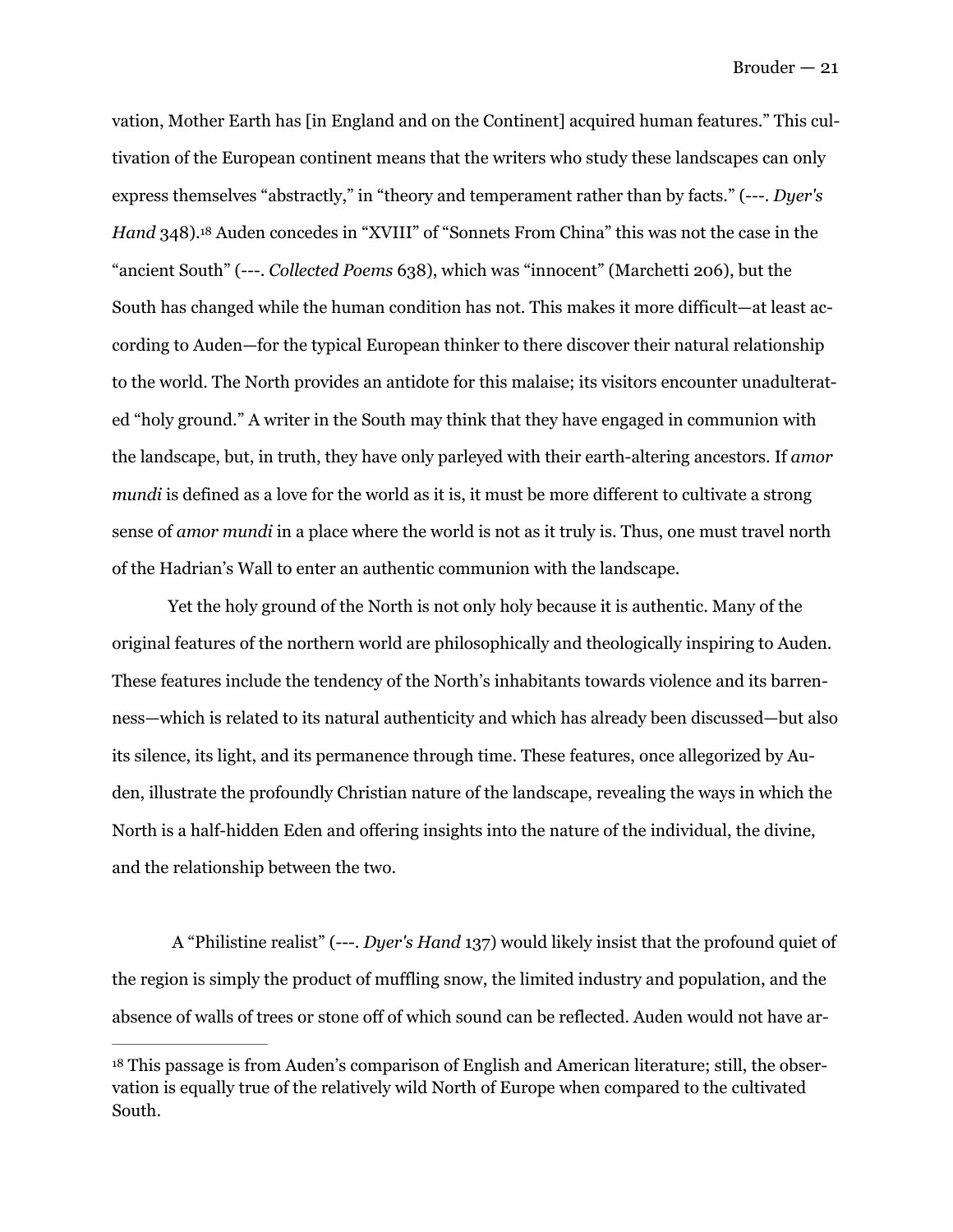gued with these material facts. Even so, Auden's poems transform this silence into a testament to the region's edenic nature and its divine love for our species. In doing this, he creates an image of the North as a space deliberately crafted to reflect his personal vision of Eden, fit for the presence of postlapsarian humans such as himself.

 Beyond violence, perhaps the most paradoxical feature of Auden's northern Eden is its silence. In the traditional Christian Eden, the landscape is not silent. There, God and the angels are integrated into the landscape, and they often speak with each other or directly to Adam and Eve. In these Edenic poems Auden cannot help but notice, time and time again, how quiet the North is. In "A Happy New Year," for example, he remarks of the Scottish landscape, where "stillness was total" (Auden, *English Auden* 451), that "No strange sound laid my echo on the road / And when where two little lanes branched off I stood, / On either side the moorland grew away, / Luminous all Glen Fruin lay / And the sky was silent as an unstruck bell" (---. *English Auden* 444). Similarly, in "Amor Loci, we are told that, for the North Pennines, "Any musical future / is most unlikely" and that the hammering of miners belongs to "days preterite" while the herds of reindeer in "The Fall of Rome" are described as moving "Silently."

 This silence is significant in a Christian Existentialist understanding of the North. Kierkegaard writes, as part of a prayer in The Third Ear, "I [...] learnt that praying is hearing, not merely being silent" and "I found I had less and less to say, until finally, I became silent, and began to listen. I discovered in the silence, the voice of God" ("Søren Kierkegaard on Silence and Prayer"). Auden echoes this sentiment in his own prose, writing in "Words and the World," that "One might say that for Truth the word 'silence' is the least inadequate metaphor, and that words can bear witness to silence only as shadows bear witness to light […] The only witness to the living God […] which poetry can bear is indirect and negative." (McDiarmid 119). This embrace of cosmic silence as an expression of Negative Theology is especially significant in "Hammerfest," where a stanza which does much to explain the significance of silence in Auden's northern poems reads as follows:

Was it as worldly as it looked? I might have thought so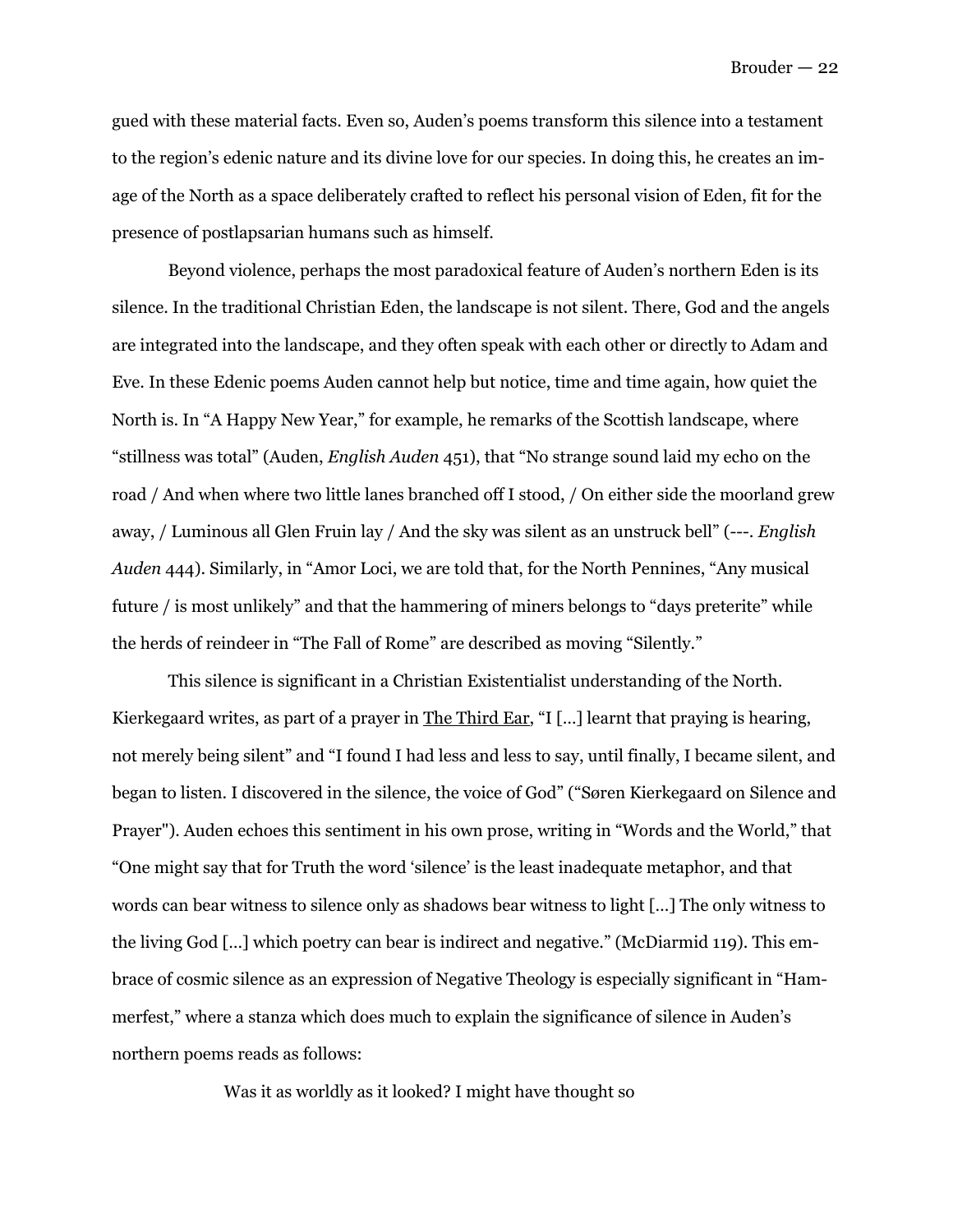But for my ears: something odd was happening Sound-wise. A word, a laugh, a footstep, a truck's outcry, Each utterance rang singular, staccato, To be cut off before it could be contradicted Or confused by others: a listening terrain Seized on them all and never gave one back in echo, As if to land as desolate, as far up, Whatever noise our species cared to make still mattered. Here was a place we had yet to disappoint. (---. *Collected Poems* 726)

Here, the paradox of sound in Auden's northern Eden is directly, if not cryptically, addressed. Conventionally, silence is associated with the worst elements of isolation—indeed, many of Auden's poems that discuss silence also stress the desolation of the North—but he also discovers a profound communion in the massive quiet that he encounters there. In fact, it is the silence of the region that proves that the space has a higher significance superimposed onto the material. He discovers, in the "listening terrain," the omnipresence of the divine and, consequently, an Eden.

 Auden's subversion of silence is remarkable. It is almost a given that an English gentleman such as Auden would care (at least superficially) for nature, but it is unorthodox to imagine that nature would care about him. This poem illustrates the relationship of "radical anthropocentrism" which critic Rainer Emig argues is characteristic of Auden's work (Emig 212). The landscape surrounding Hammerfest, Auden tells us, seizes upon every sound humans make. Auden understands the silence to result from the fact that, in a place such as this, *our species still matters*, as *we had yet to disappoint* it. Considering Hammerfest's history, one might expect the landscape to have been more than disappointed in mankind, so the landscapes willingness to listen seems to speak to a willingness to forgive. One explanation for this could be that the landscape of Finnmark, being cold and brutal itself, understands the brutality of human ac-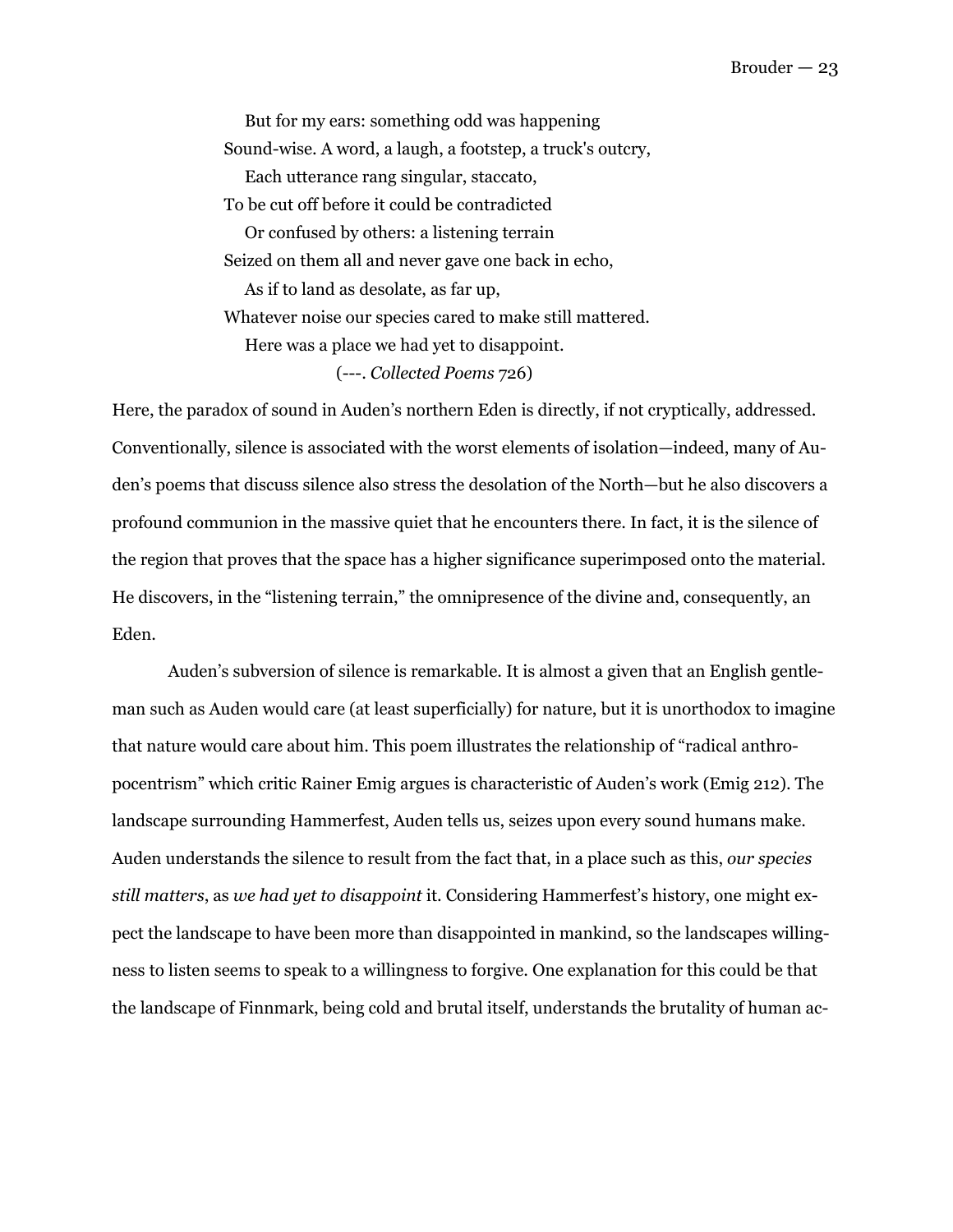<span id="page-24-1"></span>tions and can therefore sympathize with them[.](#page-24-0)<sup>[19](#page-24-0)</sup> Either way, the choice by Auden to describe the thieving silence surrounding the city as a "listening terrain" and not as a reflection of any personal isolation emphasizes the unique nature of the relationship between person and place which develops in Auden's North.

 That relationship is established between the noisy humans and the landscape by the personified landscape's seizing of sound. Its effect is to demonstrate landscape's capacity for forgiveness. These ideas, in turn, are inseparable from the Christian idea of the divine. No matter what profanities our all-too-knowing species creates against this silence, the silence will remain—universal and unwilling to condemn mankind. Thus, silence as physical element of the region's geography becomes an allegory for a type of love so perfect that it makes the place *"unworldly."* This unworldliness, again, turns the attention of the reader back to the idea of the Arctic as a reclaimed Eden in which those who know the difference between Good and Evil and who have disobeyed divine law—in a word, the Fallen—may still reside. Auden says that to "Bring up" (---. *Collected Poems* 726) man's sins is to profane the landscape of the North, but one can do so anyway without risking disappointing the space because the earth will swallow the profanity without losing its compassion for our species.

 In some Christian traditions, most notably the Eastern Orthodox tradition, the gates of Eden were reopened after the crucifixion. Forgiveness of sin represents, to these believers, the opportunity to reenter Eden. The silence encountered by Auden does something similar. It represents an unworldly love so saturated with the most Christian of traits—forgiveness and compassion—that it refuses to eject even a troublesome noise-maker.

 This being said, Auden does recognize that this relationship with sound might be one that is imagined and not necessarily one which is real. He concedes this in writing that it is *"As if" man still mattered to the landscape* instead of simply asserting that, in the area around Hammerfest, man still mattered to the landscape. While *as if* can be used in a speculative or

<span id="page-24-0"></span><sup>&</sup>lt;sup>[19](#page-24-1)</sup> Another way of interpreting these lines might be to read the as an acknowledgment of the desolateness of the place, which would make it flattered to be the sight of any human settlement at all and, therefore, more willing to forgive our transgressions than another landscape might be.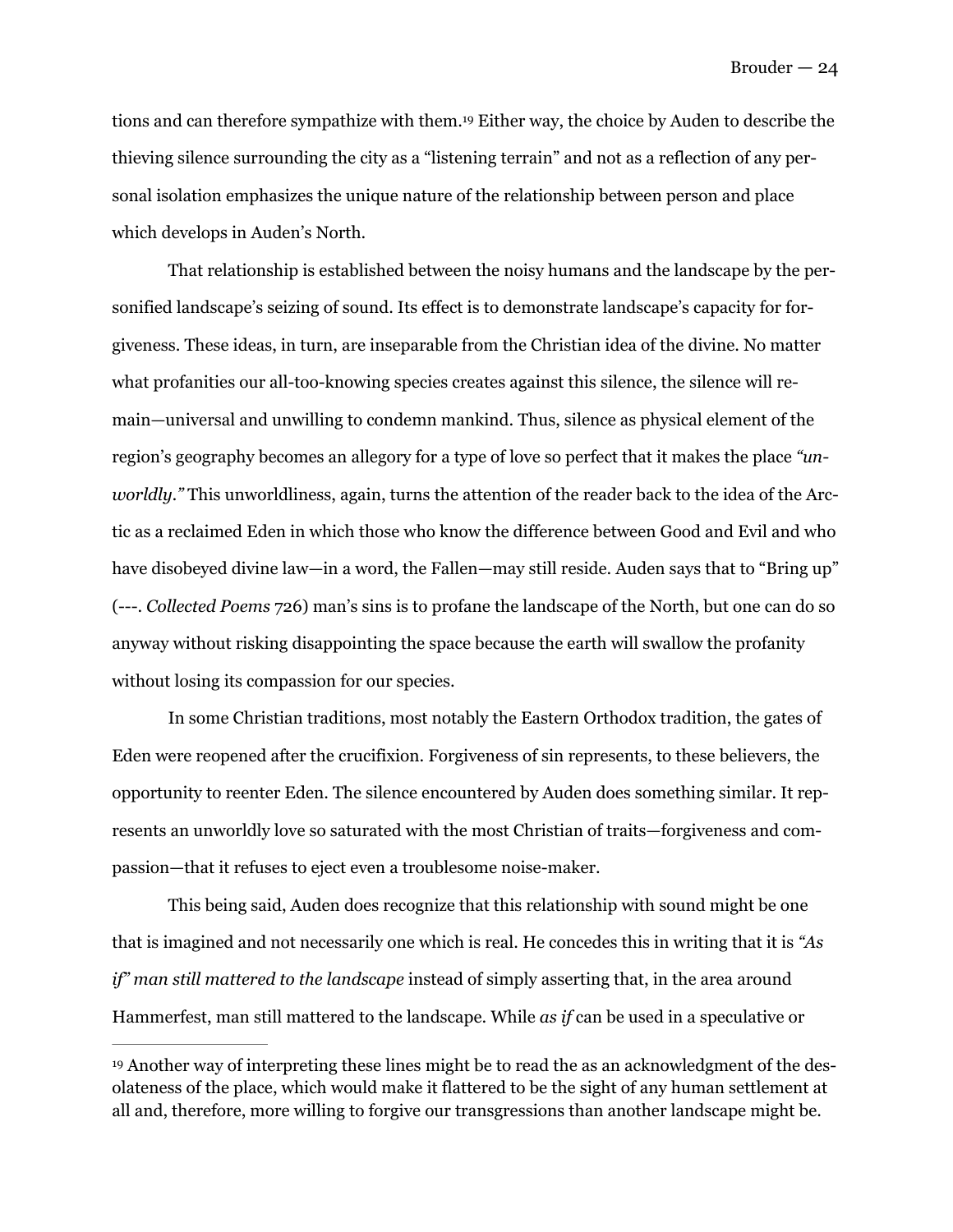meditative sense which recognizes the probability of a fact without risking a *cum hoc ergo propter hoc* fallacy, it is more often used as the foundation of a simile. The former interpretation would not in any way erode the theological weight of the local silence; instead, it would simply betray Auden's own apophatic orientation and his sense of linguistic humility. The latter interpretation—however, at least at first glance—would appear to challenge the strength of the connection between the symbol of silence and and the theological meditations which follow for Auden. The use of a simile necessitates that the comparison being drawn exists between two essentially different things. (In other words, *"as if" man still mattered* is to say that the appearance of significance is superficial, that humanity does not matter to the landscape of Hammerfest, that the silence in the poem is only silence.) However, "as if" is also the very heart of allegory, as allegory is built upon the principle that an "as if" relationship between a sign and its referent is as philosophically and pedagogically rich as a referent's relationship to itself. Furthermore, allegory actively invites a moral or theological interpretation of a story. Far from eroding the integrity of his ideas, Auden's "as if" invites his readers to interpret the silence of the landscape as an expression of larger ideas. In this case, the ideas are that the Arctic is a place where mankind still matters and that it offers a lesson on the true nature of the landscape.

<span id="page-25-1"></span> Light—like violence and quiet—is everywhere in Auden's description of the North. This is not surprising because light near the poles of the earth has a set of unique optical qualities. Due to the tilt of the earth, light must pass through an especially thick layer of atmosphere before it reaches the poles. This alters its strength and its hues. Furthermore, as the seasons change, the ends of the world alternate between seasons of endless day and of endless night<sup>20</sup>. Auden describes the product of these atmospheric and astrological conditions as the "most magical light of anywhere on earth," and it is therefore no surprise that this light is an important element in Auden's Eden.

<span id="page-25-0"></span><sup>&</sup>lt;sup>20</sup>The arctic and antarctic circles are, in fact, delineated by the occurrence of complete darkness or or light on the solstices. Light is therefore a definitional element of the arctic.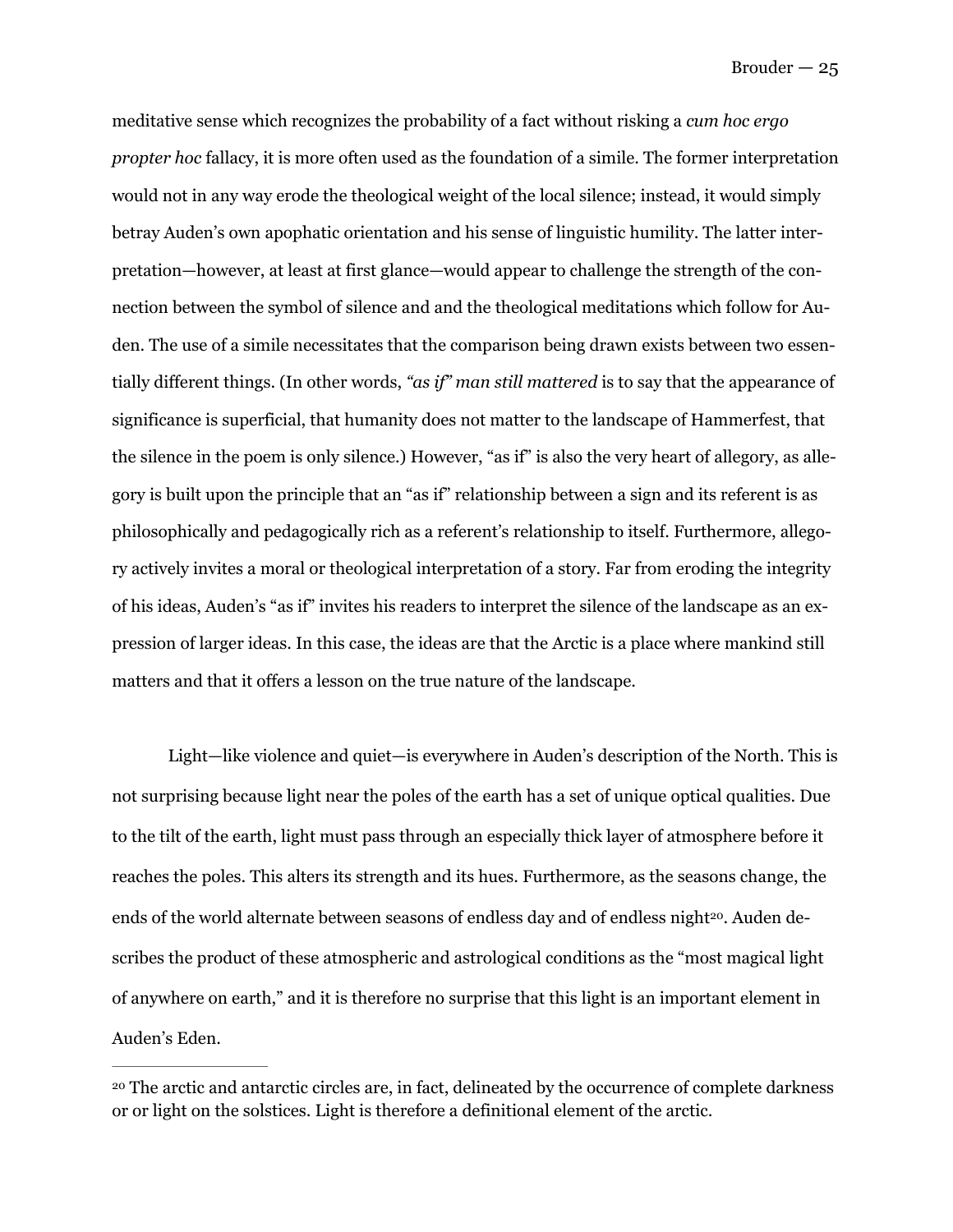Light embodies the fundamental contradiction which Auden meditates upon as he travels north. Traditionally, in religious iconography, light can be used as a one-to-one stand-in for the divine. God has been, and often still is, represented as a beam or figure of light, and Christ and the saints are almost always depicted with halos of light. In the Book of John, Christ says "I am the light of the world: he who followeth me shall never walk in darkness, but shall have the light of life" (Holy Bible 617). However, in the 1600s, the image of light began to be associated with the very scientific, political, and philosophical ideas that existed in opposition to the Church and that formed the basis of the "Age of Enlightenment." As a result, light represents two seemingly irreconcilable poles of understanding: one theological and one secular. With this in mind, one can imagine Auden's vacations from the traditional centers of Western Civilization to be trips away from the light of reason and into the realm of "magical light" (---. *Collected Poems* 728). To an extent, we see such voyages between kinds of light unfolding in his poems. Yet these poems also blur the line between the two ways of understanding light, again demonstrating how Auden's edenic North is a synthesis of the material and the divine, the world and the unworldy—a necessary synthesis for an Anglo-Catholic poet in the increasingly humanistic Modern Age.

 Auden's poems offer many examples of this use of Light. In "Hammerfest," Auden dreams "during / Three sunny nights." Through these dreams he challenges the Southern Norwegian stereotype that the North is an especially sinful space. The moss in "The Fall of Rome" shines "Golden" on the plains in a way that seems to both parody and echo the philosophical and scientific work being done in the poem's Rome. Auden uses light to totally reject the dichotomy of reason and superstition in the poem "Iceland Revisited," in which the penultimate stanza copies the Edenic language from Auden's prose. It reads: "Once more /A child's day dream verified / The magical light beyond Hekla" (---. *Collected Poems* 728). *Verified magic* should be an [21](#page-26-0)

<span id="page-26-1"></span><span id="page-26-0"></span><sup>&</sup>lt;sup>[21](#page-26-1)</sup> Helka is a major volcano in the south-west of Iceland; see appendix.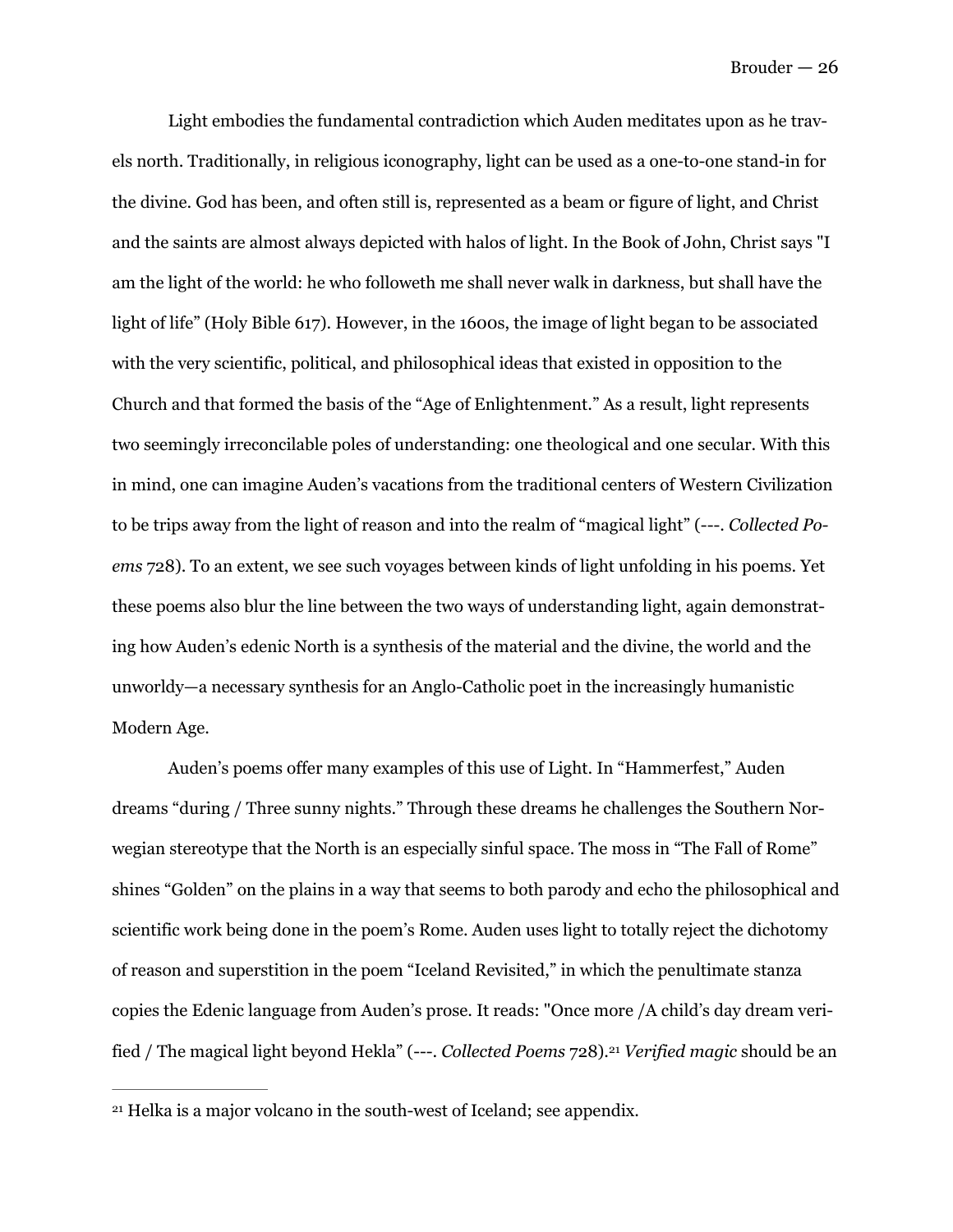impossible contradiction, but in Auden's vision of the North it is not only a possible juxtaposition but a natural one. Some of the most effective light imagery in Auden's northern poems is found in "Journey to Iceland." In this poem, the light around Iceland illuminates the way in which the region serves as a "refuge" from Europe and a symbol of a pilgrim's hope to escape the reasoned world of the imperious while also suggesting that Iceland, despite being a land of light, is not more enlightened than the rest of Europe. The poem opens with the stanzas:

> And the traveller hopes: "Let me be far from any Physician"; and the ports have names for the sea; The citiless, the corroding, the sorrow; And North means to all: "Reject".

And the great plains are for ever where cold creatures are hunted, And everywhere; the light birds flicker and flaunt; Under a scolding flag the lover Of islands may see at last,

Faintly, his limited hope; as he nears the glitter Of glaciers; the sterile immature mountains intense In the abnormal day of this world […] (Auden & MacNeice 23)

 Regardless of the glum tone which prevails in the first stanza, the two following stanzas brighten the image. The small birds are "light," presumably because they both weigh very little and because they are light in color and their feathers have the greasy gloss of seabird plumage; their movement is a "flicker," which, again, gives them a bright, glittering quality reminiscent of a candle or torch. The glaciers also shine and the "abnormal day of this world" intensifies the glaciers and mountains. Light is a dominant feature of this landscape which, like the other spots in Auden's North, comes to represent a kind of Eden.

 In this poem, Auden does not explicitly state that this world is an Eden, but, when the poem is contextualized with Auden's other writings on the North, its edenic features become impossible to ignore. Upon revisiting Iceland much later in his life, Auden said that the trip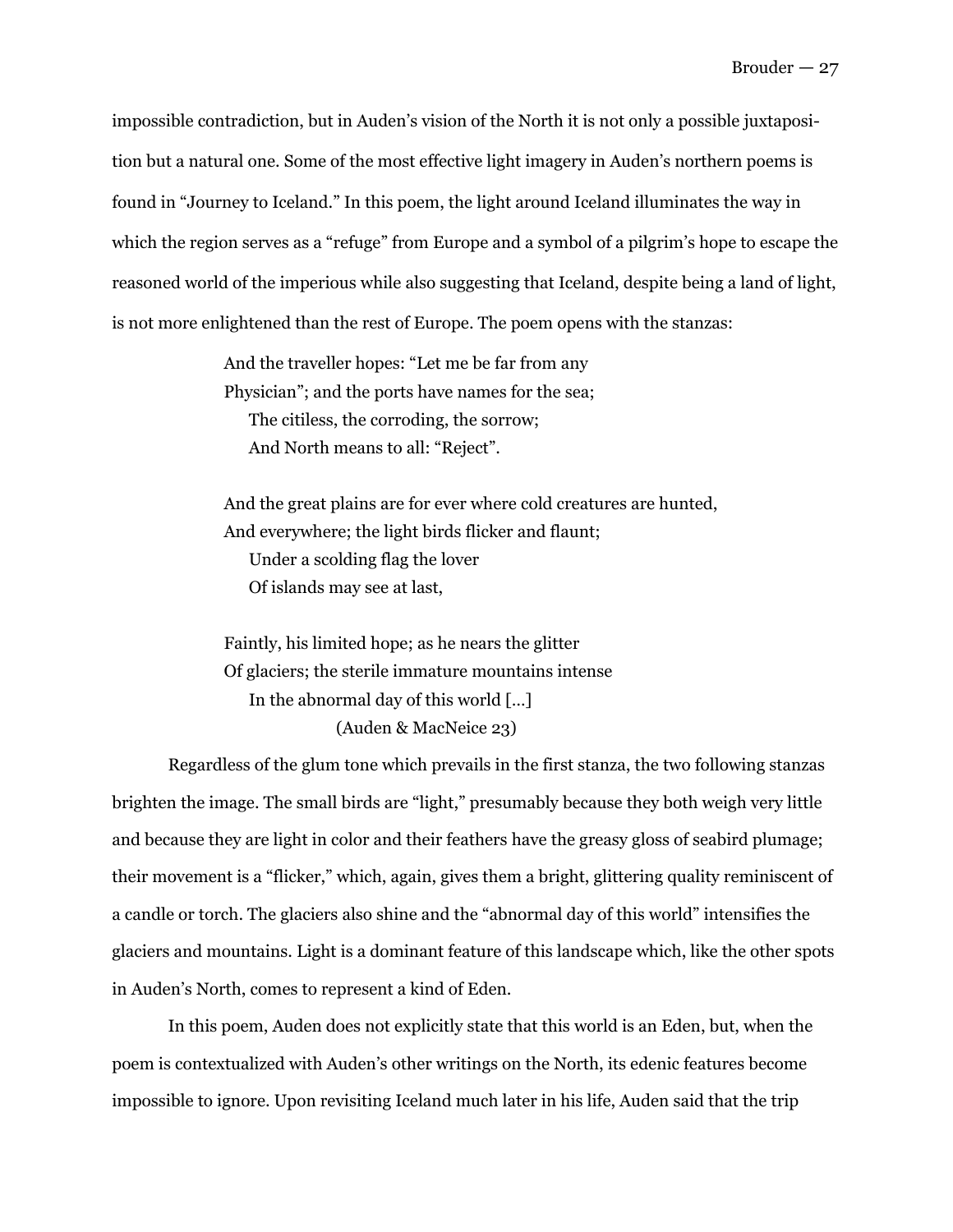<span id="page-28-1"></span>reverified his childhood dreams of the place; when this assertion is combined with the assertion in "Amor Loci" that dreamscape of Northern England is not Edenic *but more than Edenic* and that, as a child, he had seen the North of the Pennines as an Eden, a strong circumstantial case can be made for these verses being a representation of Auden's idea of an Eden. Yet one does not have to look outside of this poem to see that the traveler expects to find an Eden as his ship approaches the rocky coast. The light around Iceland illustrates the ways in which the island, despite its "corrosion" and "sorrow," represents an Eden-like space. This is because the light is key to the traveler realizing his hopes. The poem opens with the traveler's surprising wish of "Let me be far from any / Physician." $22$  Right from the get-go, the reader is encouraged to conflate the place from which the traveler has embarked, Europe, with doctors and—by extension—modern, scientific society. Iceland offers this opportunity because it is "an island and [it therefore] should be / a refuge" from time and civilization, but also because it is a land of light. The line "Faintly, his limited hope; as he nears the glitter" provides compelling evidence for this. Because of the enjambment of the line, the meaning of these words as they first appear is that the closer the traveler gets to "the glitter" the more he sees "hope." In this way, the light of the island is made into a unique thing that exists in opposition to the lights of Europe; the "abnormal day" light in the poem is as isolating as the North Atlantic. Partly because of this light, the North "means to all: reject." Auden insists in his prose that an Eden must be outside of time and must be opposed to the cities; as these light conditions resist modernity, the light of Iceland can be understood as both something that makes Iceland appear edenic and something which preserves the edenic nature of the island.

 Yet even the "glitter" of edenic "hope" can not conceal the dark side of this landscape. In this poem, the intense white of a blizzard also proves "blinding" and "deadly" for the traveler (Auden MacNeice 24). This is as true of the geography of Icelands as of its people and history, which, Auden notes are—in some ways—morally unenlightened. The poem is filled with images

<span id="page-28-0"></span><sup>&</sup>lt;sup>[22](#page-28-1)</sup> Auden appears to be playing with the phonetic expectation that traveler would be attempting to escape a "position." (Indeed, I have heard this poem incorrectly recited in this way.)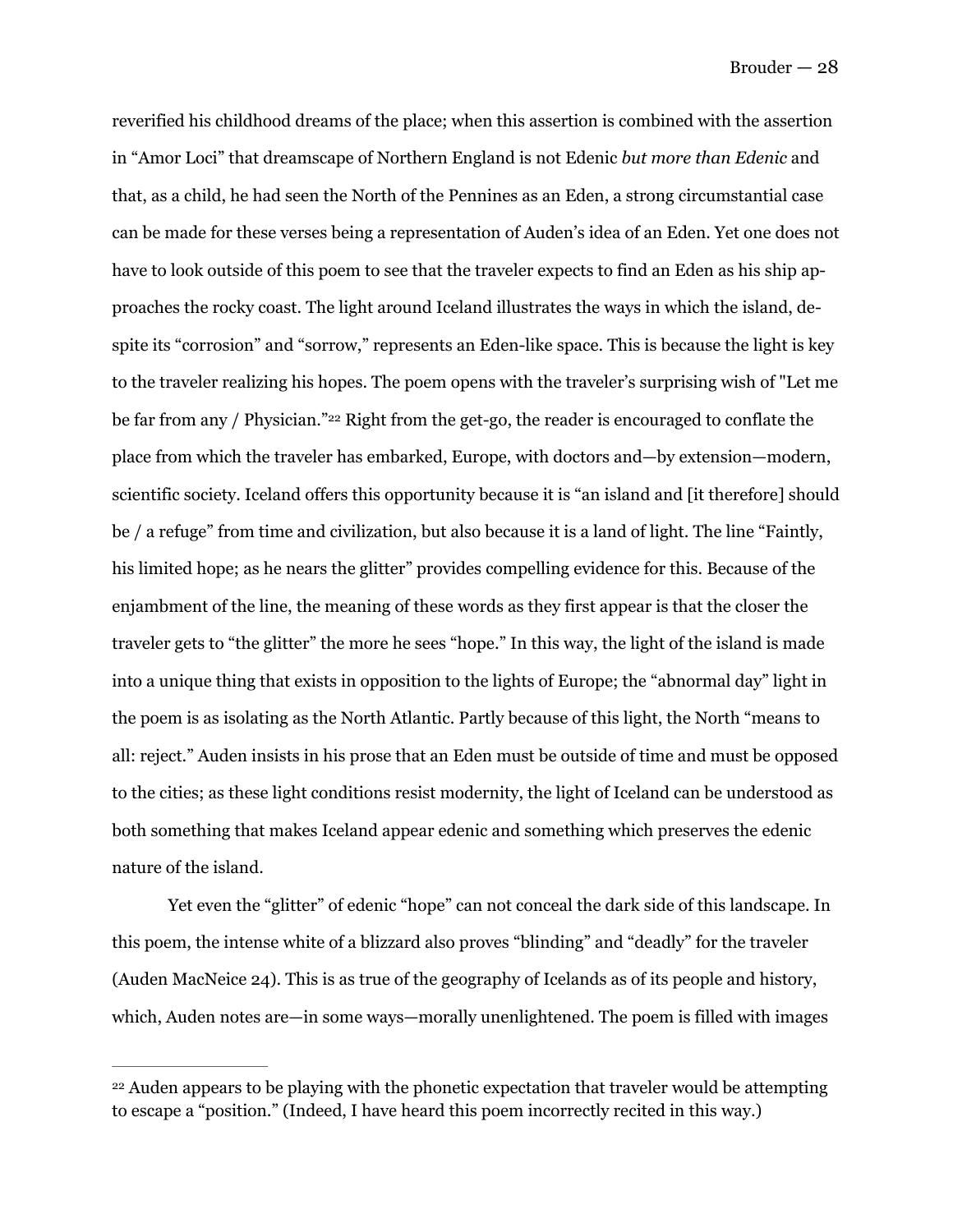<span id="page-29-1"></span>of human suffering and cruelty: the man thrown from horseback, the dying, the murdered bishop, and the dying words of Guðrún Ósvífrsdóttir, etc.. So, while literal light touches everything in this depiction of Iceland—the geological, the living (i.e. the birds), and the sterile, so intensely that the day seems strange to the worldling who approaches them—Iceland is simultaneously a place of moral darkness. Iceland, Auden wrote in a later version of this poem, "Present[s] then the world to the world with its mendicant shadow."<sup>23</sup> Again, the reader sees the nuance in Auden's vision of the North: it is a place which allows for moral anarchy which, despite being gratifying and even Edenic—a Pagan Arcadia—also wants for salvation and civilization. The same, later version of "Journey to Iceland" also implores the culture of the place to adopt the "flash" of "jazz" and "commerce." Auden's choice to not pick a "favorite suburb" of time and space, but rather to unify the best fashions and ideas of a South which is civilized with the ascetic significance of the North which is magical via the same motif—light—creates a sense of *discordia concors* (Auden, *Selected Poems* 50). It invites the reader to synthesize the Pagan and Arcadian with the Christian and the civilized. As it was with silence, these poems approach the divine and the material through an abstraction of regional geography and culture, "as shadows bear witness to light." What is discovered through this process is that the light of God and the light of reason both bear witness to each other.

In spite of the prominence of the motifs of light and noise, Auden's poems are neither devoid of darkness nor sound. Music, a symbol of sensual pleasure strongly associated with the Greek Arcadia and with Modern life, is important to one moment in "Iceland Revisited." In this poem, the narrator observes that "Where the harmonium stood / A radio:—," which leads him to wonder "Have the fittest survived?" (---. *Collected Poems* 727). Such a rhetorical question strongly suggests that we are not to believe that the fittest have survived, but rather, to lament the fact that the beautifully old-fashioned instrument has been replaced by a radio. This lament demonstrates another major reason that Auden sees the North as Edenic: for Auden, the far

<span id="page-29-0"></span>Auden published at least three different versions of this poem in the late 1930s. [23](#page-29-1)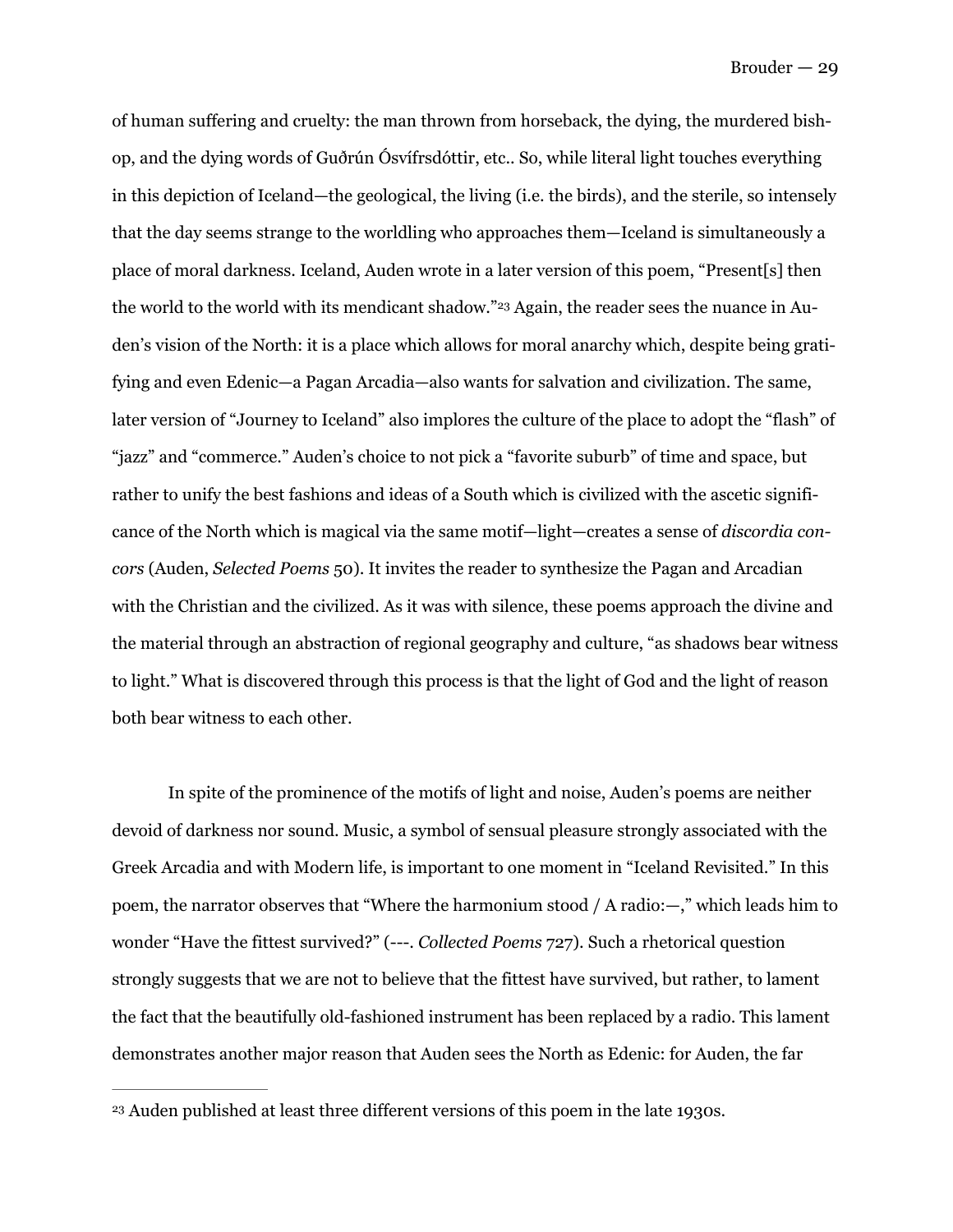North is a place that exits—or, at least, which ought to exist—outside of time. In his essay "Dingley Dell & The Fleet," he explains that, for someone to even acknowledge the existence of the future is to "[take] his first step out of Eden and into the real world, for […] Eden has no conception of the future for it exists in a timeless present." (---. *Dyer's Hand* 424).

 The North, for Auden, fulfills Eden's need for "a timeless present" because time passes there at a geological scale that is effectively imperceptible to humans. Yes, Auden's sense of the North develops slightly as he ages and allegorical narratives are also present; still, our sense of rate is stunted. This retardation is best demonstrated by the poem "Amor Loci." The description of the people and landscapes in this poem is shrouded in a remote and rawky tone that fossilizes them. The people, as mentioned earlier, are "nameless and faceless," just as their dead "too vague for judgement." Thus, the dead and the living are indistinguishable. This failure to differentiate between the two binary states of an organism's existence through and relationship to time creates a breakdown in the concept of time itself. If, in the Pennines, the dead are hardly different from the living, then the Pennines must be a place where change does not take place. The marks of humans on the landscape are equally unchanging. The occasional "tough chimney," "dejected masonry," and "decomposed machines," which dot the landscape are bits of stone and metal that can, and often do, last for hundreds (if not thousands) of years.<sup>[24](#page-30-0)</sup> The use of the word "tough" stresses that the brickwork actively resists the natural erosion of time, while the use of the simple past tense for the verbs *to deject* and *to decompose* stresses that their temporality is over; the masonry and machines have escaped the stresses of chronology and, in doing so, have stepped back towards Eden. The natural landscape also manages to transcend the passing of time. Auden's narrator (who is, presumably, Auden himself) tells us that, though he is much older than he was when he was first exposed to this landscape, he "could [still] draw its map by heart, / showing its contours, / strata and vegetation, /name every height, / small burn and lonely sheiling" (---. *Collected Poems* 779). This proves that the place described in the poem,

<span id="page-30-1"></span><span id="page-30-0"></span><sup>&</sup>lt;sup>[24](#page-30-1)</sup> Auden's reverence for abandoned buildings reclaimed by nature may have been influenced by Robert Frost. See Dyer's Hand, page 345.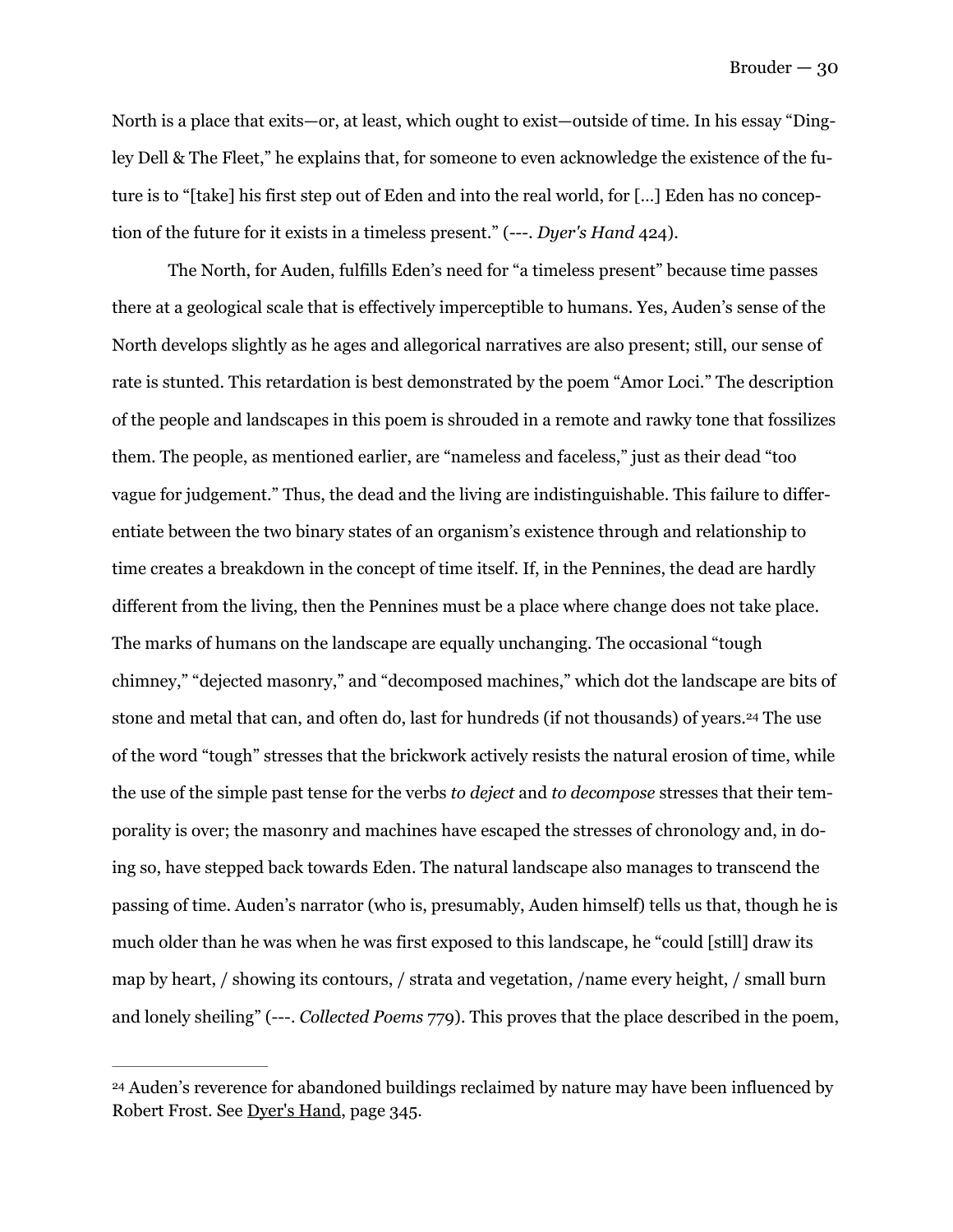the North Pennines, does not change—or, if it does change, it does so at a geological and ecological pace that is imperceptible to Auden. As a result, the North is perceived as static, and static is what Auden insists Eden ought to be.

 According to Marchetti, while Auden's concept of time in paradise is "not linear," but rather "endlessly repetitive and cyclical," it also "contains the possibility of a genuine break and discontinuity, into redemption and transcendence." (Marchetti 208). As these paradises are timeless, this "break" is possible in any moment in which one chooses to reenter Eden, so long as the break happens in a single moment. This total rebirth is an essential Christian idea, that Auden then integrates into his personal life through its relationship to northern landscapes. Auden may be returning to this space as a much older and less naïve man, but the fact that the place which he finds upon his return has not perceptibly changed does more than assure him that the place is Edenic. It assures him that the place is *better* than Eden. The stasis becomes proof that the place is "more comely, more credible" than Eden itself. Its lonely permanence allows Auden, in the poem "Amor Loci," to:

> [...] by analogy, imagine a Love that, however often smeared, shrugged at, abandoned by a frivolous worldling, does not abandon […]

#### (---. *Collected Poems* 780)

In effect, the permanence of the North performs a similar function as the silence in "Hammerfest" (or in other northern-edenic poems by Auden). In both "Amor Loci" and "Hammerfest," the facts of the geography, through the device of allegory, come to represent a particular kind of supernatural love. In this sense, the North is actually a better Eden than the traditional Eden. While Adam and Eve were expelled from the Garden, and the Lord "placed at the east of the garden of Eden Cherubims, and a flaming sword which turned every way, to keep the way of the tree of life." (Holy Bible 3), the North is an Eden from which one can not be expelled. In "Amor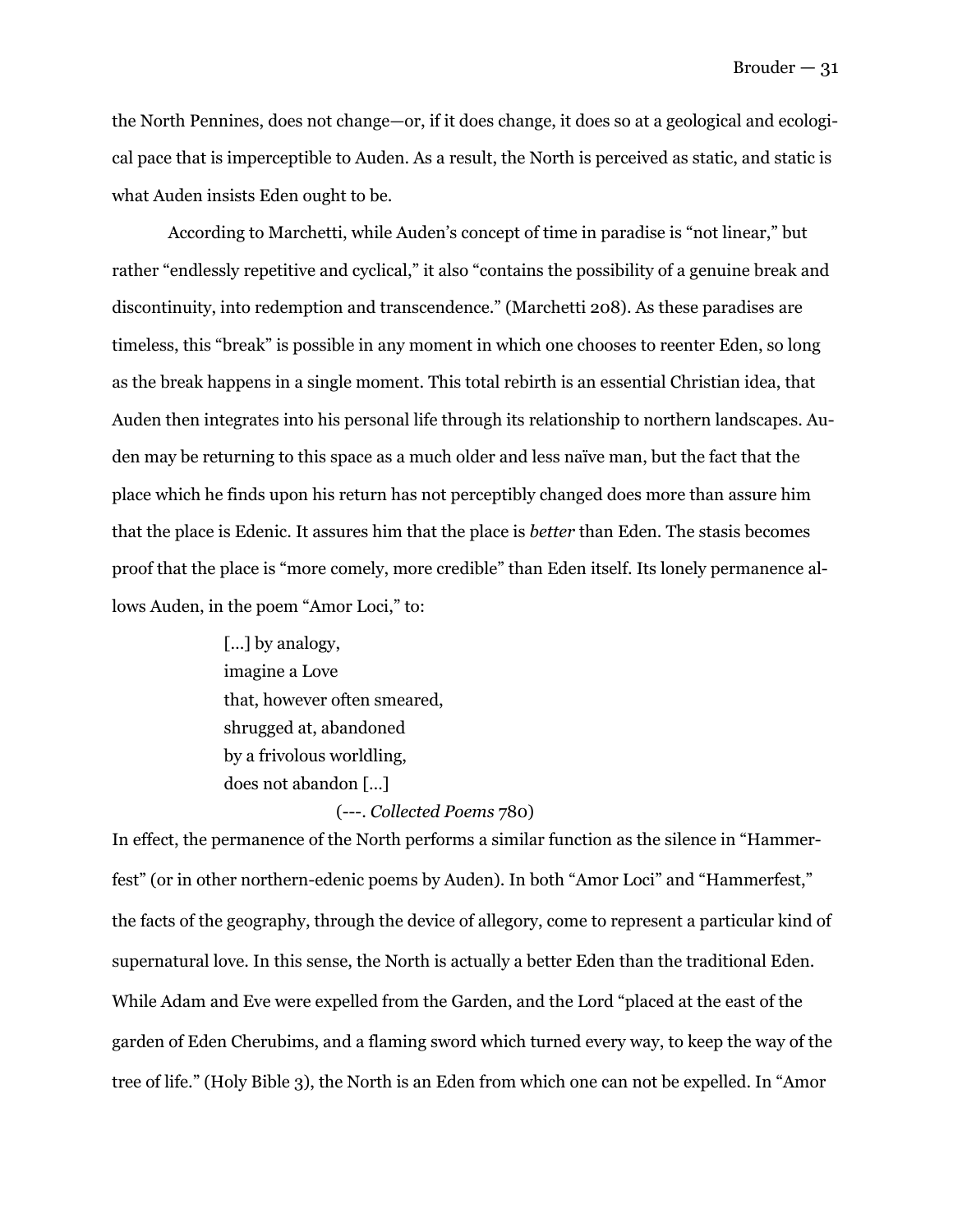Loci," the love of the Pennines opens Eden's gates to Auden and others no matter what they have learned or done. This is strongly evocative of Christian ideals concerning the universal ability to be saved and welcomed into heaven so long as one searches for forgiveness and sufficiently humbles oneself. One can even choose to forsake this Eden and return to it years later and find that, although they abandoned and besmirched the Eden of the North, that Eden had kept things in order awaiting their return.

 If the geography of Northern Europe make it edenic, then Southern and Middle Europe the land of the imperiums—are, in Auden's model, necessarily less edenic. For this reason, and in order to underpin that which makes the North his paradise, Auden's northern poems also deal with the faults of the imperiums. He does this by contrasting the material and technological fetishism of the rest of the Europe with the more ascetic, antiquated, and sincere North. This contrast, nevertheless, resists reduction to a simple binary in which the North is a land of Marxist-Primitivist *good* and the South a land of Imperialist and Capitalist *evil*. Instead, Auden's South and the objects therein are sensually and aesthetically stimulating to a fault; the fault being that the obsession with the future that comes with technological progress and the distractions from the nature of the self that come with the constant, undirected change and stimulation of fashion obscure the idea of Eden. This rhetorical choice does not completely deny the existence of fashion, technology, and pleasure in the North. It is difficult to imagine that Auden who was, in his own life, quite familiar with the character imagined in "Amor Loci," "Mr Pleasure"—would describe a place completely without any of the comforts of Modern Life as an Eden. Auden's Eden, after all, requires harmony between "outward appearances" of happiness and the sincere satisfaction of that pleasure-seeking instinct. An Eden which is entirely devoid of pleasures would not be able to escape the "grotesque" flaws which Auden describes in his prose writings on the subject of the Christian Eden. The completion of Eden is, therefore, to be found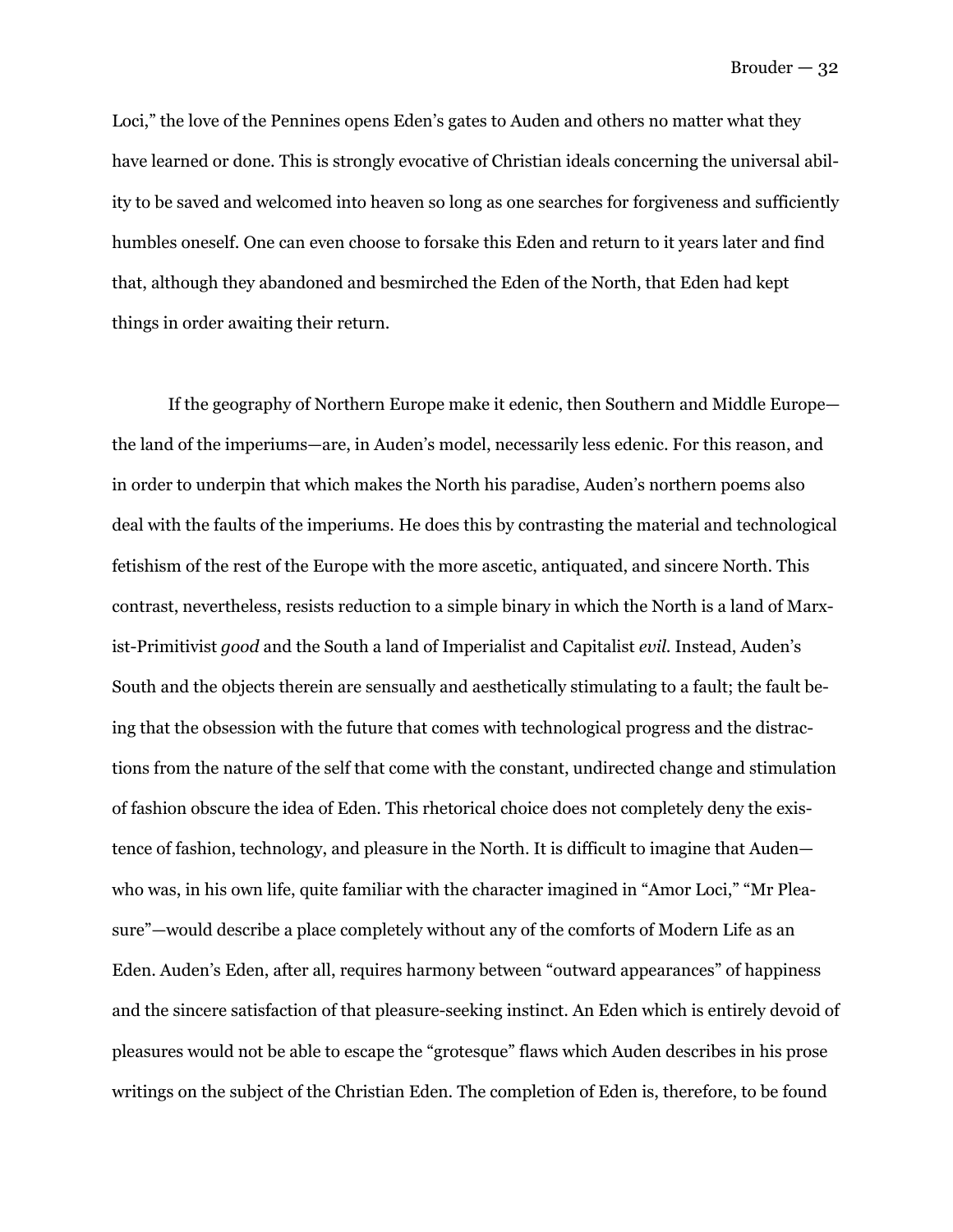in contrast and contradiction. Auden's poems imagine the European North as a place that resists the excesses of the European imperiums, encouraging an appreciation of the joys of trinkets, hot baths, and drinks without obscuring the logotheraputic instinct. In Auden's North, the contradiction between goods and goodness reaches an equilibrium.

<span id="page-33-7"></span><span id="page-33-6"></span><span id="page-33-5"></span><span id="page-33-4"></span> One way in which the North competes with these excesses is to resist the base materialism and sterile objects of the imperiums. Like the poem "Amor Loci," the poem "Horae Canonicae*: Vespers*" describes an Eden which is filled only with obscure, old, and useless man-made objects. Auden contrasts this Eden with the sterile, modern technology of New Jerusalem: "In my Eden we have a few beam-engines[,](#page-33-0)<sup>[25](#page-33-0)</sup> saddle-tank locomotives, <sup>26</sup> overshot waterwheels and other beautiful pieces of obsolete machinery to play with: "In his New Jerusalem even chefs will be cucumber-cool machine minders" (---[.](#page-33-2) *Collected Poems* 638).<sup>[27](#page-33-2)</sup> The poem then expands the list of edenic and obsolete objects to include "krumhorns, doppions, sordumes" (638).<sup>[28](#page-33-3)</sup> These objects are archaic and unfashionable, yet their ability to resist change over time is not a rejection of the objects' value but a rejection New Jerusalem. The player of krumhorns or saddle-tank mechanic can enjoy the intricate mechanical workings of these artificial objects without being forced into the futurism of fashion or, more broadly, the imperiums. The artifacts therefore represent a kind of compromise: they satisfy Auden's desire for beautiful things with which to play without forcing him into the "worship of mass, technique and temporal power" which he characterizes as indicative of "technological civilisation."

<span id="page-33-0"></span><sup>&</sup>lt;sup>25</sup>A type of vertical steam engine primarily used to pump water from mines during the early years of the Industrial Revolution.

<span id="page-33-1"></span><sup>&</sup>lt;sup>[26](#page-33-5)</sup> An early steam powered train in which the water was carried in a distinctive cylindrical tank located over the boiler.

<span id="page-33-2"></span><sup>&</sup>lt;sup>[27](#page-33-6)</sup> While the landscape in the poem is not explicitly northern, it is Edenic. It also echos motifs in Auden's Northern Poems, such as the harmonium and the obscure historical references in "Iceland Revisited," as well as "the corroding" (Auden & MacNeice 23) and the rejection of modern medicine in "Journey to Iceland."

<span id="page-33-3"></span>Obscure musical instruments of the late Middle Ages and Renaissance. [28](#page-33-7)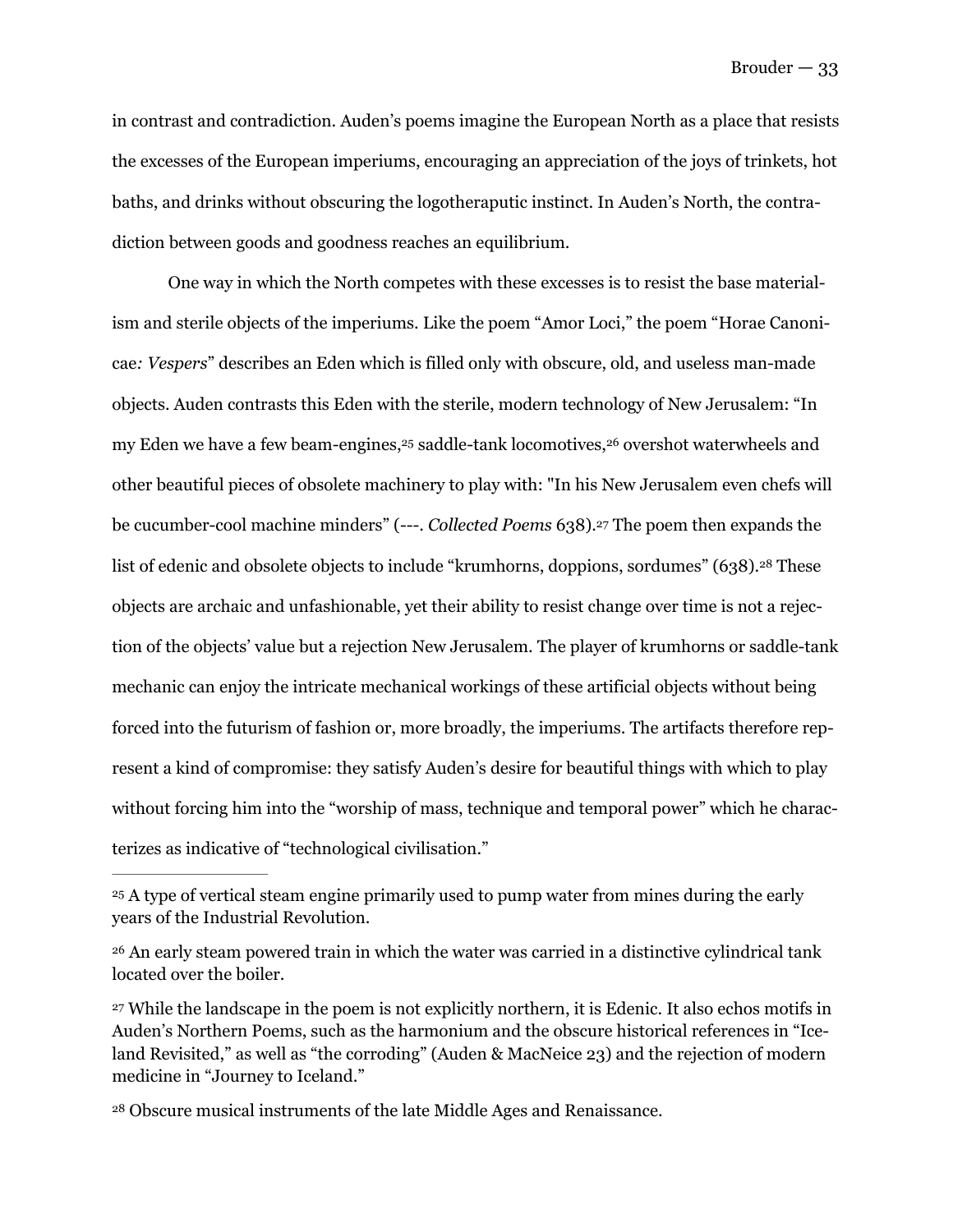<span id="page-34-1"></span> When these "beautiful pieces of obsolete machinery" are compared to, the fashionable objects of the civilized Europe to which Auden belonged, the latter seem "frivolous" and absurd.<sup>29</sup>In "Iceland Revisited," an air-taxi spotted through a blizzard is described as a "Perseus" who has "Come to snatch / Shivering Andromeda / Out of the wilderness / And bring her back / To hot baths, cocktails, habits" (728). The invoking of one of the great Greek myths in this context highlights the ways in which, according to Auden, modern civilization is increasingly like the Roman Imperium—which is to say, blinded by the "worship" of "technique" and completely "without creativity, warmth or hope." In the wild, pre-Socratic times of the Pagan Perseus, being rescued by the hero meant the saving of one's life and the promise of love. In Auden's poem, however, the rescue loses its meaning because the drama of the myth is gutted out and replaced with philosophically vacuous materialism. Andromeda, in "Iceland Revisited," is not saved from real peril, only the minor and temporary inconvenience of bad weather; her reward is not love but a martini in the tub. The world south of Auden's North may have many pleasurable pastimes, but they are material and societal rewards—the fashions and idols more associated with New Jerusalem than with Eden. Fashion is the antithesis of the reticent timeliness that Auden describes as essential to the furniture of Eden.

 Still, these fashions and consumer goods are not entirely incompatible with Auden's Northern Eden. Auden admires the blizzard, but he admires it the most when a hot bath is still an option and his Eden reflects this fact of his personality. The northernmost municipality in the world is, after all, also a land of frozen fish-sticks and novelty beers. A philosophical or theological crisis only arises when the fashionability of the traditional centers of European Civilization— Rome, London, Paris, etc.—is taken in such excess that creates a wall of material separation between the individual and their vision of Eden or fosters an obsession with the future over a con-

<span id="page-34-0"></span>A reference to "Amor Loci;" see page 31 of this essay. [29](#page-34-1)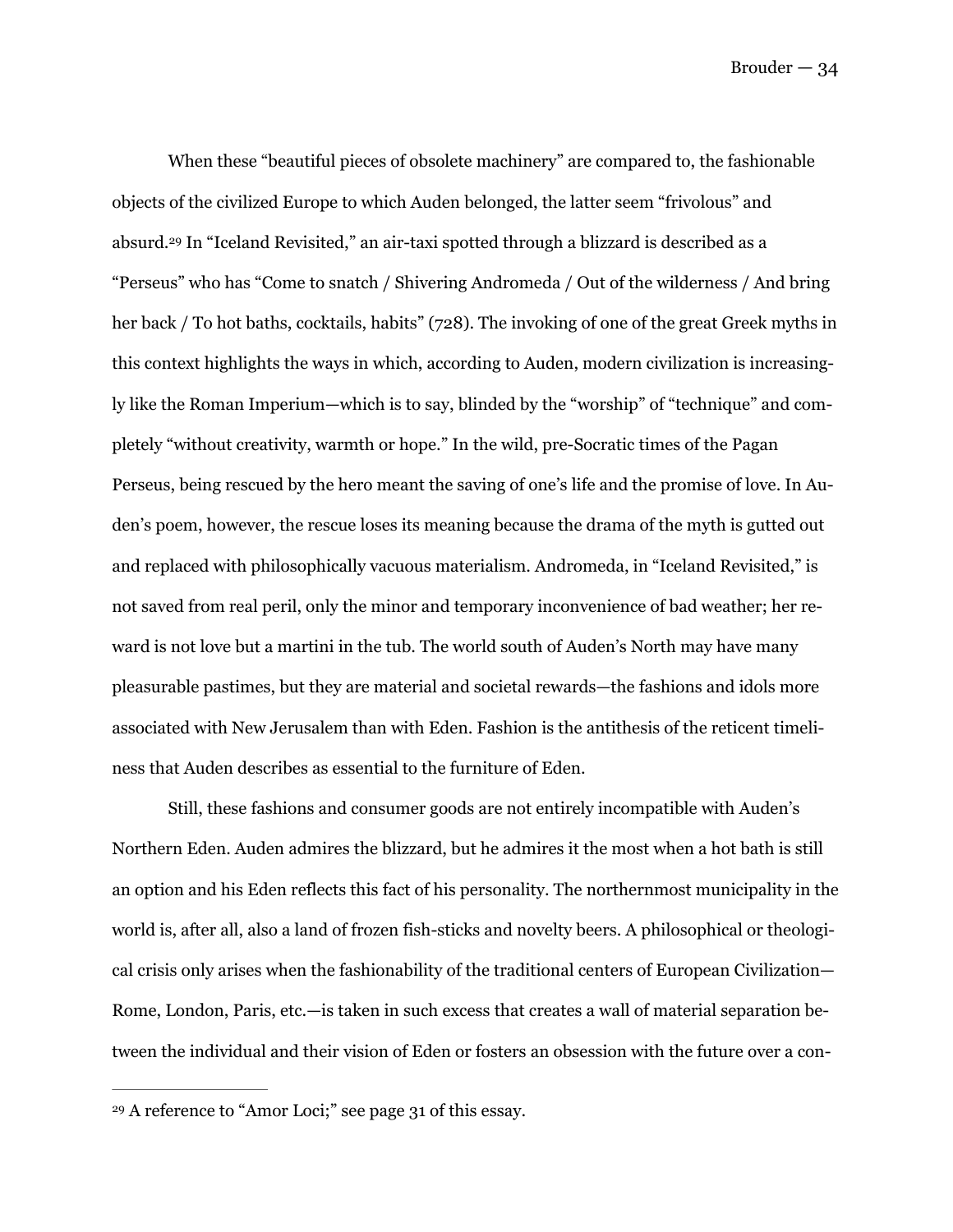<span id="page-35-1"></span>sideration of the edenic present.[30](#page-35-0) Frozen fashion, however, like obscure objects, is a compromise; it offers aesthetic pleasures and good times without distracting from the nature of time in the North and in Eden.

 In "Amor Loci," Auden explains why the geography of the North makes the region particularly suited to such a balance between hedonistic materialism and obscure asceticism. He argues that unfashionable features which make the North edenic are not a coincidence, but rather that they are an extension of the land itself. He writes:

> Industry wants Cheap Power, romantic muscle a perilous wilderness, Mr Pleasure pays for surf-riding, claret, sex: it offers them none.

#### (---. *Collected Poems* 779)

The idea expressed in these lines is startlingly similar to some of the themes in "Hammerfest," where "Ground so bare might take a century to realise / How we behave to regions or to beings / Who have anything we're after." The North (at least in the early-to-mid-20th-century) had relatively few resources, and what resources it did have are particularly difficult to extract. The entire apparatus of capitalism is, consequently, slow to expand towards or develop in the North. This creates a geographical and economic space which slows the proliferation of material goods, a walled garden, and encourages moderation between aestheticism and asceticism.

 The absence of excessive material superficiality in the North is significant within the context of these poems because the denuded spaces, free from distractions, force their viewers to see themselves. Thus, the landscapes in the North are primarily significant not because they re-

<span id="page-35-0"></span><sup>&</sup>lt;sup>30</sup>In Auden's atlas of Eden, published in 1962, he writes that the formal dress in Eden should still be "The fashions of Paris in the 1830's and '40's" (---. *Dyer's Hand* 7)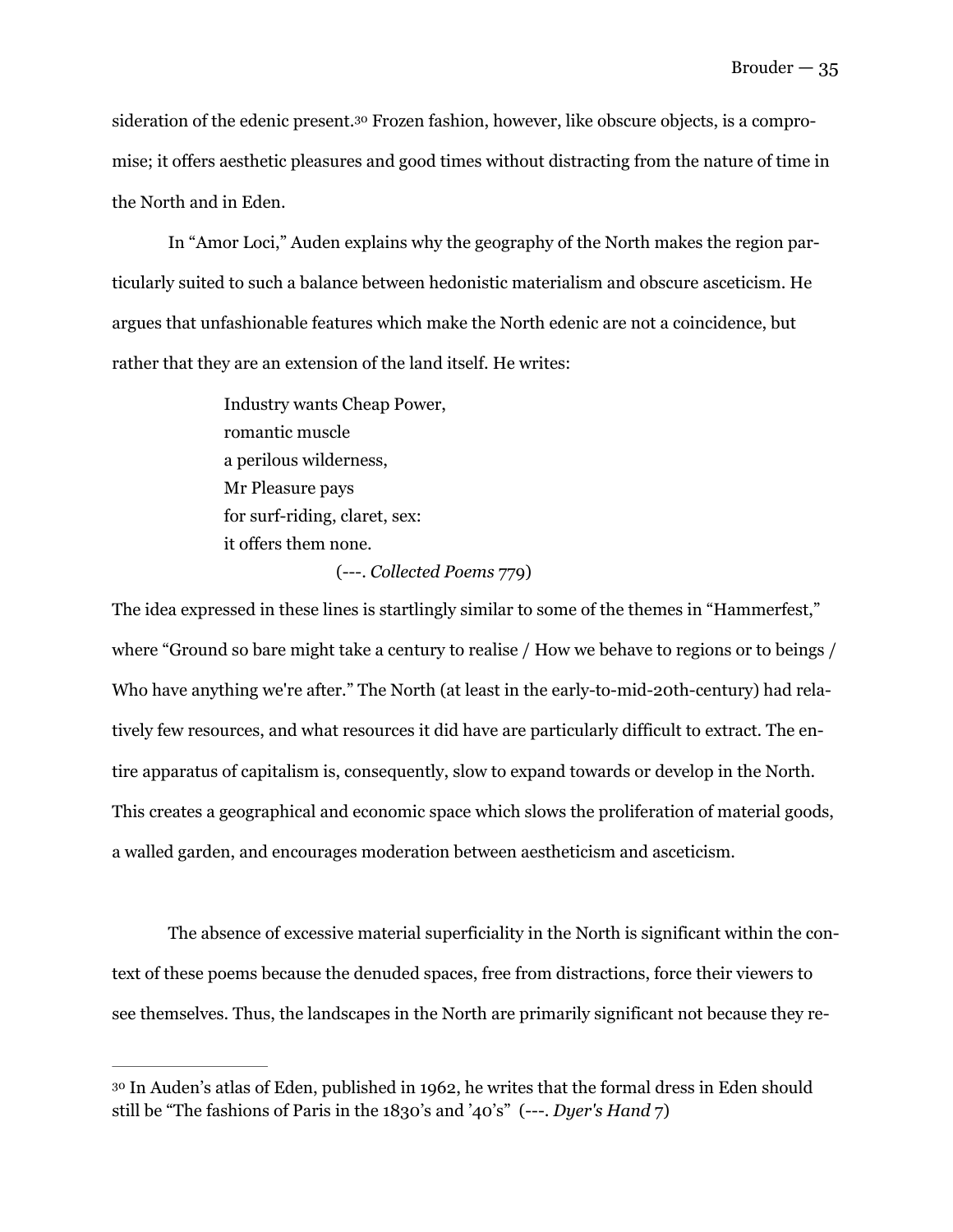veal a truth about the natural state of the world—although they do—but because they provide a useful foil against which a so-called civilized human may construct and study their own humanity. This is a common observation in Auden criticism, with many scholars—including Marchetti, Tim Youngs, and Emig—coming to similar conclusions. Emig, in his essay "Auden and Ecology," sums up the scholarly consensus. He writes:

> "Ecological motifs in Auden's poetry are a far cry from romanticising and idealising nature as an ontological given. Defined at the start from a narcissistic human perspective, a radical anthropocentrism which turns it into a mere human projection, nature, still allegorised, then becomes a marker enabling the human creature to perceive its own limits. This move still turns nature into a radical other, a pole in the construction of what it means to be human."

#### (Emig 224).

 Using the landscape as an allegorical tool for self-scrutiny is, for Auden much more difficult in a developed and populated urban context than in the far North. One poem which illustrates this principle is "September 1, 1939." Although Auden would later disavow "September 1, 1939," believing many of its verses about love and war to be overly sentimental and naïve, other ideas articulated in the poem appear to have guided Auden's thinking throughout his life. One of these principles is the idea that the *modern man* uses the "furniture" of daily life as a distraction that allows him to ignore his immaturity, sorrow, indecency, guilt, and fear. An expert from the poem reads:

> The lights must never go out, The music must always play, All the conventions conspire To make this fort assume The furniture of home; Lest we should see where we are, Lost in a haunted wood, Children afraid of the night Who have never been happy or good.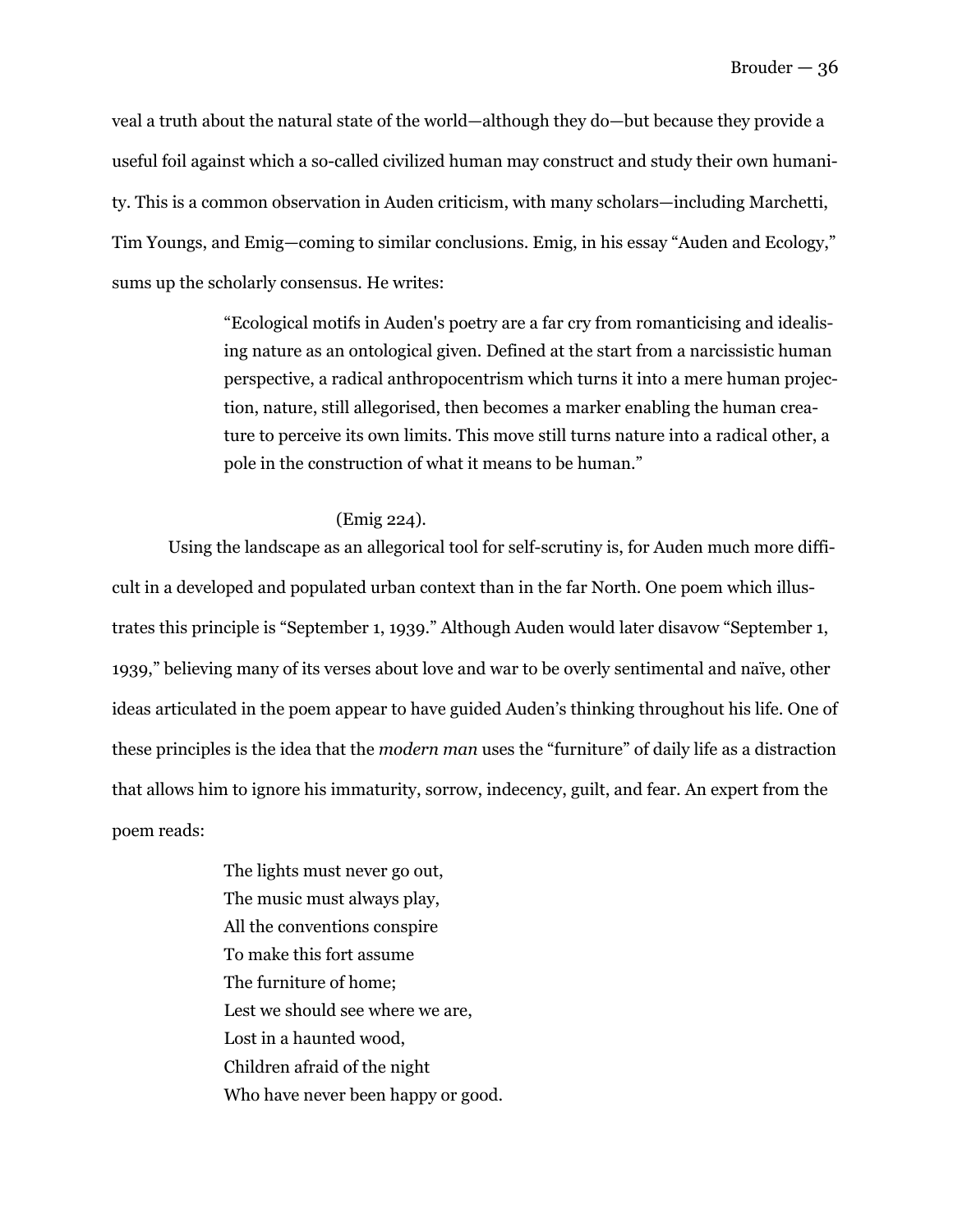#### (---. "September 1, 1939")

 If the North is a land untraveled by "Mr Pleasure"—relatively devoid of trinkets claret, cocktails, music, and sex—as Auden observes it to be, it is a land where one must look inwards. This may well be an unpleasant effort, but it is valuable because it shows us our true selves. We are, in spite of everything, *shivering worldings*. For better or for worse, European civilization has been explicitly designed so that we remain ignorant of our own lack of innocence, the fact that we "have never been happy or good." Thus, just as one must travel to the North in order to discover an authentic landscape, one can also travel to the North to discover their authentic self. Cold, savage, and largely empty, the North serves as a reflection of one's worst instincts and most primal fears. In such an environment, it is impossible to ignore the "achievement[s] of a sort" which offend the topsoil, farm animals, and garden plants south of Hammerfest, and which we would prefer to bury.

<span id="page-37-1"></span> Auden uses allusion to demonstrate that deliberate ignorance is not possible in the North. In "Iceland Revisited," the folly of dilution is discussed twice: once in the stanza which reads "The bóndi's sheep-dog / And the visitor from New York / Conversed freely;"<sup>[31](#page-37-0)</sup> and again in the following stanza, "Snow had camouflaged / The pool of liquid manure: / The town-mouse fell in." The detail about the dog, taken at face value, does little more than recognize the fact that the speaker is "Unable to speak Icelandic" (---. *Collected Poems* 727); however, the specific reference to the bóndi demands a deeper reading. The fact that the speaker is not able to relate to the members of decent society, the bóndi, but experiences a connection with the dog owned by members of that society, betrays his uncultivated nature. He, too, is an animal at heart. Nevertheless, he can not understand this communion as an expression of himself, and this forces him to define by its relationship to a society via the dog.

<span id="page-37-0"></span>[<sup>31</sup>](#page-37-1) The bóndi was the the proto-middle-class of the Viking Era. It included landed farmers, artisans, and merchants.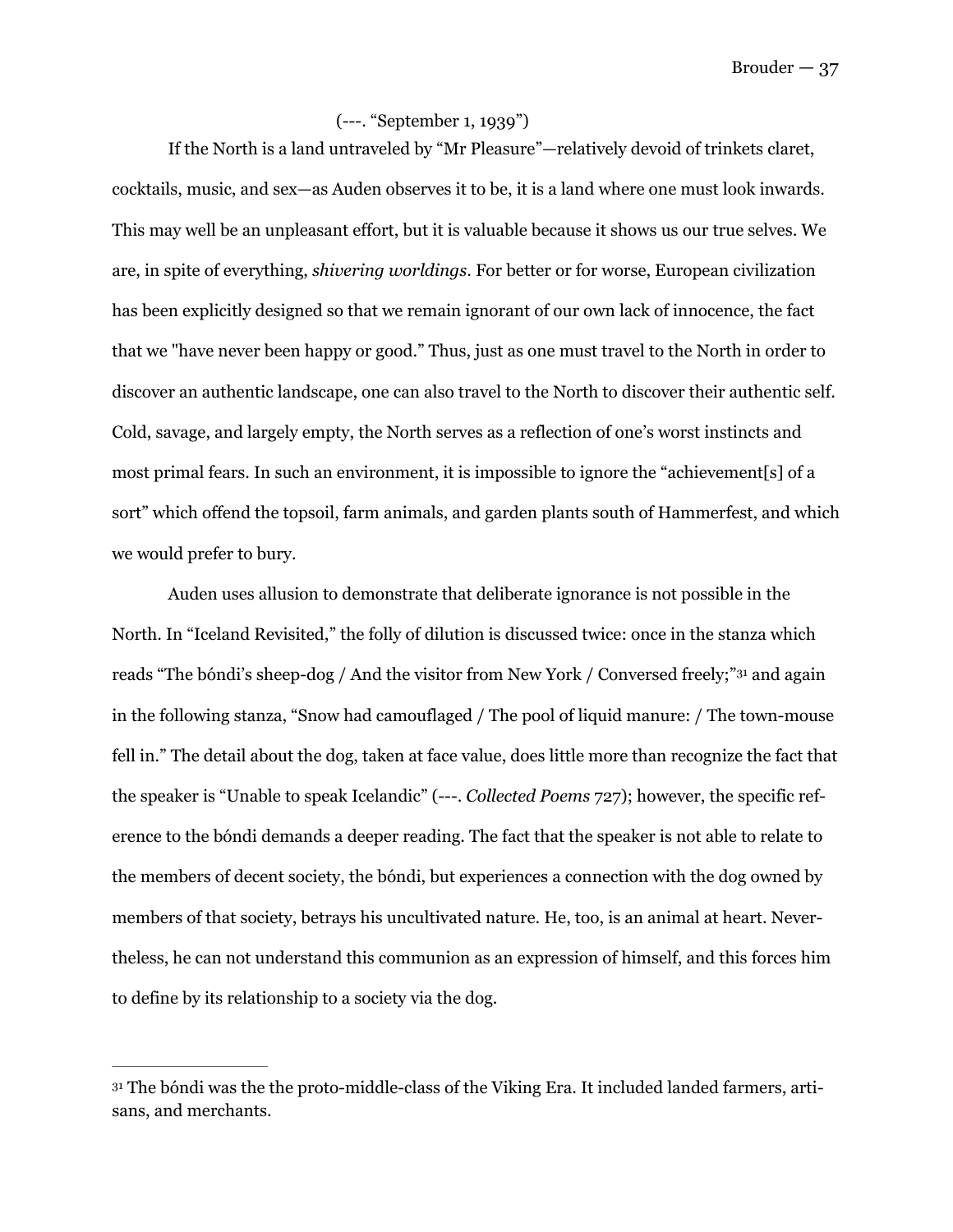The stanza in which the town-mouse falls into the manure also exposes a vulgar truth. The town-mouse is an explicit reference to a canonical fable by Aesop. This allusion, like the "as if" in "Hammerfest," again invites an allegorical interpretation of the stanza. Snow is habitually associated with ideas of purity. Here, however, snow is merely a disguise for a swirling pool of feces. The moral of the story? In Iceland, a visitor cannot help but to stumble into the foul things which lay hidden below the pristine surface. It is also worth noting that, in the fable of "The Town-Mouse and the Country-Mouse," the town-mouse justifies living in a dangerous and catfilled neighborhood by extolling the fact the city proves him with pastries, fine fruits and cheeses, and wine. The country-mouse refutes this, arguing that it is better to be gnawed on by poverty in the country than to gnaw on figs in the city. This reference reiterates a theme which Auden develops with motifs of the barren North and the decadent city: one thinks more clearly yet also more ecstatically, more profoundly, more sensuously—when one is deprived of certain excessive and fatuous pleasures. There is, Auden tells us, "Universal love and hope; / While an abstract insight wakes / Among the glaciers and the rocks / The hermit's sensual ecstasy." (Auden, *Another Time* 31).[32](#page-38-0)

<span id="page-38-1"></span> Of course, Auden is—as much as any other member of our species—prone to his moments as a "frivolous wording." A man of many vices, he courted "Mr. Pleasure" and engaged in the same pastimes as the faux Andromeda of "Iceland Revisited." This does not undermine the religious vision that the North offers him; in fact, his hedonistic bend speaks to the urgency of his ideas about Eden and the North. Auden was a man who "abandoned" the North many times in his life, always returning from the glaciers in order to live his comfortable life, yet the icy Eden which he left "does not abandon" him as punishment for his infidelity. It, unchanged, always awaits his return. For Auden, the North of "Iceland Revisited" is a necessary Eden.

<span id="page-38-0"></span><sup>&</sup>lt;sup>[32](#page-38-1)</sup> From the untitled, canonical poem sometimes referred to as "Lullaby" or by its first line, "Lay your sleeping head, my love." In a later edition of the poem, the word "sensual" was replaced with "carnal" (---. *Collected Poems* 157)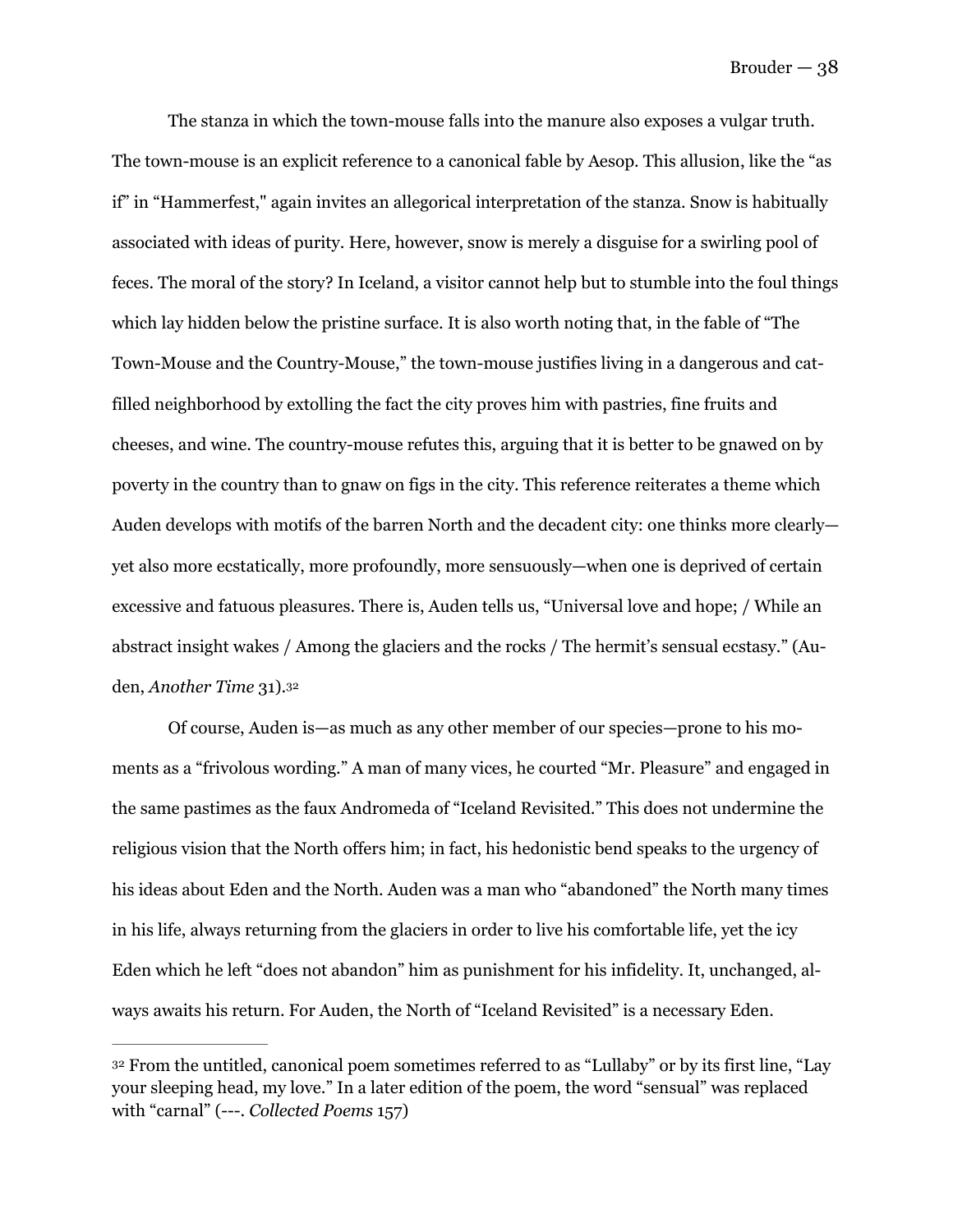In "Hammerfest," knowledge of Good and Evil does not profane the holiness of the Eden of Finnmark. Equally, in "Iceland Revisited," Auden's own relationship with Mr Pleasure does not profane the landscape. The landscape of the North is one that allows a pleasure-seeker such as Auden to visit Eden without forcing him to change Eden or himself. Although the relationship between knowledge of violence as an authentic representation of human nature in the North is inverted here, as humanity's Arcadian, pleasure-seeking instincts are associated by Auden with the South, the motif still presents a return to the North as a voyage to neutral ground of compromise between a materialistic and self-conscious society and an austere and morally-liberated North.

#### **The Pastoral and the Arcadia of the North**

 The timelessness of the North allows the aesthete to appreciate the pleasures of life and his uncivilized instincts while also profiting from the profundity of the region's bareness. The origins of this arresting of time in Auden's Eden reflects the nature of time in Genesis. "The triumph of ['Horae Canonicae: *Prime'*]," writes Reeves of the poem that describes the readjustment period immediately after the Fall of Man, "has been to create a simulacrum of time suspended, a timeless now, this holy moment, before the onset of History and the benign of time." (Reeves 195). This seems to be an equally apt description of "Hammerfest," "Paysage moralisé," and Auden's broader vision of the North. The brief moment in Christian historiography, between the Fall and history, is defined by a paradox. In the temporal sense, it is—with the exception of the the prelapsarian state—the closest that humanity has ever been to God, having only just been expelled from God's Garden moments before. Simultaneously, in the moral sense, this moment is the furthest that humanity has ever been to God. This is a time before either the covenant with Mosses or the Crucifixion, so in this moment humanity has lost its direct connection with the divine without yet having a chance to reestablish that connection. In this primitive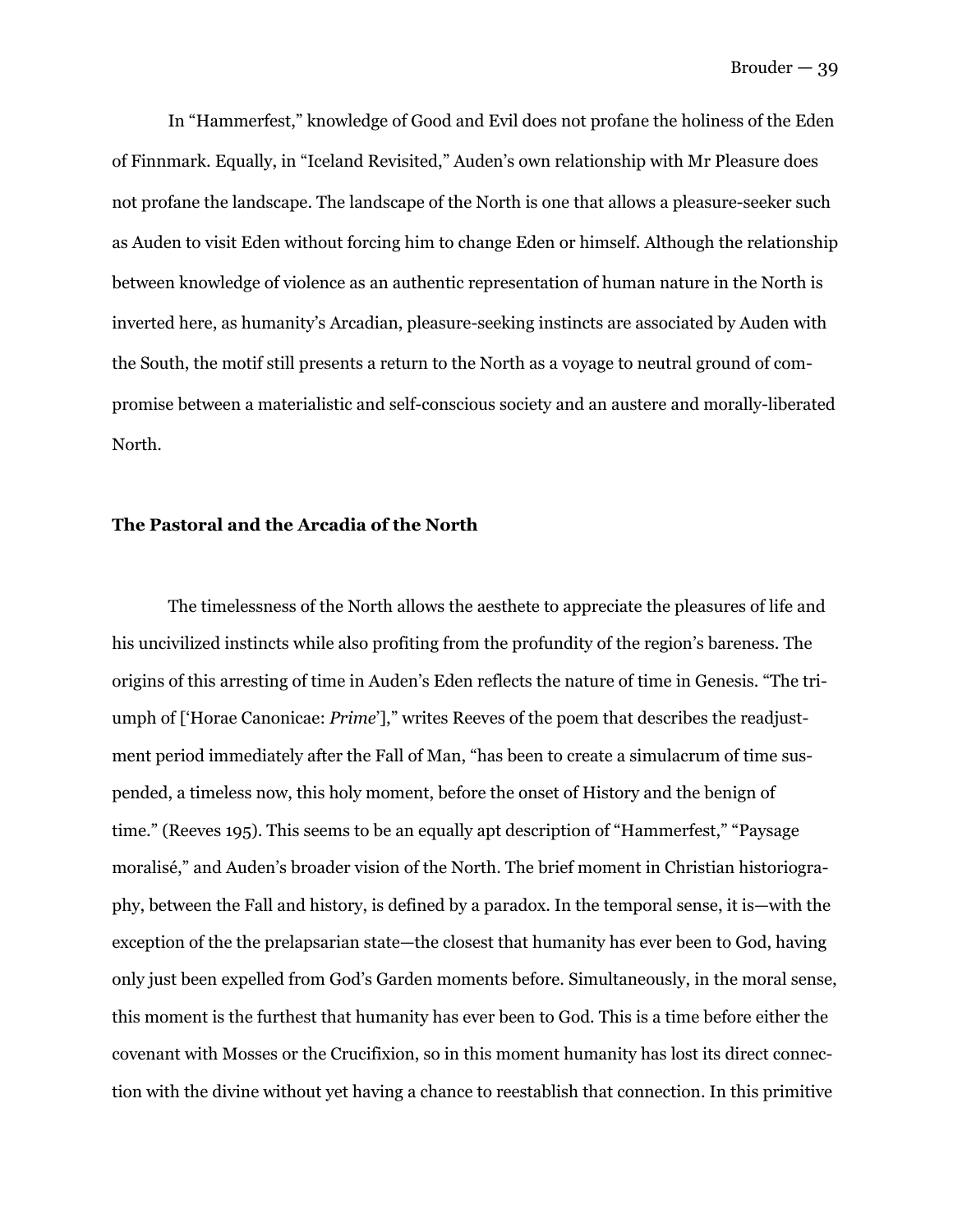period, just past the gates of Eden, humanity's capacity for brutality is first discovered when, mad with jealousy, Cain slays Abel. Similarly, the space of the North is the place where Auden discovered "the cold controlled ferocity of the human species." (Auden & MacNeice 148). For Auden, this discovery came while watching a whale—which he describes as "the most beautiful animal I have ever seen" and as something that "combines the fascination of something alive, enormous, and gentle, with the functional beauties of modern machinery"—being "torn to pieces with steam winches and cranes" (147)[.](#page-40-0)<sup>[33](#page-40-0)</sup> In spite of this, Auden's North, like the verses directly following Genesis 3:24, is a place where God is still just behind the actions of mankind, paying close attention to and even intervening in human actions. This moment of biblical prehistory may be its most savage, but it is also its most edenic-adjacent.

<span id="page-40-1"></span> Eden is, according to Auden, a place where there are "no morals" (---. *Collected Poems* 638), and Auden repeatedly observes that the North is—at least in his poetic vision—also such a place. In "Hammerfest," Auden even uses the phrase "Moral Circle" (724), an ironic term used by Southern Norwegians to describe the Arctic Circle; the term refers to the fact that, in the popular imagination of the Norwegians, those who live in the Arctic are especially *immoral*  (more prone to alcoholism, extramarital affairs, etc.) ("W. H. Auden - Poetry International 1970" 08:59). The phrase "Moral Circle" is a good way to conceptualize the similarities between Auden's vision of Eden and his vision of the North. Both are closed spaces, surrounded by a sort of wall, and both of these walled spaces represent a pleasure dome where immoral behavior may be practiced but where this immorality can't yet be described as "immoral" because it exists as an abstraction outside of the southerner's construct of civilization. Auden himself "claimed that there are two kinds of goodness, 'natural' and 'moral,'" explains Emig (Emig 222). Emig continues that, according to Auden, "An organism is naturally good when it has reached a state of equilibrium with its environment. All healthy animals and plants are naturally good in this sense." This biological anarchy, again, describes Eden, the time immediately after Eden, and the North of Auden's poetry because they are all places where humans are "naturally good," as they have

<span id="page-40-0"></span>Auden witnessed this butchering in the village of Talknafjördur; see appendix. [33](#page-40-1)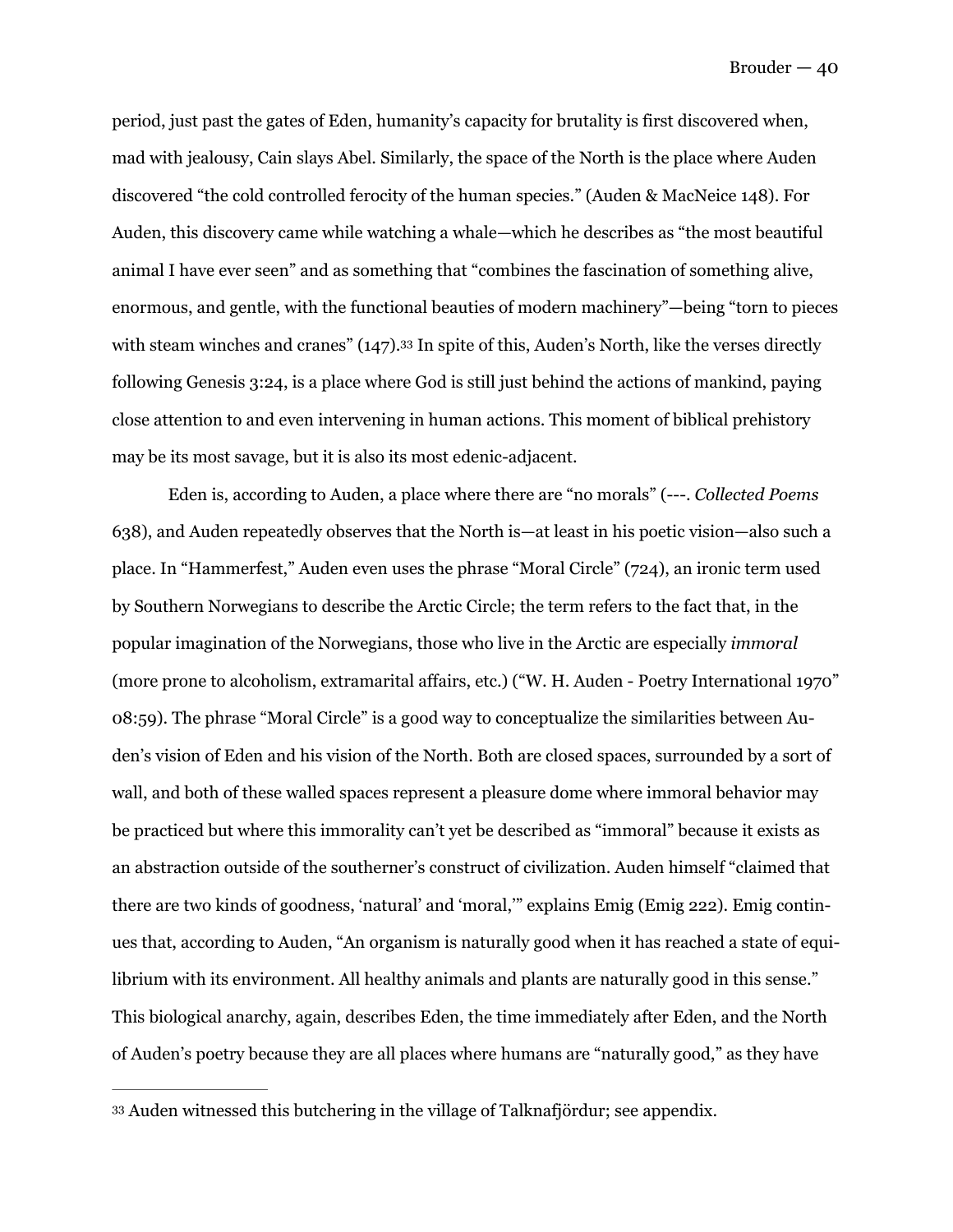not yet had moral judgment revealed to them by God (or missionaries from the South). Thus, the North and the immediate postlapsarian moment are equivalent liminal realms, close enough to Eden so that one passing through them can imagine them as a gate through which they can pass into Eden.

<span id="page-41-3"></span> Here enters the significance of the concept of Arcadia. "Arcadia" is a slippery term because it has two dramatically different definitions. The older of these two definitions is a Greco-Pagan allusion to the Greek region of Arcadia as an impenetrable wilderness in the center of the Peloponnesian peninsula where nymphs, satyrs, and Pan himself were believed to reside. This was a place of violence and lust, but also a sort of closed garden which the Greeks considered to be especially close to the gods. Later Roman and then Christian writers would reimagine Arcadia as a near-synonym for the pastoral[.](#page-41-0)<sup>[34](#page-41-0)</sup> Auden, like several other artists, finds this double meaning to be fruitful, as one consequence of this tension is that the Arcadian mode can be both reminiscent of Eden and a wilderness populated by monsters and as a righteous place of leisure. Thus, in his poem "Bucolics,"[35](#page-41-1) modernized pastoral moments such as the image of "Pan's green father" who "suddenly raps out /A burst of undecipherable Morse" while "cuckoos mock in Welsh / and doves create / In rustic English over all" (---. *Collected Poems* 559) coexist with "old saints" (---. *Collected Poems* 564) and "Lake Eden" (563) as well as "primal woods […] where nudes, bears, lions, sows with women's heads, / Mounted and murdered and ate each other raw."[36](#page-41-2)

<span id="page-41-5"></span><span id="page-41-4"></span>This more Arcadian version of Eden—which Auden pledges fidelity to in "Horae Canonicae*: Vespers*" when describes himself as an "Arcadian" (637) who comes from an "Eden" (638) may be as grotesque as any Christian Eden, but the reasons for which it is grotesque are entirely

<span id="page-41-1"></span>The bucolic is a submode of the pastoral. [35](#page-41-4)

<span id="page-41-0"></span>This was a gradual diachronic change, with both definitions coexisting for many centuries, as [34](#page-41-3) evidenced by Giovanni da Verrazzano's use of the term "Arcadia" to describe the wildernesses of North America in the 16th century.

<span id="page-41-2"></span>A probable reference to Piero di Cosimo's "Forrest Fire" which depicts, among other things, a [36](#page-41-5) sow with a woman's head (to the left), separated from a herdsman with his cattle in a pasture (to the right) by a raging forest fire. The panting also has two lions.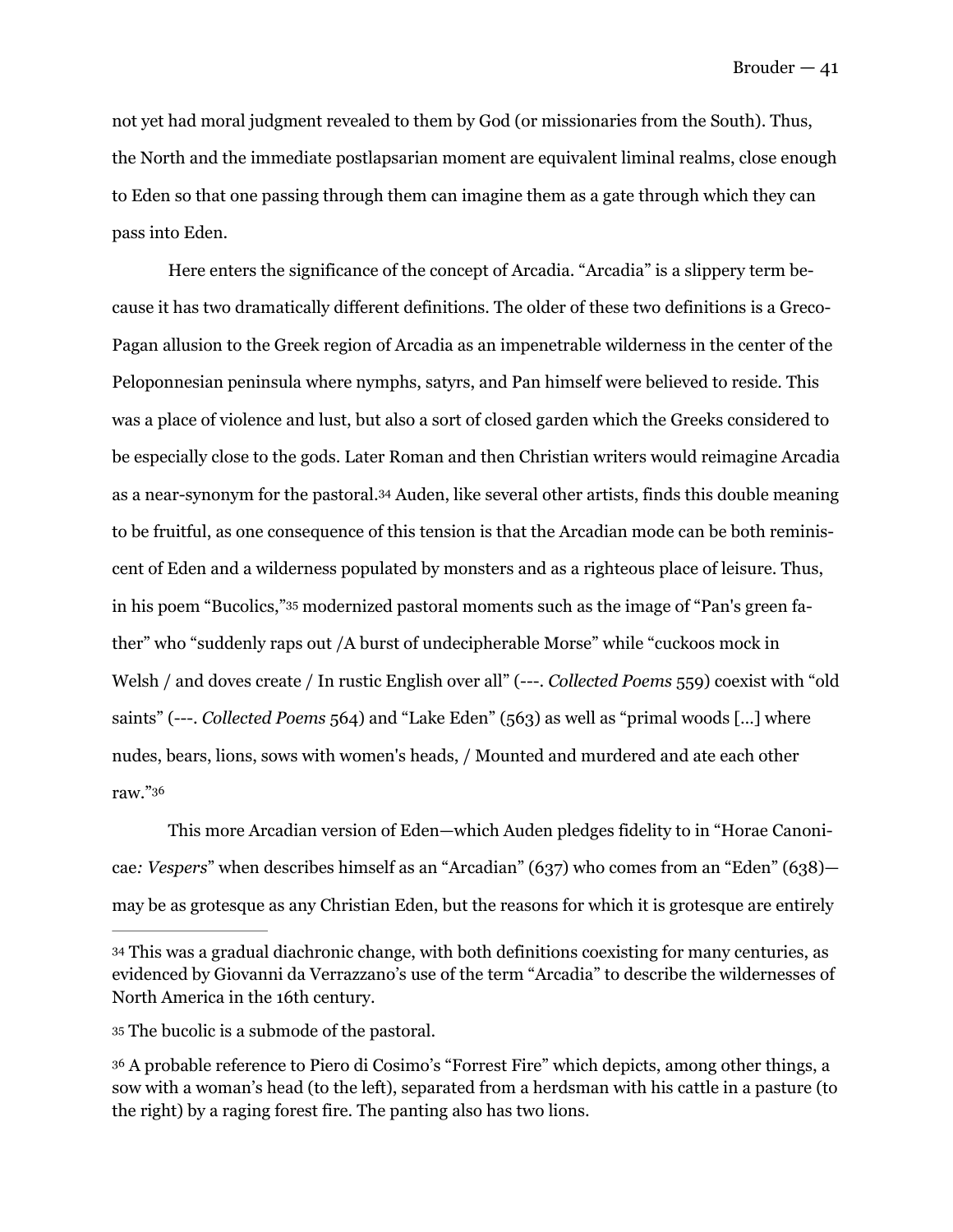different. The Christian Eden is grotesque to Auden because it is an artificial and unnatural place where human nature is repressed in the name of moral good, while Arcadia is an Eden which is grotesque because humans are there free to be their grotesque selves. In a moral sense, this makes the landscape of Arcadia less perfect as an Eden, but, in a natural sense, it makes the landscape more Edenic. Because this brutal vision of an Arcadian Eden overlaps with Auden's depictions of the North in several of his most important northern landscape poems, one can understand that the barbaric nature of the North is also a reflection of the natural goodness of the space. The North is, for Auden, an Eden which is naturally good. Moral goodness, Auden suggests, can not be imposed upon either the North or Arcadia—as a New Jerusalemite would insist—rather, moral goodness is the responsibility of the individuals who earnestly contemplate the space, as Auden does in "Amor Loci," "Hammerfest," and "Iceland Revisited," *and* who are able to appreciate the sense of moral good that is cultivated by society. Through this opportunity to be true to his natural self and nature while under the auspice of a province removed from civilization, the citizen "imagine[s]" the "Eden" and a "Love" which "does not abandon" the Arcadian or force him to abandon his vices (780).[37](#page-42-0)

<span id="page-42-1"></span> Marchetti writes that, in Auden's poems, "the desert, a void and barren landscape of metaphorical absences [like] the island, […] is progressively transferred to the image of the garden (sometimes, the oasis), a powerful symbol associated with the religious and the aesthetic spheres, reflecting human self-division. […] From an aesthetic perspective, [they are] an ideal refuge." (Marchetti 207). This allegorization of the desert and the island by Auden is undeniable. However, the observation misses the fact that Auden's vision of the North is similarly preoccupied, and that this preoccupation of Auden's has a similar—but also much more thoroughly developed and embraced effect than either the island or the desert. In the poem "Paysage moralisé," Auden writes an injunction against "dream[s] of islands," and in "Moon Landing" he

<span id="page-42-0"></span>[<sup>37</sup>](#page-42-1) The relationship of the "citizen" to the landscape is a peculiar one. Auden explores it in "Bucolics," ""Horae Canonicae," and in "Journey to Iceland."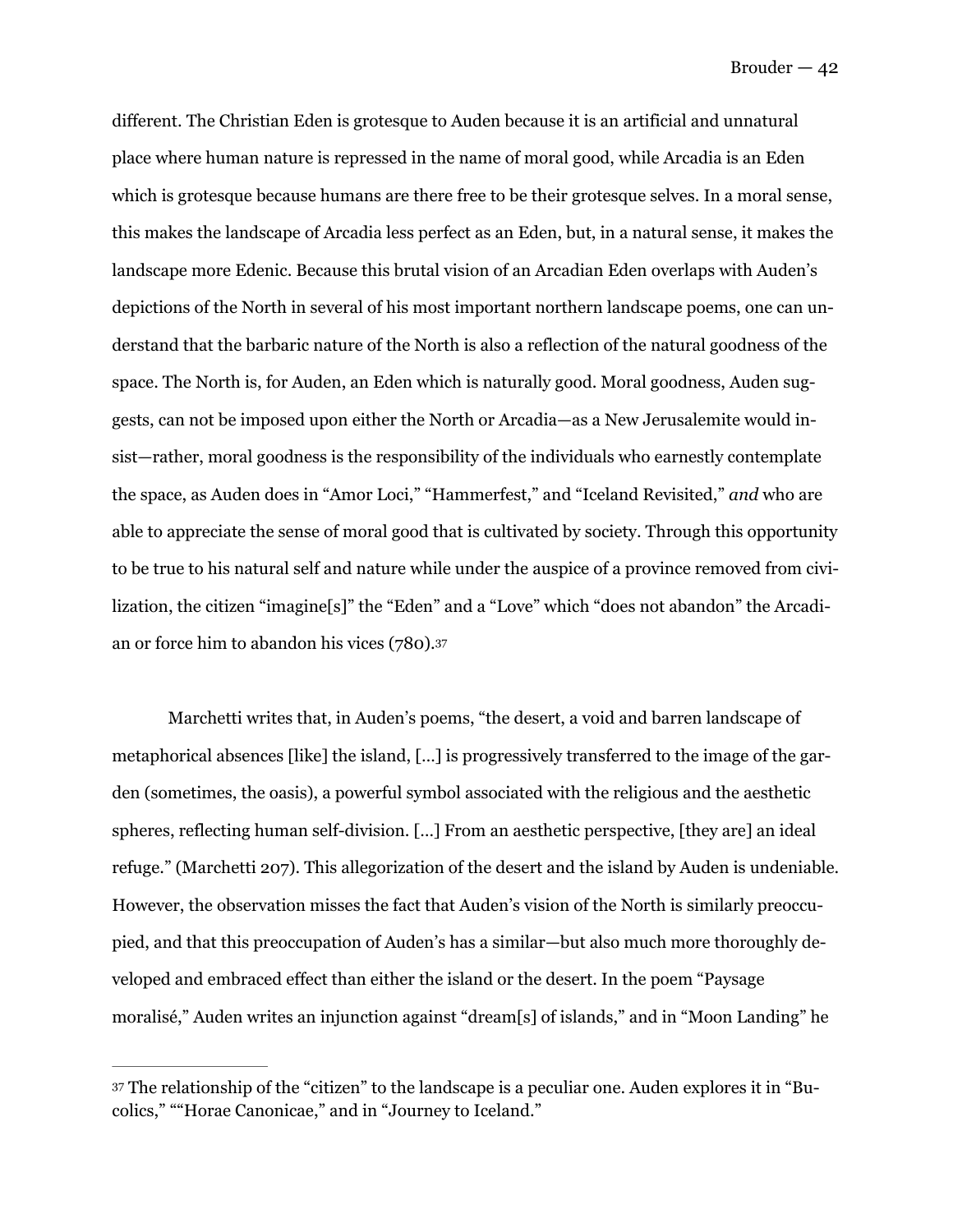complains, "Mneh! I once rode through a desert / and was not charmed: give me a watered / lively garden" (---. *Collected Poems* 844). On the other hand, the North—which contains within it some of the most void and barren spaces on Earth, including many islands and deserts—is both real and impressive to Auden, as evidenced by the continual return of his poetry and body to the region.

 More than the island and far more than the desert, the material conditions described through Auden's poetry of the North inform his vision of the Garden. Auden was not the first artist to imagine a flawed but beautiful landscape as something approaching a postlapsarian Eden. The pastoral is, for an example, an entire mode of art that yearns nostalgically for an edenic space while simultaneously acknowledging the facts of work, pain, sin, and death—thus the proclamation of the skull in Guercino's *Et in Arcadia ego.* Auden's poems borrow from this tradition, but they also deviate from it in crucial ways that are related to a fundamental difference between the pastoral's vision and Auden's vision of the North. The pastoral, like Auden and his poems, yearns for Eden, but the pastoral is obsessed with reminding the audience that Eden has been lost.

 This sense of loss is inseparable from time. Terry Gifford, in his book on the pastoral, writes that the mode is defined by an "essential paradox," a cycle of "retreat" and "return" (Gifford 82). This paradox can take an overtly topical and political tone or be "merely escapist, as in the anthologies of the Georgian poets after the First World War," in which "there is an implicit attempt on the part of the written to resist return, to stay out there in the safely comforting location of retreat, in their case in the city of a mythic Old England where stability and traditional values were located" (81). Alternatively, the retreat can be metaphysical, as it is in Marvel's or Milton's visions of the Garden of Eden (69). In both cases, the pastoral is a mode that exists upon the plane of time, located somewhere between a past ideal and an unfortunate present. The pastoral's position in time, argues Erwin Panofsky of pastoral painting, is important for the achievement of the educational effect of the Renaissance pastoral. As he explains in an essay on the paintings of Piero di Cosimo, "in the representations of subjects like 'Hercules at the Cross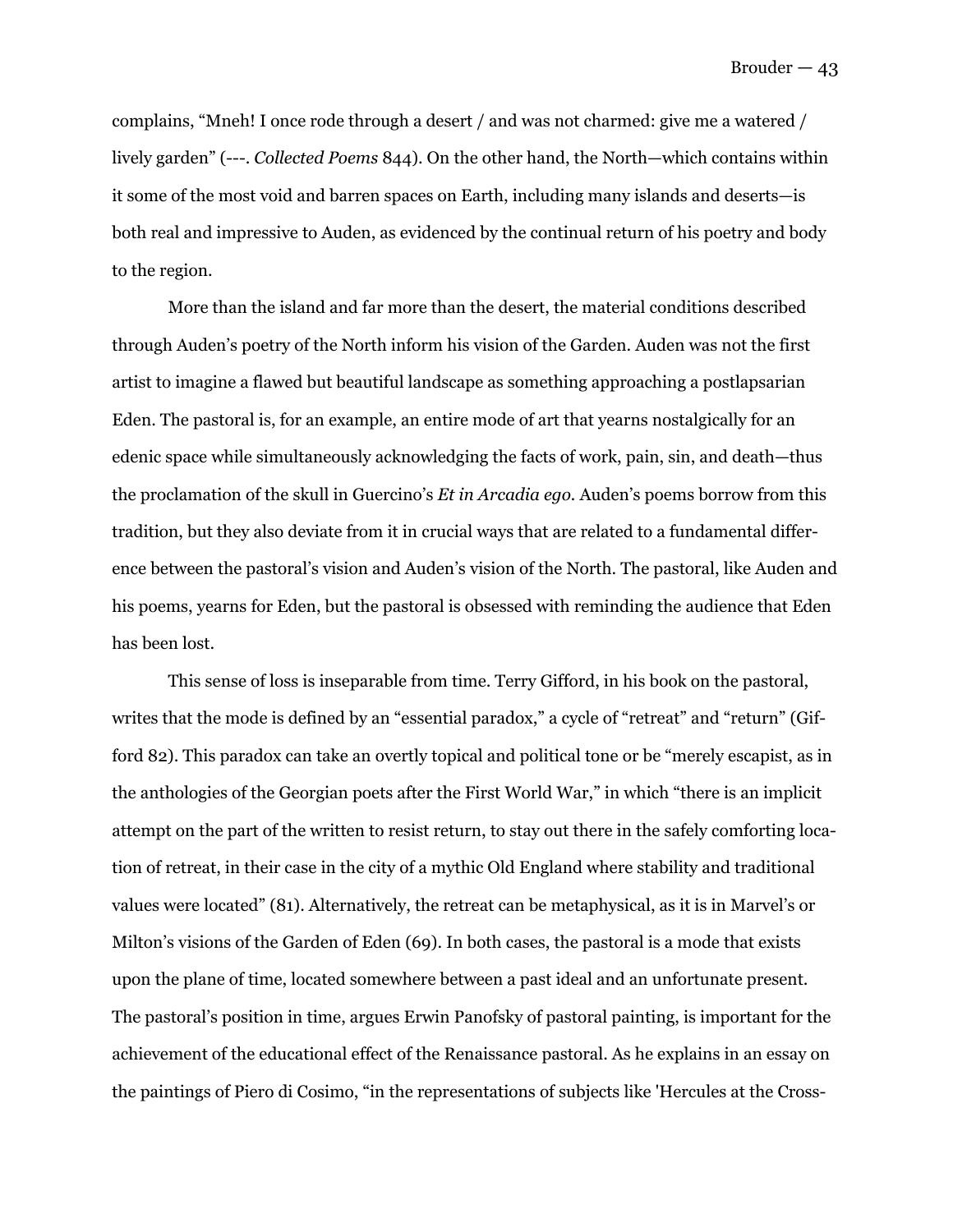roads' […] the antithesis between Virtue and Pleasure is symbolized by the contrast between an easy road winding through beautiful country and a steep, stony path leading up to a forbidding rock." (Emison 125). The space between these two divergent paths is the loci of the "early history of man" (Panofsky 12), the time in which the pastoral is imagined to have existed.<sup>[38](#page-44-0)</sup> In this way, the pastoral is firmly situated on a timeline—a road between two "bipolar" moments in the history of human morality (Emison 131).

 Even Auden engages with the idea of the pastoral as a moment in time in several of his poems, including "Paysage moralisé." While this poem is not a pastoral—at least in any traditional sense—it contains within it a pastoral dream:

> <span id="page-44-1"></span>They built by rivers and at night the water Running past windows comforted their sorrow; Each in his little bed conceived of islands Where every day was dancing in the valleys And all the green trees blossomed on the mountains Where love was innocent, being far from cities.

#### (---. *Collected Poems* 119)

The common dream of these villagers, living after the onset of history, is of a pastoral life—of a return to Eden. They yearn for a utopia characterized by its "green" and "blossom[ing] newness," a leisurely lifestyle where activity is detached from work, "Where every day was dancing," and where the inhabitants enjoyed "innocent" freedom from law or shame—in other words, they dream of returning to an edenic Garden. The reader knows that this is a garden because of the "green" and the reference to blossoms which suggests the presence of fruit trees, as well as the fact that "Love was innocent" in that place. The innocence of love means that its inhabitants were either unaware of the distinction between right and wrong, or that they had not yet discovered shame. The space is described as existing before the need for work, as every day was but dancing. These ideas are inseparable from Eden. The problem is that this paradise is a place that

<span id="page-44-0"></span>[<sup>38</sup>](#page-44-1) The essay from which this line comes, "The Early History of Man in a Cycle of Paintings by Piero di Cosimo," is the source of the term "Paysage moralisé," which Auden borrowed for the title of one of his poem (Emison 125).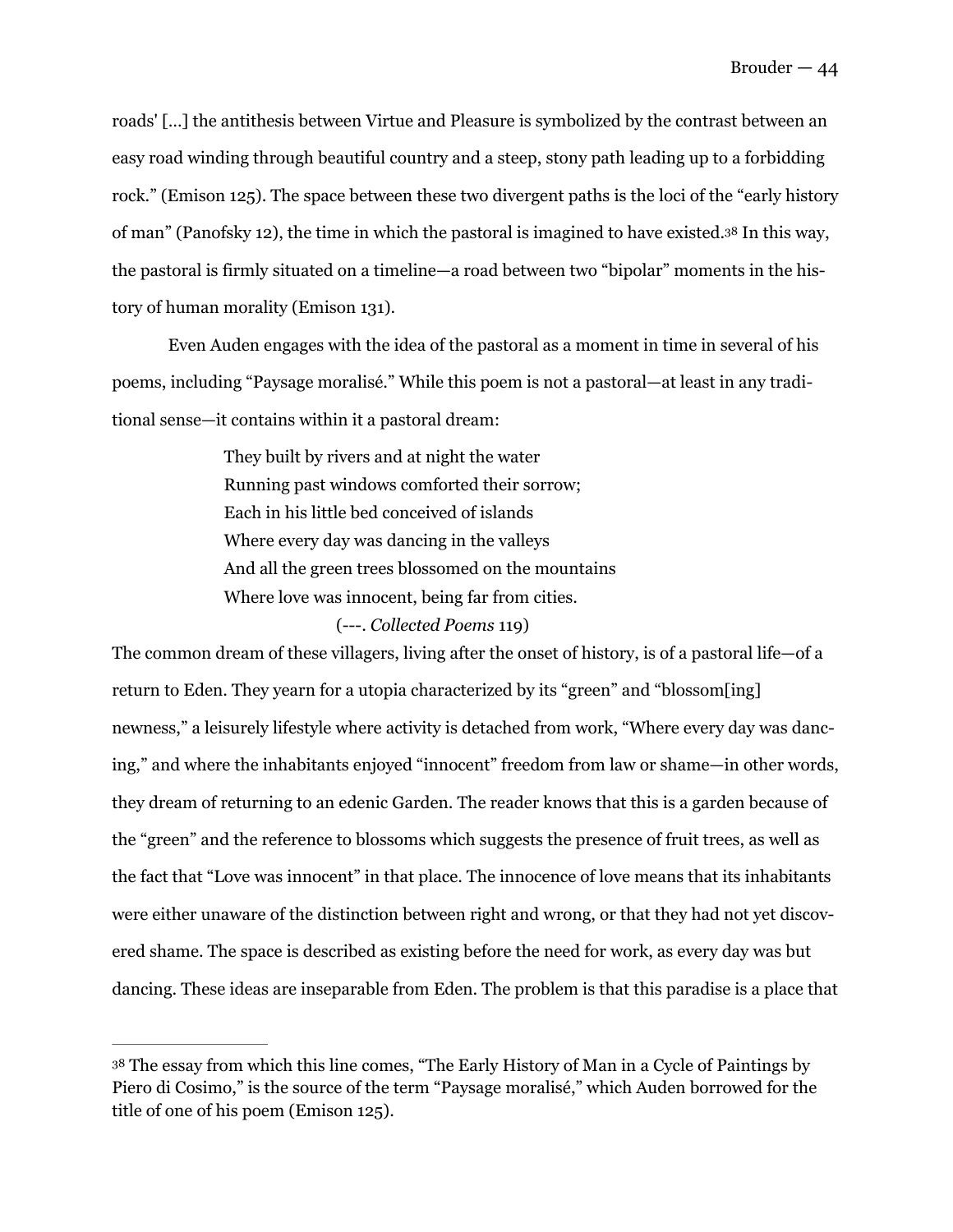"was," as is evidenced by the fact that every detail is in the past tense. This imagined chapter of man's history is overtly Edenic, but—like the country of the Georgian poets or the crossroads before Hercules—it is an Eden defined by its being over and the return which the settlers use to escape the intolerable present. This vision of time situates these lines from "Paysage moralisé" in the tradition of the pastoral.

<span id="page-45-1"></span> The paradise of Auden's northern poems, however, does not exist as a temporal state between the present and the past, but as a permanent Garden suspended in the moment after the Fall. His vision of the North is one of "a timeless present." Consequently, Auden's North is less of a pastoral and more of a proper (if post-lapsarian) Eden. In "Bucolics," Auden explains that regions which are sufficiently remote are places isolated from temptation but also from history, places where neither "the long arm of the Law," nor the "continental damage" of Napoleon's wars and ambition, nor the "female pelvis can / threaten their [Saints] agape.["](#page-45-0) [39](#page-45-0) He contrasts this to the more accessible and civilized parts of the world where "dejected wordings now / Do penitential jobs" and where "exterminated species played / who had not read Hobbes." (---. *Collected Poems* 564). This might explain the injunction at the end of "Paysage moralisé," where the narrator speaks of a new era that will come when the glacial sorrow which oppresses the people melts, as though it will be a baptism, as images of "gush[ing]" and "flush[ing]" water are used to describe the beginning of a new, "green" era in the landscape. ("Green," here, seems to symbolize both the lushness of the coming era and its newness and freshness.) Most significantly, in the last line of "Paysage moralisé" Auden proclaims that this renaissance will coincide with the rebuilding of the cities. Specifically, the last line reads "And we rebuild our cities, not dream of islands." The use of the present tense form of the verb "rebuild," as opposed to a future tense form or a conditional form, is striking. The absence of a conjunction such as "when" or "then" is

<span id="page-45-0"></span>Because Auden was particularly threatened by the *female* pelvis, it may be best to interpret [39](#page-45-1) this playful line as a broader symbol of the struggle between restraint and lust as it relates to universal human nature. The female pelvis is a signifiant symbol because of the universality of temptation (which plagues, we are told, even saints), not because it is of personal importance to Auden's edenic project.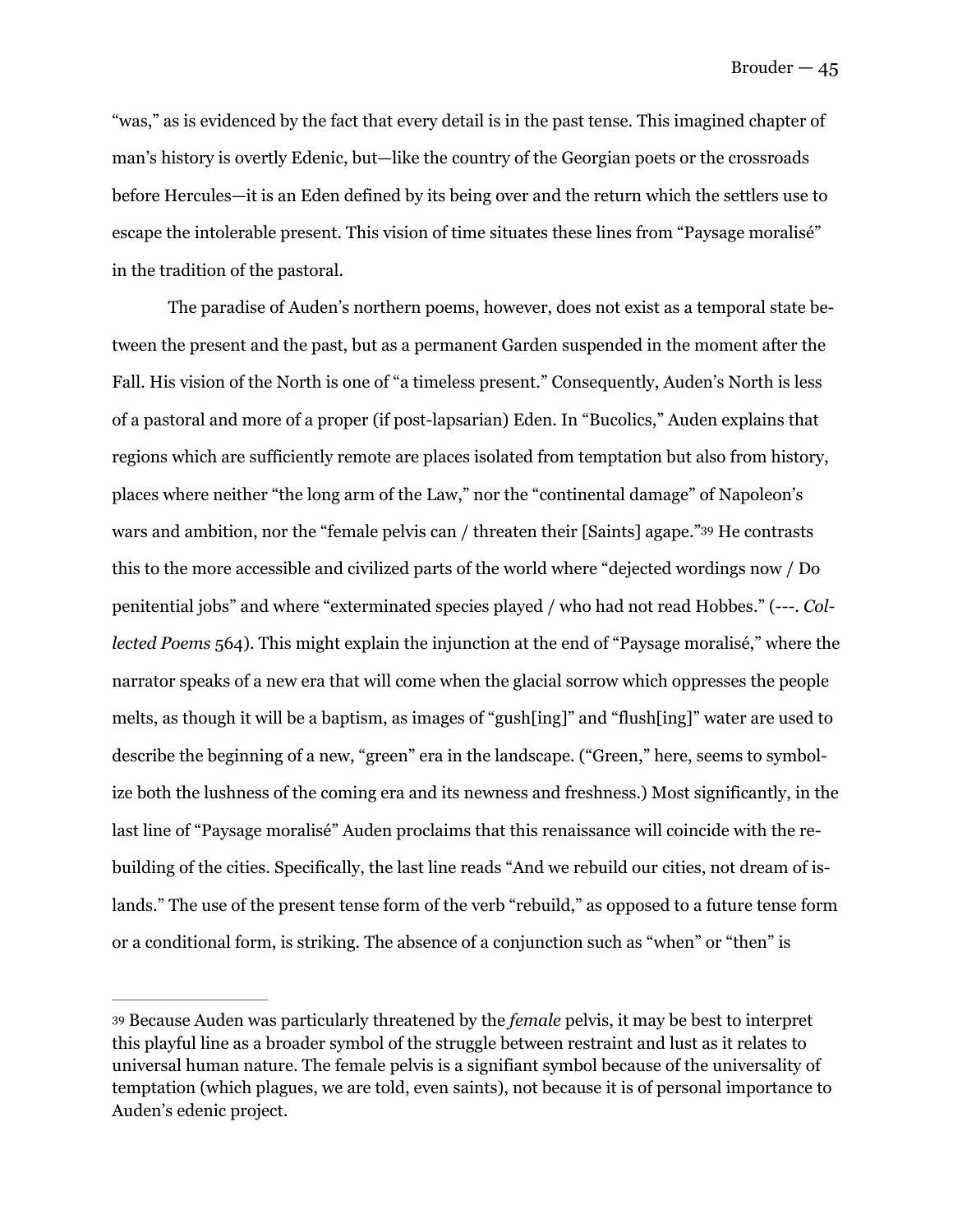equally important. That Auden should write "And we rebuild," as opposed to something to the effect of "Then we would rebuild" demonstrates a deliberate effort to emphasize *simultaneity*. In other words, it is as naïve to postpone the rebuilding of the cities as it is to dream of islands. Instead, the abandonment of the dreams of islands, a renewed investment in the rotting settlements, and the baptism of a new era must all happen in unison; each development necessitating and permitting the others. This abrupt and complete transformation invokes Marchetti's argument that Auden's Edens are nonlinear spaces defined by the "possibility of a genuine break […] into redemption and transcendence." Auden may imagine the North as a spacial realm which exists outside of time, but this does not mean that the individual becomes frozen in time when they visit the North. Instead, the stillness of the North is a foil which encourages a radical break from unenlightened mundanity.

 This effect is strengthened by the form of the "Paysage moralisé." The sestina is governed by a highly cyclical logic that resists the progression of time. Because each sestet must end its lines with a predetermined remixing of the same six words, the form is often used to describe memory, grief, or other psychological states which resist the transpiring of time. This creates a tension with the narrative nature of "Paysage moralisé," which appears to tell a story about the Fall of Man. This tension in the poem is only resolved in the closing tercet which, in a sestina, brings all of the guiding words of the poem into just three lines so that they must share both lines and a concise moment on the page. In "Paysage moralisé" this final stanza reads: "It is our sorrow. Shall it melt? Ah, water / Would gush, flush, green these mountains and these valleys, / And we rebuild our cities, not dream of islands." (---. *Collected Poems* 120). Thus, the form of the poem unites the stylistic elements of the poem with the moral and narrative effect created by Auden. The resolution, the re-greening of a sort of Eden as expressed through a compression of time and thought into an (almost) timeless event which occurs simultaneously with the settlers' choice to imagine a paradise, acknowledges the nature of time and change in Eden.

#### **"The Never Never Land"**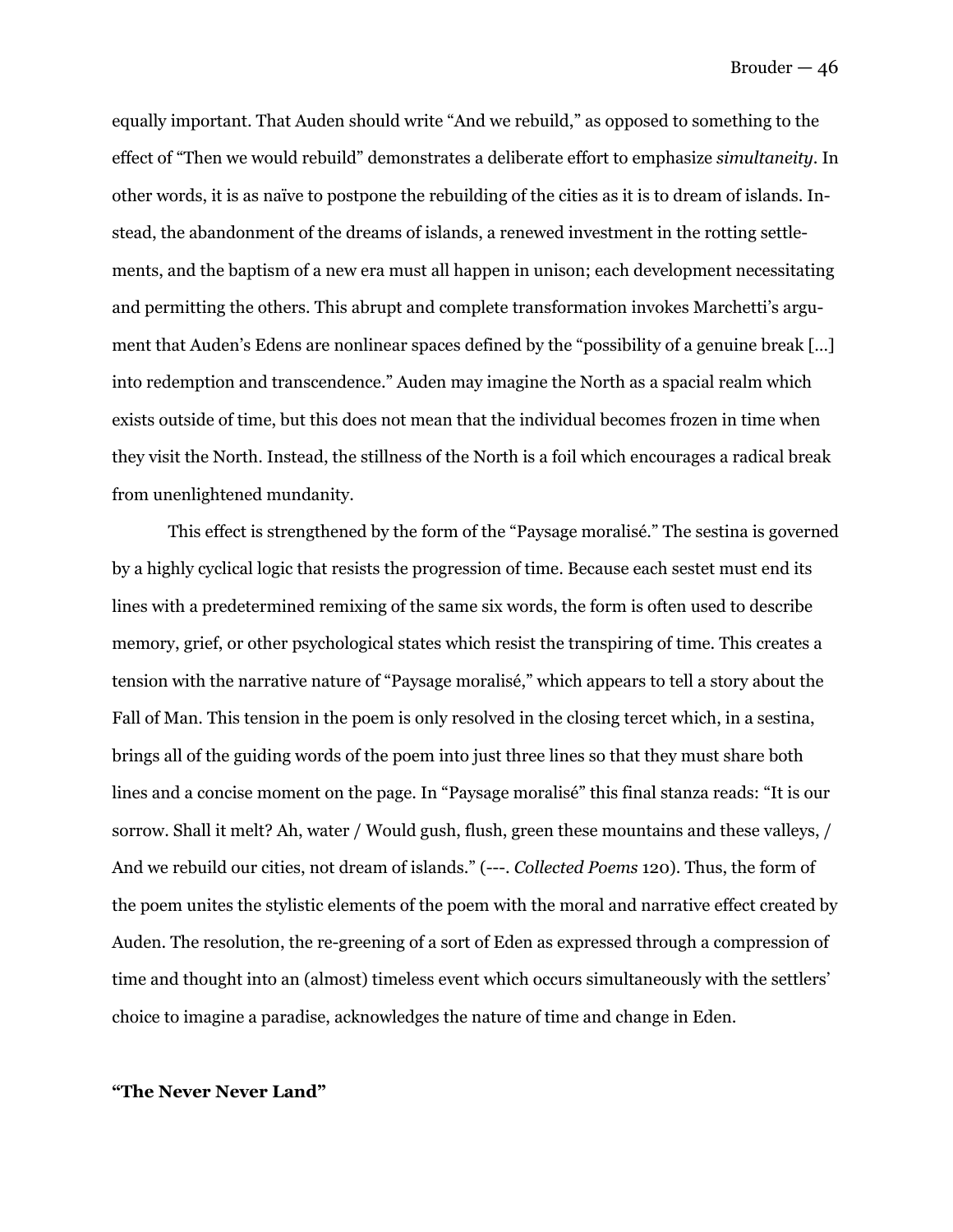<span id="page-47-2"></span> To enter Eden is, for Auden, an imaginative act. There is no literal place on Earth which can be described as perfectly prelapsarian. Arcadia is a more likely place, but only a hedonist who is also a sociopath or a narcissist—a pleasure-seeker for whom empathy is impossible could enjoy the partial return to Eden that pure Arcadia represents. Eden is—according to Auden—a place where "the self is satisfied whatever it demands; the ego is approved of what ever it chooses" (---. *Dyer's Hand* 411), which means that the superego of the Arcadian must be erased or imprisoned. Thus, the moral indifference of Arcadia may make it more Edenic (by Auden's definition) than any vision of paradise imagined by a Christian Perfectionist in regard to the subjective states of innocence and happiness, but the total acceptance of Arcadia proves imperfect, too. In the postscript to "Dingy Dell & the Fleet," entitled "The Frivolous & the Earnest," Auden laments of the Greek Arcadia: "An aesthetic religion (polytheism) draws no distinction between what is frivolous and what is serious because, for it, all existence is […] meaningless."[40](#page-47-0) He concludes: "What is so distasteful about the Homeric gods is that they are well aware of human suffering but refuse to take it seriously" (---. *Dyer's Hand* 429). The Arcadian's relationship to the human condition is therefore no better than the Christian's. The Christian paradise is "grotesque" because it is too austere and too inhuman.<sup>[41](#page-47-1)</sup> Arcadia is equally "distasteful" for its frivolity; it is, like the plains, a place where "nothing points." This would be acceptable if humanity had never been expelled from Eden and had never known the pains of work, childbirth, and death, or the necessity of moral and spiritual development, but this is not the case. What Christianity offers that Pre-Socratic Arcadia of Greek Paganism does not is a system through which suffering and grief are rationalized and even elevated to philosophical and aesthetic significance. Christianity makes itself necessary by creating a system that transforms the inevitability of mis-

<span id="page-47-3"></span><span id="page-47-0"></span>The phrase "aesthetic religion," and the premise that "aesthetic religion" is a synonym for [40](#page-47-2) "polytheism," are ideas taken from Kierkegaard's model of spheres.

<span id="page-47-1"></span>Nietzsche describes the fountain of Christian asceticism as the "hatred of anything human, [41](#page-47-3) animal or material […] abhorrence of the senses, of reason itself; fear of happiness and beauty, the desire to escape from all illusion, change, growth, death, wishing, even desire itself." (Nietzsche, *On the Genealogy of Morals* 145)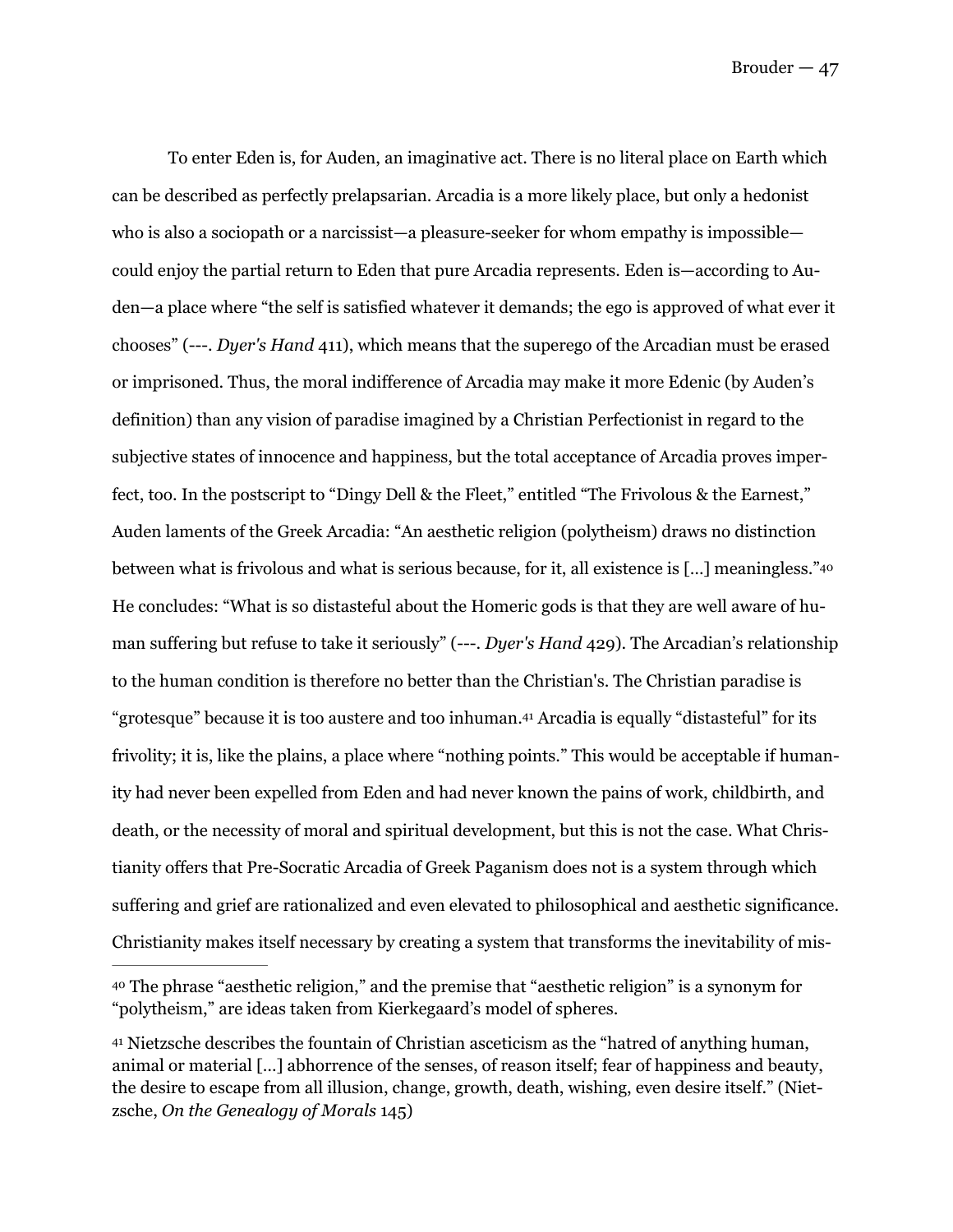fortune from an unpleasant fact to an opportunity to commune with God through an empathy with Christ.

 Recognizing the values of pleasure fulfillment, the dream of perfection, or of disciplined communion, many in Auden's era attempted to create Arcadias, Utopias, and Edens. It did not matter if the ideologues' tools of choice were politics or poems, all of their efforts were catastrophes—doomed from the start. Auden, eventually, recognized this. While his earlier poems, inspired by radical Marxist politics and a Freudian belief in the power of the subconscious, represented calls to arms, his faith in progress via poetry or the state started to decline before even the end of the Second World War. As early as 1940, Auden began to mock the concept of the ide-alModern Man and his perfect society.<sup>[42](#page-48-0)</sup> In the poem "The Unknown Citizen," A bureaucrat asks of a recently deceased citizen who was—among other things—a supporter of his union and a willing soldier, "Was he free? Was he happy? The question is absurd: / Had anything been wrong, we should certainly have heard." (---. "Unknown Citizen")[.43](#page-48-1) After the war, Auden entirely rejected the political power of poetry. At a 1971 event hosted by Swarthmore, Auden made his position clear when he corrected a questioner thusly:

> <span id="page-48-2"></span>"I wrote several things about Hitler in the thirties, but nothing that I wrote prevented one Jew being gassed or shortened the war by five seconds. […] if Dante, Shakespeare, Goethe, Mozart, Beethoven, Michelangelo […] had never lived we should have missed a lot of fun, but the political and social history would have been the same."

> > <span id="page-48-3"></span>("An hour […] with Auden")

His view of paradise as a political project was no brighter than his view of poetry. "The forward looking Utopian," he writes, "believes that his new Jerusalem is a dream which ought to be real-

<span id="page-48-0"></span>Auden's shift away from politics happened to occur around the time he first came to America. [42](#page-48-2) He arrived in Manhattan in 1939, and begin to change almost immediately. Still, this change was a gradual process. He was, for example, still toeing the Marxist line in regards to American politics and race as late as 1943 (Jenkins).

<span id="page-48-1"></span><sup>&</sup>lt;sup>[43](#page-48-3)</sup> In this poem, the Modern Man is dehumanized. He is never named but referred to by a sort of social security number: JS/07 M 378 (---. "Unknown Citizen"). This emphasizes the way in which modernity de-individualizes its inhabitants in its pursuit of perfection.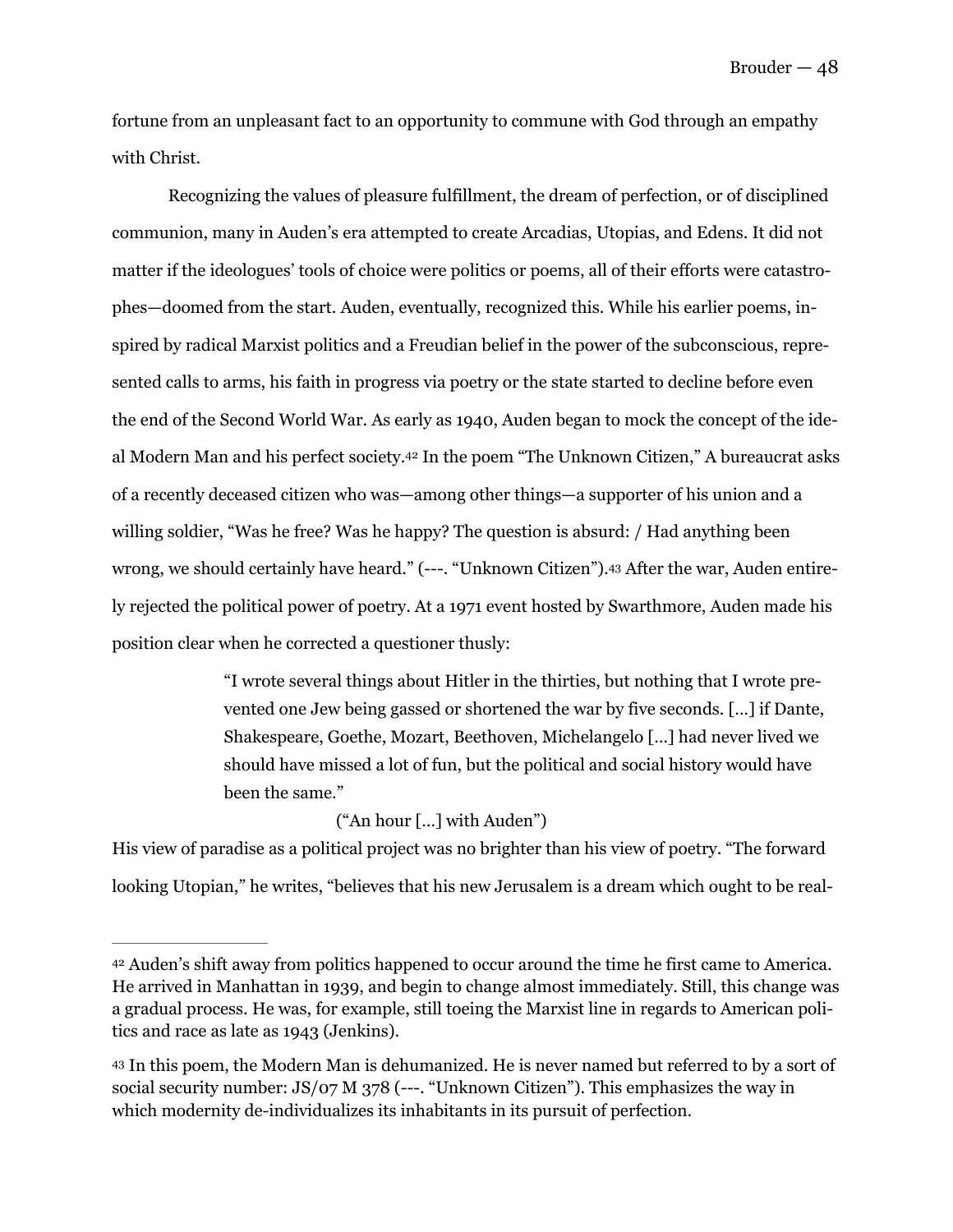ized [by] actions." He goes on to demonstrate that this has devastating consequences; he offers the following example: "Hitler, I imagine, would have defined his New Jerusalem as a world where there are no Jews, not as a world where they are being gassed by the million day after day in ovens, but he was a Utopian, so the ovens had to come in." (---. *Dyer's Hand* 410).

 Auden's dream vision of paradise is the opposite of the New Jerusalemite's; it is as reticent as the mosses and lichens of "Hammerfest." Like the Arcadian, Auden concedes that the Fall is a fact and that "his dream, therefore, is a wish-dream which cannot become real" (---. *Dyer's Hand* 410). Nevertheless, as the North is a necessary Eden, Eden itself is a necessary dream. Driven by this sense of necessity, Auden's turn to the North. To an extent, his choice to so honor the region is partially arbitrary. The features of the North's landscape are representative of Auden's eccentric theology, but the allegories which he employs are sometimes flawed and often self-contradicting. At times, the North is "unworldly," but the space is still earthbound and—consequently—still imperfect. In some moments, the aging Auden is overtly nostalgic. He doubles down on his childhood fantasy of the North as a place of perfect magic and religious wonder.[44](#page-49-0) At other times, he doubts that, for humanity, there can be a real Eden; however, this realization is not a rejection of his Edenic quest. Like Kierkegaard's Knight of Faith, it is through these moments of doubt that Auden comes to embrace the theological significance of the North. In "Amor Loci," Auden writes that, "for one, convinced he will die," the northern landscapes of his childhoods are more appealing than the promise of an impossible dream. He echos this sense of acceptance in "Hammerfest," wondering (even in the face of the memory of Nazi atrocities) "How much reverence could I, / Can anyone past fifty, afford to lose." One must not only be willing to imagine Eden, they must also be ready to accept the imperfection of their own vision.

<span id="page-49-1"></span> When one compares Auden's early writings on the North and on Eden to his later works, one is struck by the consistency of themes. Auden is clearly aware of this continuity; he often alludes to the fact that his vision of the paradise of the North has been one which he has constantly cultivated since his early childhood. The difference comes down to the tone, which be-

<span id="page-49-0"></span>[<sup>44</sup>](#page-49-1) Reference to an excerpt from Letters From Iceland; see page 14 of this essay.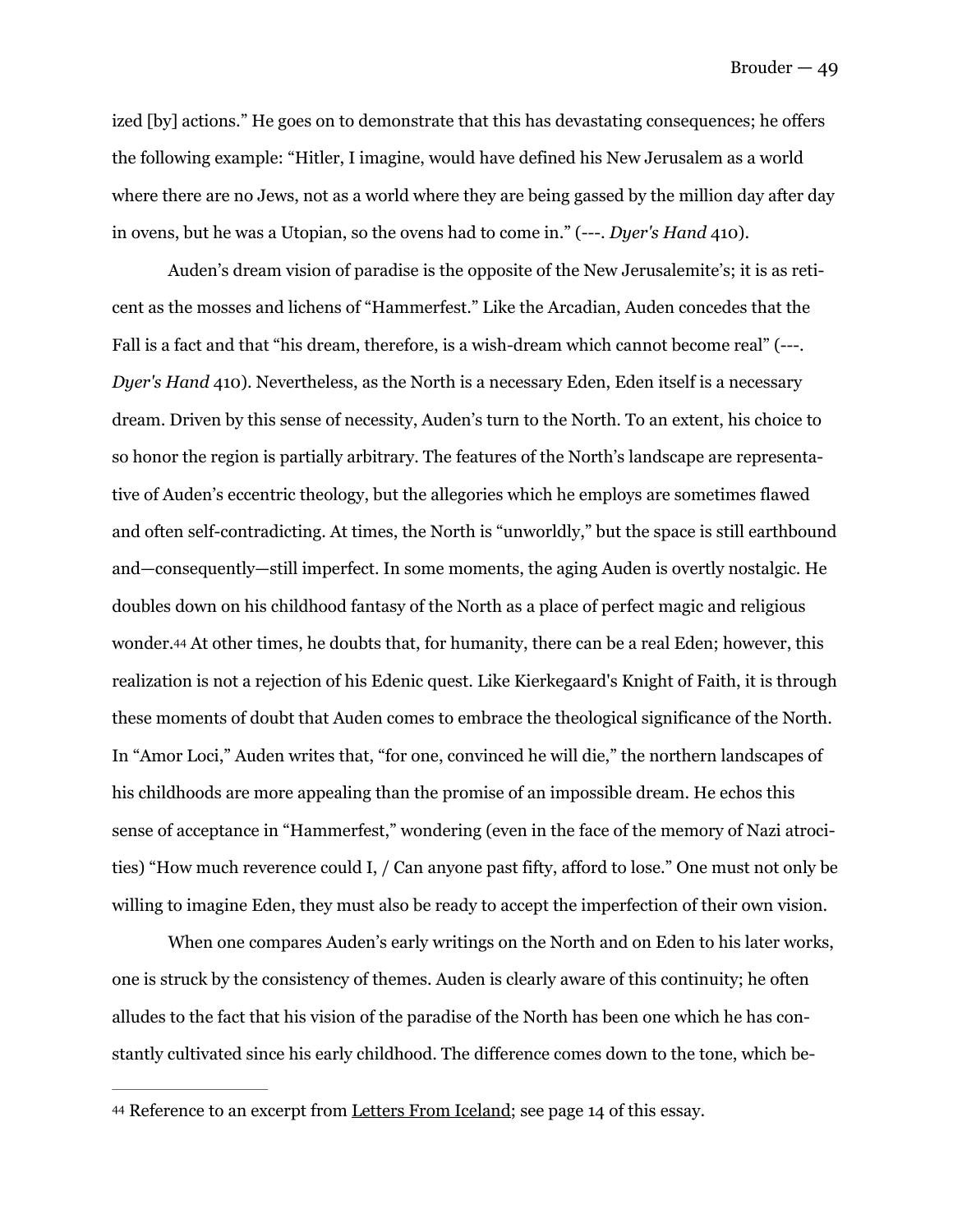came more somber and self-reflective with age. For example, the stress placed on simultaneity in "Paysage moralisé," written in 1933, is repeated three decades later in Auden's 1962 essay "Dingy Dell & the Fleet." There, he writes that "Eden is a world of pure being and absolute uniqueness. Change can occur but as an instantaneous transformation, not through a process of becoming." (---. *Dyer's Hand* 401). Yet the tone of the earlier pieces is much brighter. While "Paysage moralisé" promises blossoms and green meadows which will come with the melting of sorrow, "Hammerfest," "Amor Loci," and even "Dingy Dell & the Fleet" focus instead on the relationship between the past and the present. This nostalgia even goes so far as to flirt with the pastoral. The poems also become less formalistic and acoustically choreographed, favoring a less structured and more meditative style, or even free-verse. For a young Auden who, as a child, had day-dreamed about vikings and fantasized about being the king of a lead-mining outpost in the Pennines, the North appears to have represented an Eden of absolute personal control and the step of fantasy into the real world (Davenport-Hines 17); it was his "platonic ideal where everything would be right" (*Tell me the Truth About Love* 0:11:32*)*. This North was a place that promised the perfect freedom to think, do, and believe whatever one wished.

 Be that as it may, just as Auden turned against the ideology that drove the radical topical poetry for which he first became famous—poetry that demanded perfect agape from every person—he became less and less enthusiastic about a perfect vision of the North. The silent North offered him peace, but he would come to realize that that peace hid a gruesome history. Its inhabitants embodied the virtues of a less strictly civilized life, yet they also demonstrated the cruelty and profanity innate in human nature. Auden used the austerity of the North to test the values of material culture, but these tests never made a hermit of him. He thought the North to be worth visiting and revisiting, but he—like the "shivering Andromeda"—never stayed there. His poems do not reject the North as an Eden, but they do eventually come to question its perfection. Auden, aging, accepts these flaws. Perhaps there can be no ideal Eden, but this is no tragedy; there is no ideal person which could inhabit such a place. Auden chooses to embrace a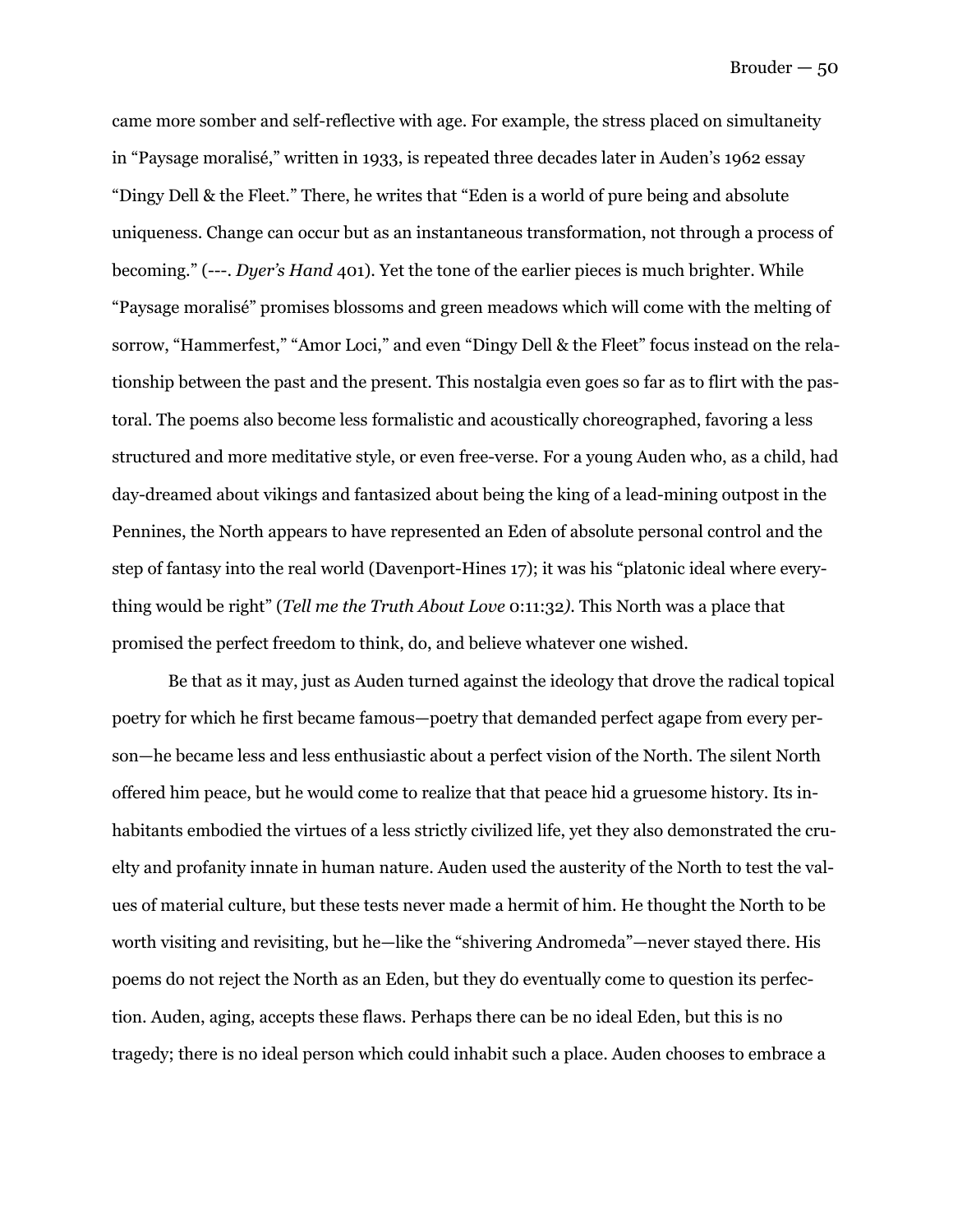<span id="page-51-1"></span>sense of enlightened false consciousness instead of denying this truth[.](#page-51-0)<sup>[45](#page-51-0)</sup> He writes of the North as an Eden which is good enough and which is his. The poem "Journey to Iceland" provides perhaps unwittingly—a striking representation of this concession through an allegory of a withdrawal to the North. "Journey to Iceland" ends first with the lament "Tears fall in all the rivers," then continues, in spite of this sadness,"Again a driver / pulls on his gloves and in a blinding snowstorm starts / Upon his deadly journey." This image, Auden tells us, parallels the image of a "writer run[ning] howling to his art." (Auden & MacNeice 24). It also reflects an image of a disillusioned Auden who, turning towards the kingdom of his childhood, runs for the glaciers of the Eden of his own making.

<span id="page-51-0"></span>[<sup>45</sup>](#page-51-1) "Enlightened false consciousness" is a concept borrowed from Peter Sloterdijk (Rennesland).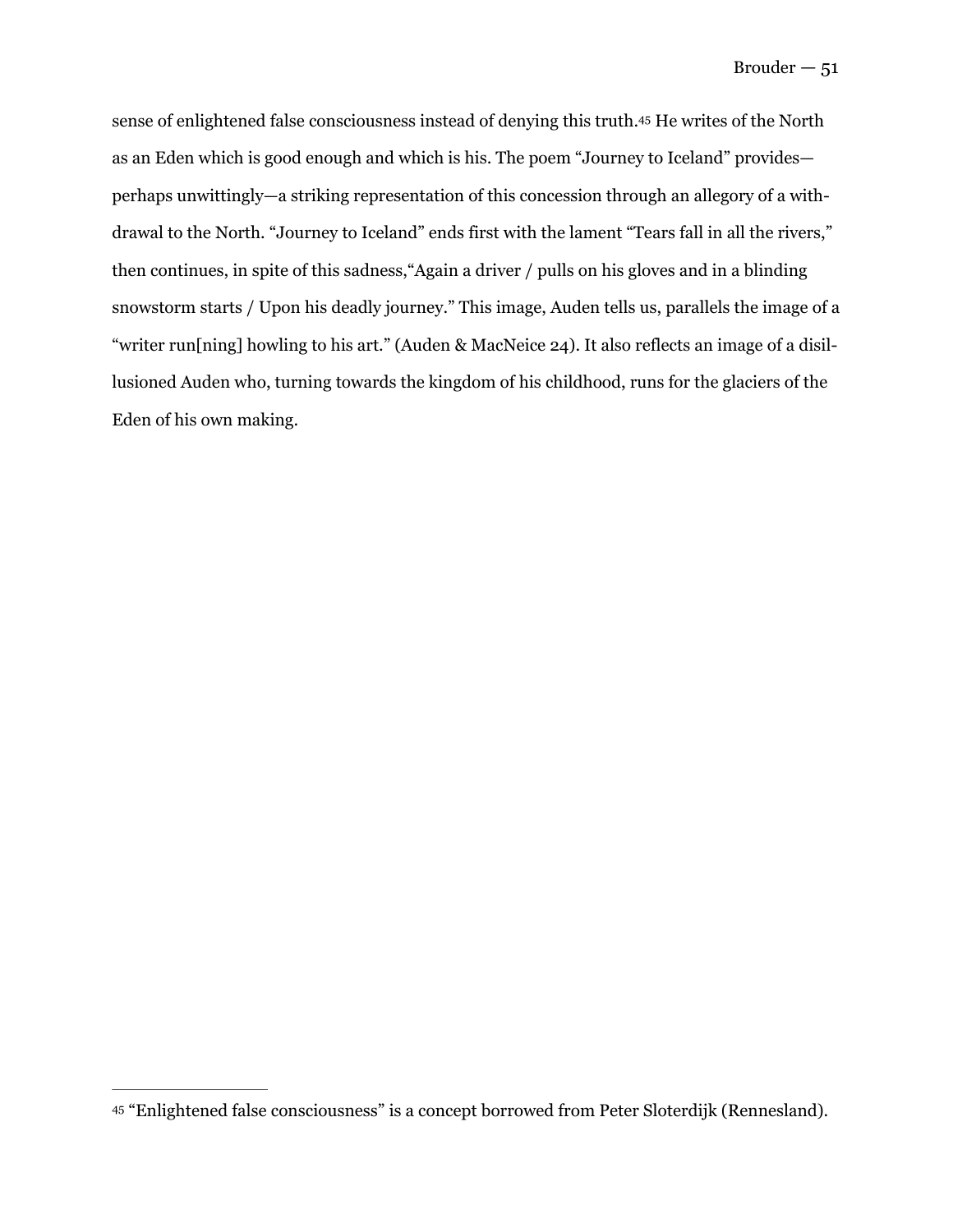### **Appendix:**



Dark Blue: Arctic Climates. Light Blue: Sub-Arctic Climates. | *Significant Places*: A, Hammerfest; B, Talknafjördur; C, Reykjavík; D, Helka; E, Helensburgh; F, Rookhope, in the North Pennines; G, York.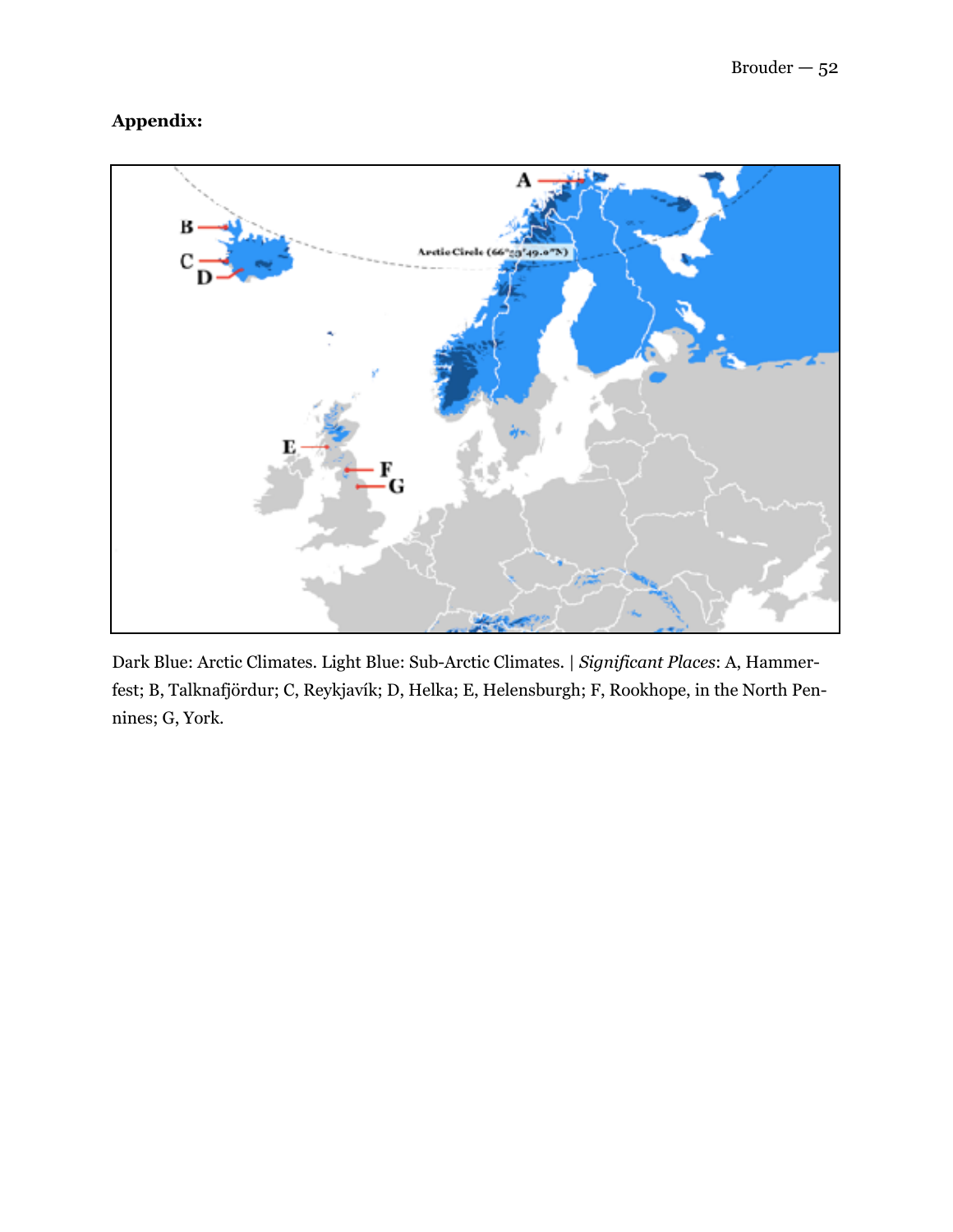#### **Works Cited:**

- Adorno, Theodor W., "Prisms," translated by Samuel and Shierry Weber. https://moodle.uf sc.br/ pluginfile.php/1407246/mod\_resource/content/1 Theodor%20W%20Adorno% 20Prisms%20%28Studies%20in%20Contemporary%20German%20Social%20 Thought%29.pdf.
- "An hour of questions and answers with Auden (November 15, 1971)." W.H. Auden at Swarth more. Swarthmore Library. http://www.swarthmore.edu/library/auden/ QandA\_pt2.html.
- Arendt, Hannah, *The Human Condition.* 2nd ed., University of Chicago Press, 2018. Apple Books.
- Auden, W. H., *Another Time*. Cornwall, Faber & Faber, 2007.
- Auden, W. H., *The Dyer's Hand & Other Essays*. New York, Random House, 1963.
- Auden, W. H., *English Auden: Poems, Essays, and Dramatic Writings, 1927-1939.* New York, Random House. 1977.
- Auden, W. H., and Louis MacNeice. *Letters from Iceland*. London, Faber & Faber, 2018.
- Auden, W. H., and Edward Mendelson. *Collected Poems.* New York, Vintage International. 1991.
- Auden, W. H., and Edward Mendelson. *Selected Poems*. London, Faber & Faber, 1979.
- Auden, W. H.. "September 1, 1939." [poets.org.](http://poets.org) <https://poets.org/poem/september-1-1939>/.
- Buck, Thomas. "An Icelandic Martyr: Jón Arason." Studies: An Irish Quarterly Review, vol. 46, no. 182, Irish Province of the Society of Jesus, 1957, pp. 213—22,<http://www.jstor.org/> stable/30103574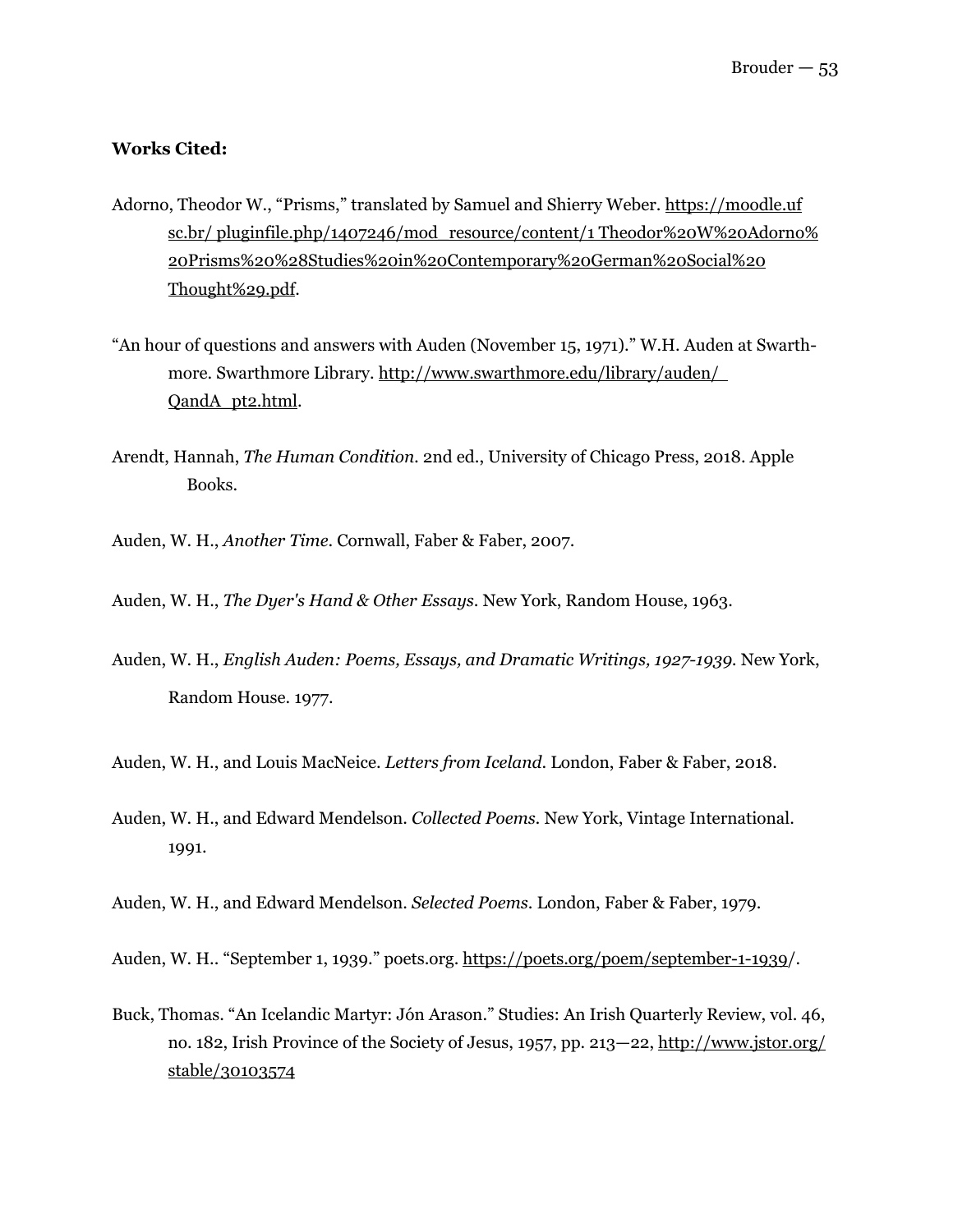Davenport-Hines, Richard. *Auden.* New York, Vintage International. 1999.

Eliot, T.S., "The Waste Land." poets.org. https://poets.org/poem/waste-land/.

- Emig, Rainer, "Auden and Ecology." *Cambridge Companion to W.H. Auden,* edited by Stan Smith. Cambridge, Cambridge University Press LLC. 2004. pgs 212-225.
- Emison, Patricia. "The Paysage Moralisé." Artibus et Historiae, vol. 16, no. 31, IRSA s.c., 1995, pp. 125—37, [https://doi.org/10.2307/1483501.](https://doi.org/10.2307/1483501)

Gifford, Terry. *Pastoral.* New York, Routledge. 1999.

Jenkins, Nicholas, "Auden in America." *Cambridge Companion to W.H. Auden,* edited by Stan Smith. Cambridge, Cambridge University Press LLC. 2004. pgs 39-54.

*Holy Bible: King James Version*, Vereeniging, Christian Art Publishers. 2016.

Kierkegaard, Søren. "Fear and Trembling," translated by Walter Lowrie.<https://www.soren> [kierkegaard.nl/artikelen/Engels/101.%20Fear%20and%20Trembling%20book](http://kierkegaard.nl/artikelen/Engels/101.%25252520Fear%25252520and%25252520Trembling%25252520book) %20Kierkegaard.pdf

Lucas, F.L.. "Style." The Camelot Press Ltd., London and Southampton. 1965.

- Marchetti, Paola, "Auden's Landscape's." *Cambridge Companion to W.H. Auden,* edited by Stan Smith. Cambridge, Cambridge University Press LLC. 2004. pgs 200-211.
- McDiarmid, Lucy. "Apologies for Poetry: Poems 1948—1973." Auden's Apologies for Poetry, Princeton University Press, 1990, pp. 119—58, http://www.jstor.org/stable/j.ctt7zv43j. 10.
- Mendelson, Edward, "The European Auden." *Cambridge Companion to W.H. Auden,* edited by Stan Smith. Cambridge, Cambridge University Press LLC. 2004. pgs 212-225.
- Mendelson, Edward. "Investigating the Crime." Early Auden, Later Auden: A Critical Biography, Princeton University Press, 2017, pp. 418—47, https://doi.org/10.2307/ j.ctvc77bs5.25.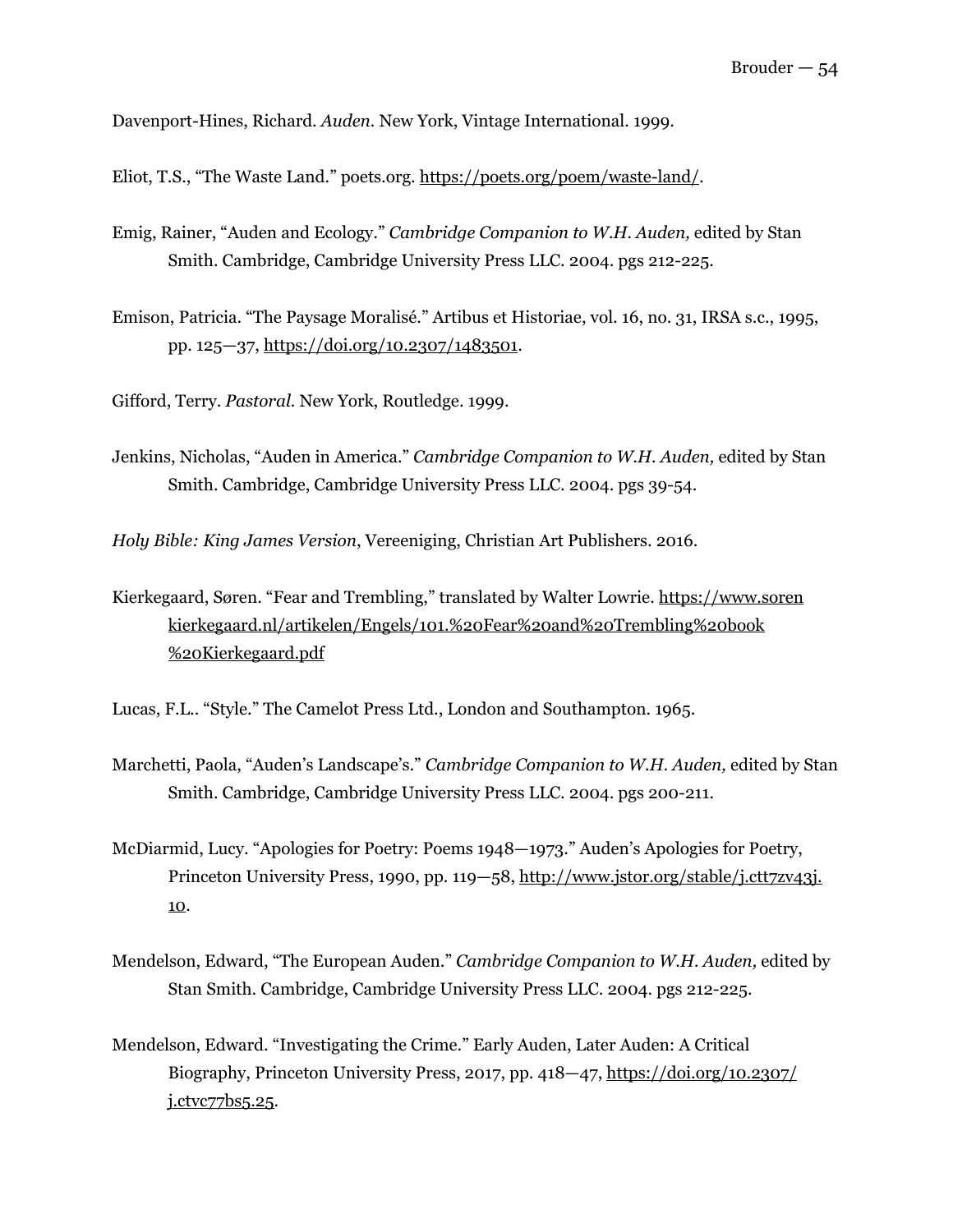- Moreault, Francis. "Hannah Arendt, Lectrice de Rosa Luxemburg." Canadian Journal of Political Science / Revue Canadienne de Science Politique, vol. 34, no. 2, 2001, pp. 227–47, http://www.jstor.org/stable/3232694.
- Nietzsche, Friedrich. "Beyond Good and Evil," translated by Helen Zimmern, Project Gutenberg, 2013. [https://www.gutenberg.org/files/4363/4363-h/4363-h.htm.](https://www.gutenberg.org/files/4363/4363-h/4363-h.htm)
- Nietzsche, Friedrich. *On the Genealogy of Morals,* translated by Michael Scarpitti. Penguin, New York, 2013.
- Orwell, George. "Inside the Whale." *Essays,* edited by Peter Davidson. New York, Everyman's Library, 2002. pgs 211-249.
- "Paradise." New Oxford American Dictionary. Apple Dictionary.
- Panofsky, Erwin. "The Early History of Man in a Cycle of Paintings by Piero Di Cosimo." Journal of the Warburg Institute, vol. 1, no. 1, The Warburg Institute, 1937, pp. 12—30, https:// doi.org/10.2307/750066.
- Penaluna, Regan, and Samantha Rose Hill. "Samantha Rose Hill on Hannah Arendt: 'You see the politics on her face.'" *Guernica,* Oct. 25, 2021. https://www.guernicamag.com/ samantha-rose-hill-on-hannah-arendt-you-see-the-politics-on-her-face/.
- Reeves, Gareth, "Auden and Ecology." *Cambridge Companion to W.H. Auden,* edited by Stan Smith. Cambridge, Cambridge University Press LLC. 2004. pgs 55-67.
- Rennesland, Anton Heinrich L.. "Nihilism Today: Enlightened False Consciousness." *TALISIK: An Undergraduate Journal of Philosophy*. University of Santo Tomas. https:// philarchive.org/archive/RENNTE.
- "Søren Kierkegaard on Silence and Prayer." Parabola: The Search for Meaning. https://parabo la.org/2015/12/30/soren-kierkegaard-on-silence-and-prayer/.